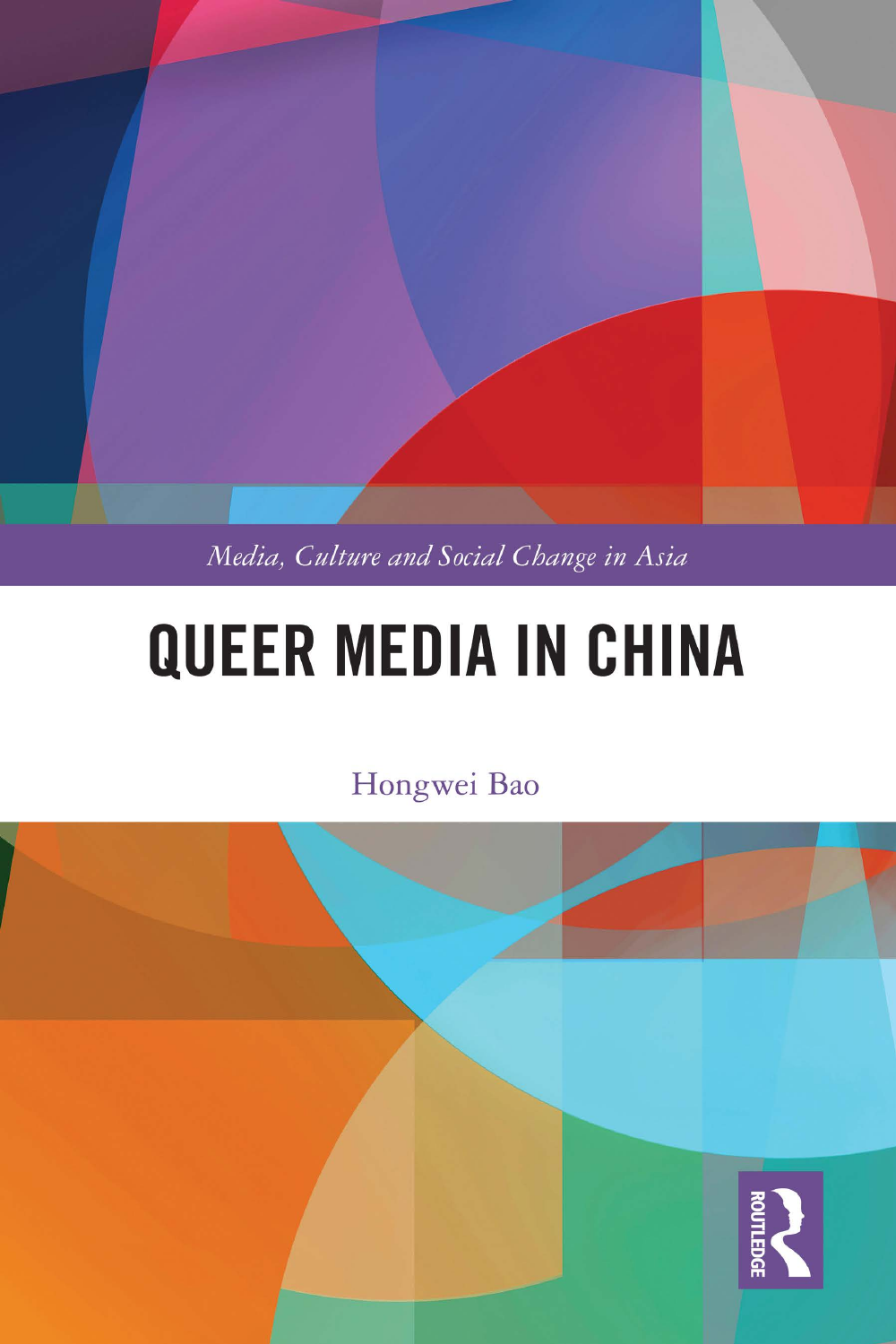# **Queer Media in China**

This book examines different forms and practices of queer media, that is, the films, websites, zines, and film festivals produced by, for, and about lesbian, gay, bisexual, transgender, and queer (LGBTQ) people in China in the first two decades of the twenty-first century. It traces how queer communities have emerged in urban China and identifies the pivotal role that community media have played in the process. It also explores how these media shape community cultures and perform the role of social and cultural activism in a country where queer identities have only recently emerged and explicit forms of social activism are under serious political constraints. Importantly, because queer media is 'niche' and 'narrowcasting' rather than 'broadcasting' and 'mass communication,' the subject compels a rethinking of some often-taken-for-granted assumptions about how media relates to the state, the market, and individuals. Overall, the book reveals a great deal about queer communities and identities, queer activism, and about media and social and political attitudes in China.

**Hongwei Bao** is Associate Professor in Media Studies and Director of the Centre for Contemporary East Asian Cultural Studies at the University of Nottingham, UK.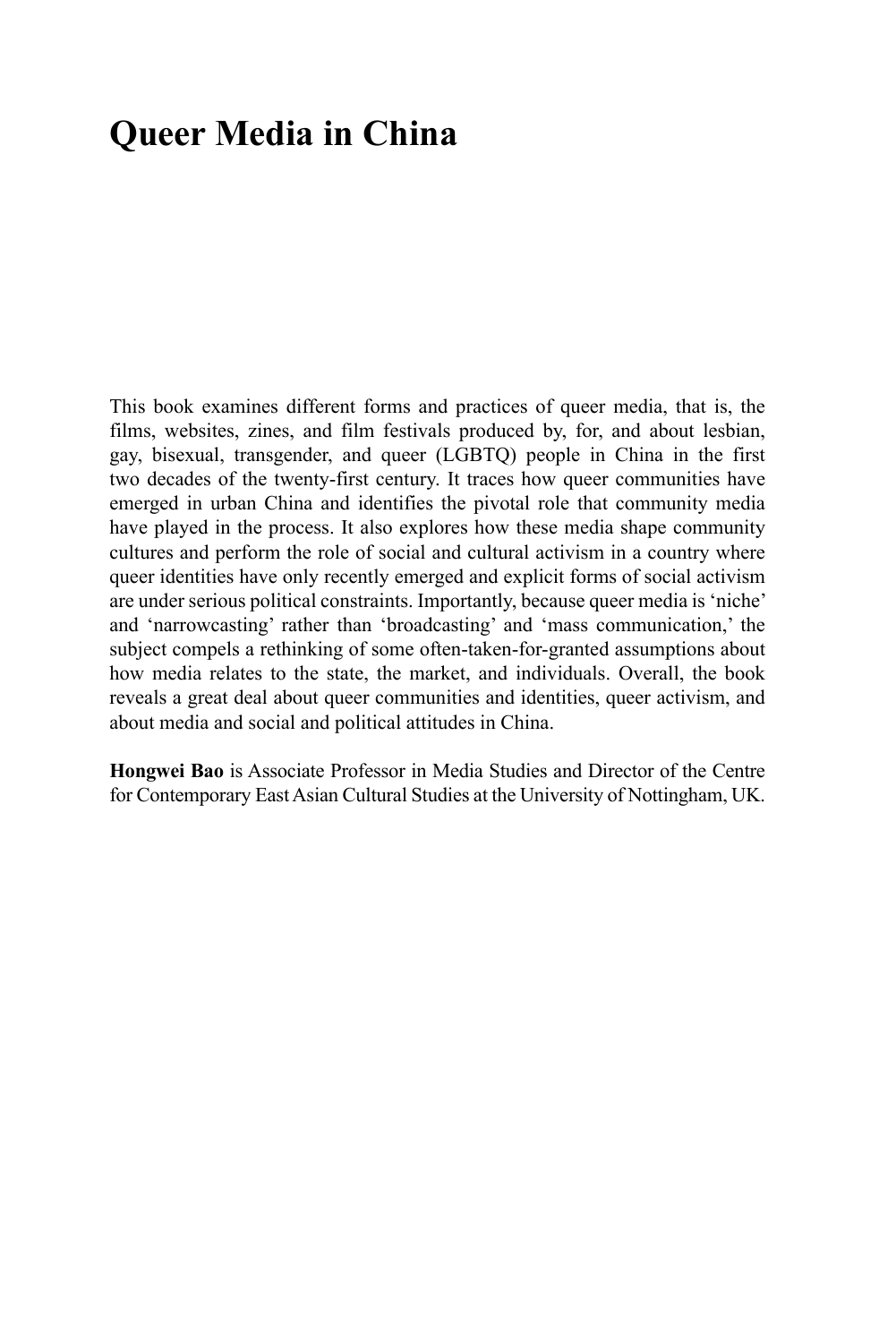### **Media, Culture and Social Change in Asia**

Series Editor: Stephanie Hemelryk Donald

#### **Editorial Board:**

Gregory N. Evon, *University of New South Wales*  Devleena Ghosh, *University of Technology, Sydney*  Peter Horsfield, *RMIT University, Melbourne*  Chris Hudson, *RMIT University, Melbourne*  Michael Keane, *Curtin University*  Tania Lewis, *RMIT University, Melbourne*  Vera Mackie, *University of Wollongong*  Kama Maclean, *University of New South Wales*  Laikwan Pang, *Chinese University of Hong Kong*  Gary Rawnsley, *Aberystwyth University*  Ming-yeh Rawnsley, *School of Oriental and African Studies, University of London*  Jo Tacchi, *Lancaster University*  Adrian Vickers, *University of Sydney*  Jing Wang, *MIT Ying Zhu, City University of New York* 

The aim of this series is to publish original, high-quality work by both new and established scholars in the West and the East, on all aspects of media, culture, and social change in Asia.

#### **11 Ethnic Minority Children in Post-Socialist Chinese Cinema**

Allegory, Identity and Geography *Zhenhui Yan*

#### **12 The Chinese Internet**

The Online Public Sphere, Power Relations, and Political Communication  *Qingning Wang* 

#### **13 Tamil Cinema in the Twenty-First Century**  Caste, Gender, and Technology

*Edited by Selvaraj Velayutham and Vijay Davadas* 

#### **14 Chinese Martial Arts Film and the Philosophy of Action**   *Stephen Teo*

#### **15 Queer Media in China**

 *Hongwei Bao* 

For a full list of available titles please visit[: www.routledge.com/](http://www.routledge.com/Media-Culture-and-Social-Change-in-Asia-Series/book-series/SE0797) [Media-Culture-and-Social-Change-in-Asia-Series/book-series/SE0797](http://www.routledge.com/Media-Culture-and-Social-Change-in-Asia-Series/book-series/SE0797)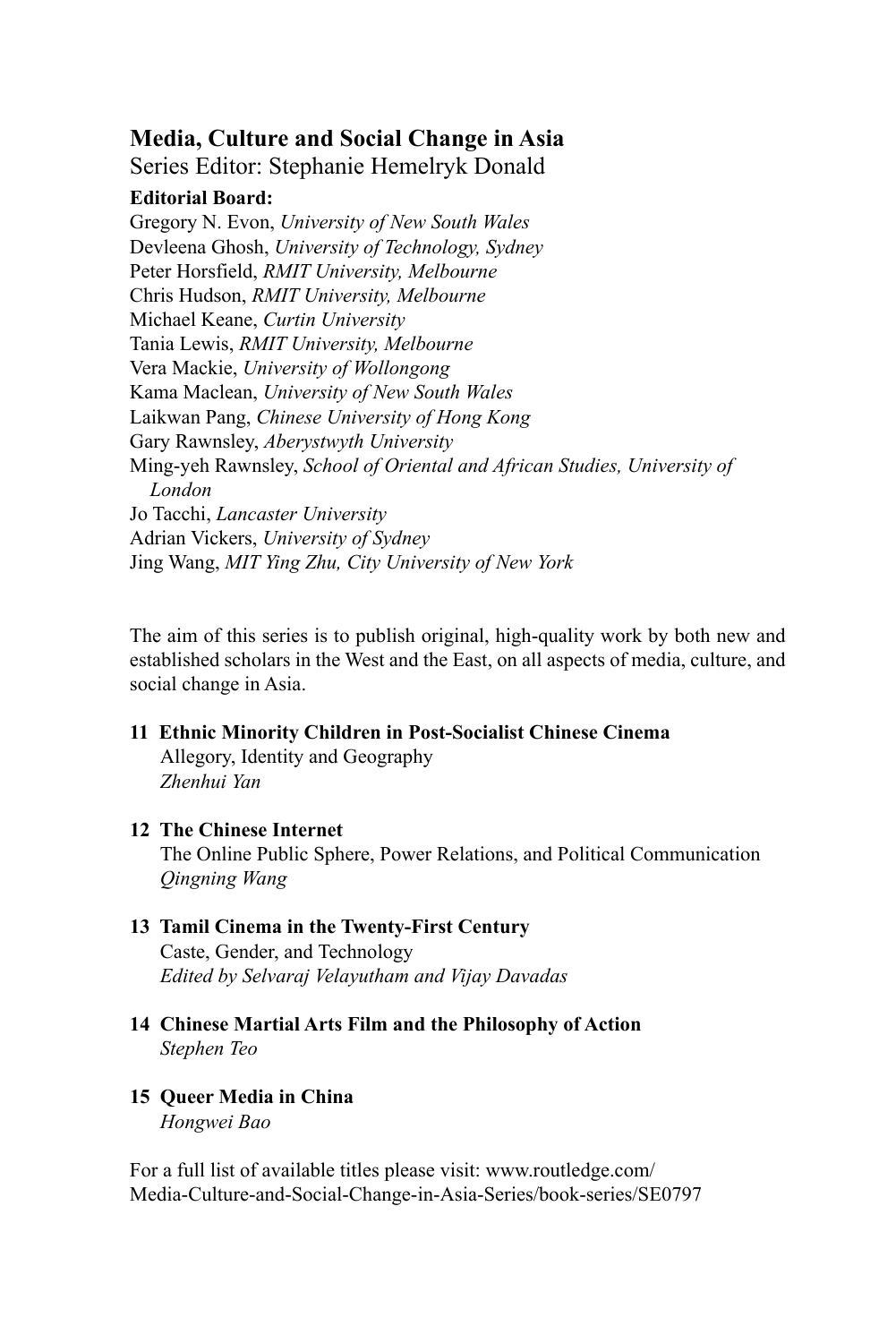# **Queer Media in China**

**Hongwei Bao** 

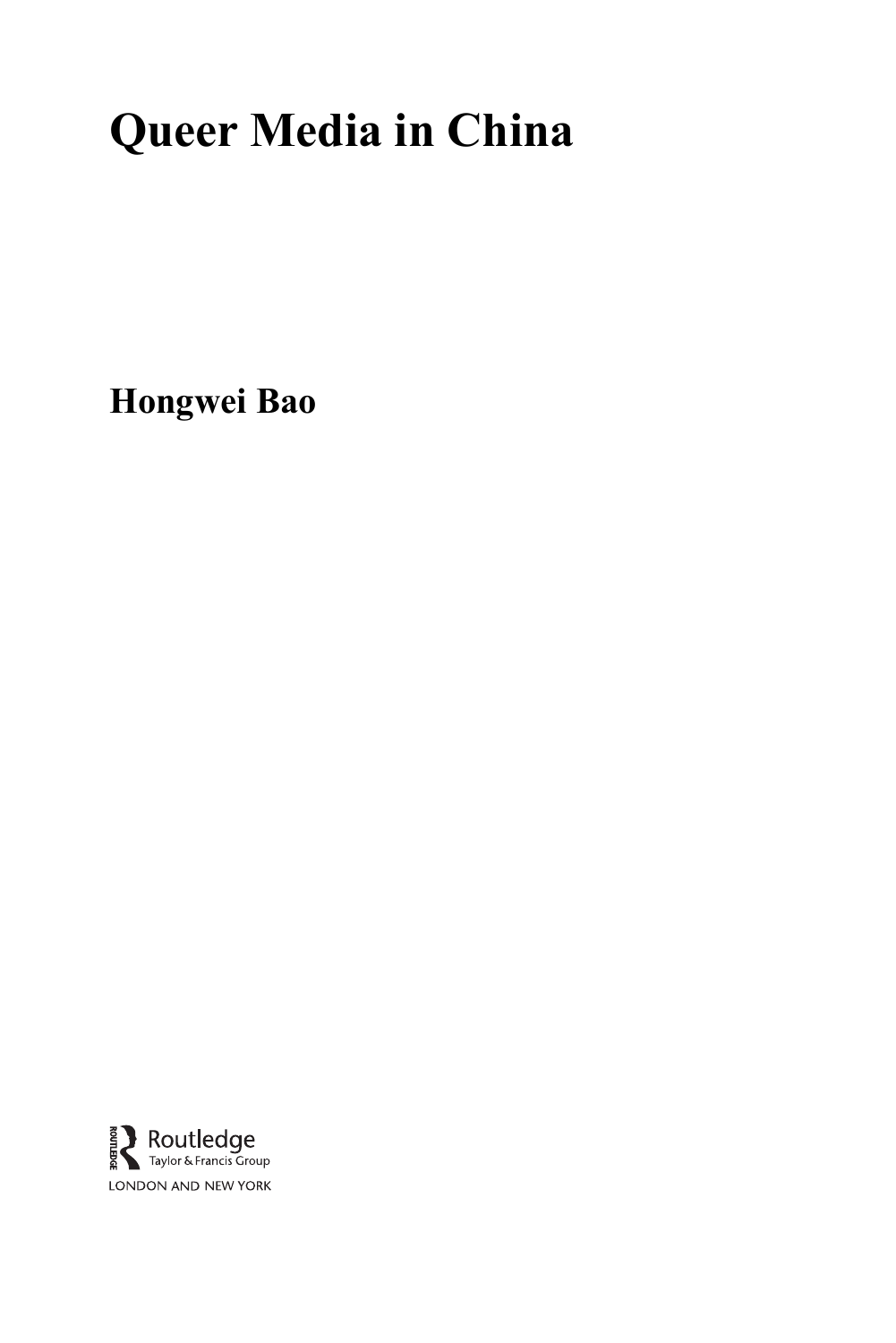First published 2021 by Routledge 2 Park Square, Milton Park, Abingdon, Oxon OX14 4RN

and by Routledge 605 Third Avenue, New York, NY 10158

*Routledge is an imprint of the Taylor & Francis Group, an informa business* 

© 2021 Hongwei Bao

The right of Hongwei Bao to be identified as author of this work has been asserted by him in accordance with sections 77 and 78 of the Copyright, Designs and Patents Act 1988.

All rights reserved. No part of this book may be reprinted or reproduced or utilised in any form or by any electronic, mechanical, or other means, now known or hereafter invented, including photocopying and recording, or in any information storage or retrieval system, without permission in writing from the publishers.

*Trademark notice*: Product or corporate names may be trademarks or registered trademarks, and are used only for identification and explanation without intent to infringe.

*British Library Cataloguing-in-Publication Data*  A catalogue record for this book is available from the British Library

*Library of Congress Cataloging-in-Publication Data*  A catalog record for this book has been requested

ISBN: 978-0-367-27945-5 (hbk) ISBN: 978-0-429-34037-6 (ebk) ISBN: 978-1-032-01011-3 (pbk)

Typeset in Times New Roman by Apex CoVantage, LLC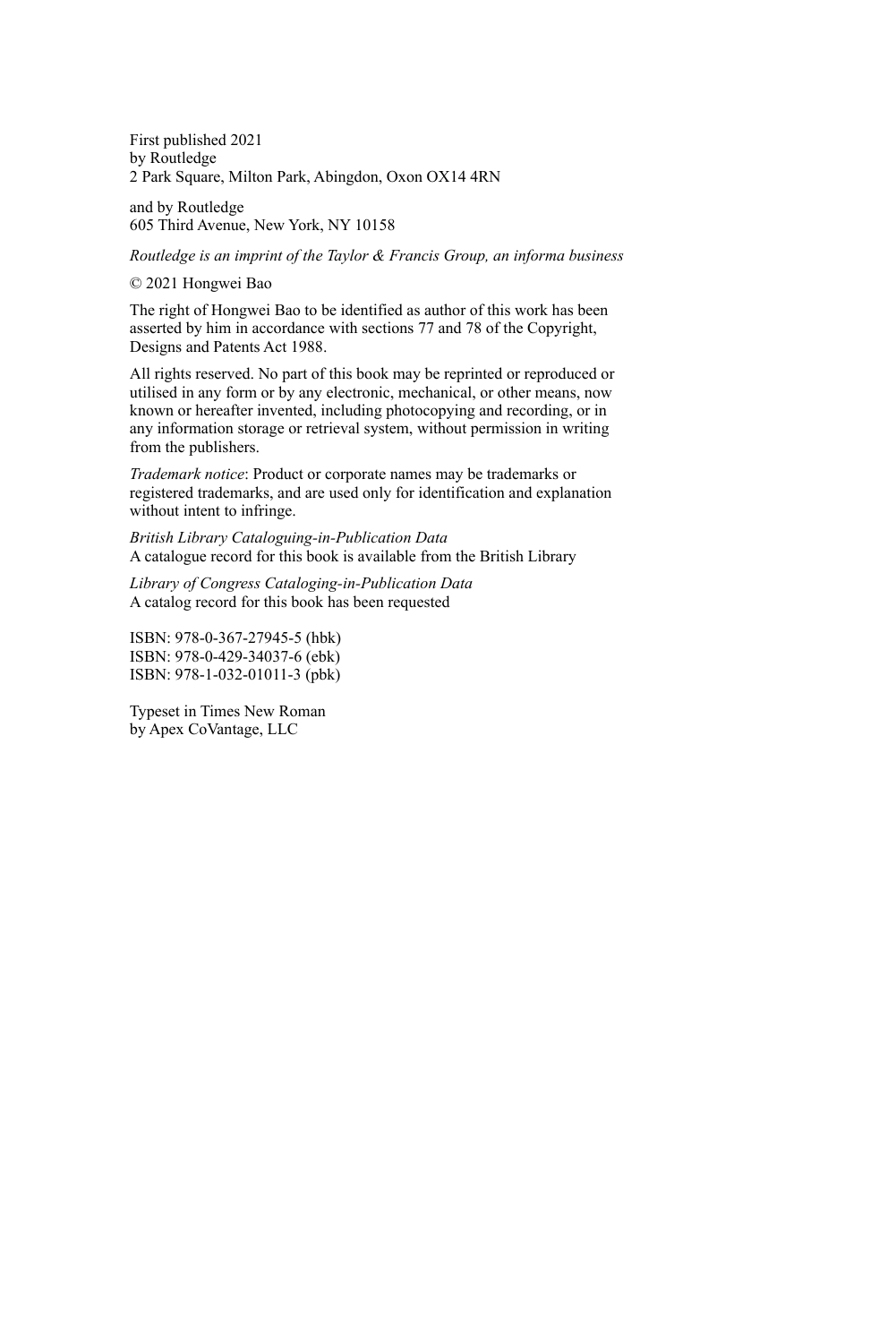# **Contents**

|   | List of figures                                                                   | V11          |
|---|-----------------------------------------------------------------------------------|--------------|
|   | List of abbreviations                                                             | viii         |
|   | Notes on translation, transliteration, and names                                  | $\mathbf x$  |
|   | Acknowledgements                                                                  | xi           |
|   | Introduction                                                                      | $\mathbf{1}$ |
|   | <b>PART I</b><br>Contextualising queer community media                            | 29           |
| 1 | Queer community media in China: an archaeology                                    | 31           |
| 2 | The 'queer generation': documentary filmmaking<br>as social activism              | 57           |
|   | <b>PART II</b><br><b>Documenting queer history</b>                                | 75           |
| 3 | 'Documenting comrades': building a queer community archive                        | 77           |
| 4 | 'We are here': the politics of memory in queer<br>women's history                 | 84           |
|   | <b>PART III</b><br>Queer screen activism                                          | 101          |
| 5 | Towards depathologisation: Queer Comrades and<br>community health activism        | 103          |
| 6 | Queer as catachresis: the 'guerrilla years' of the Beijing<br>Queer Film Festival | 117          |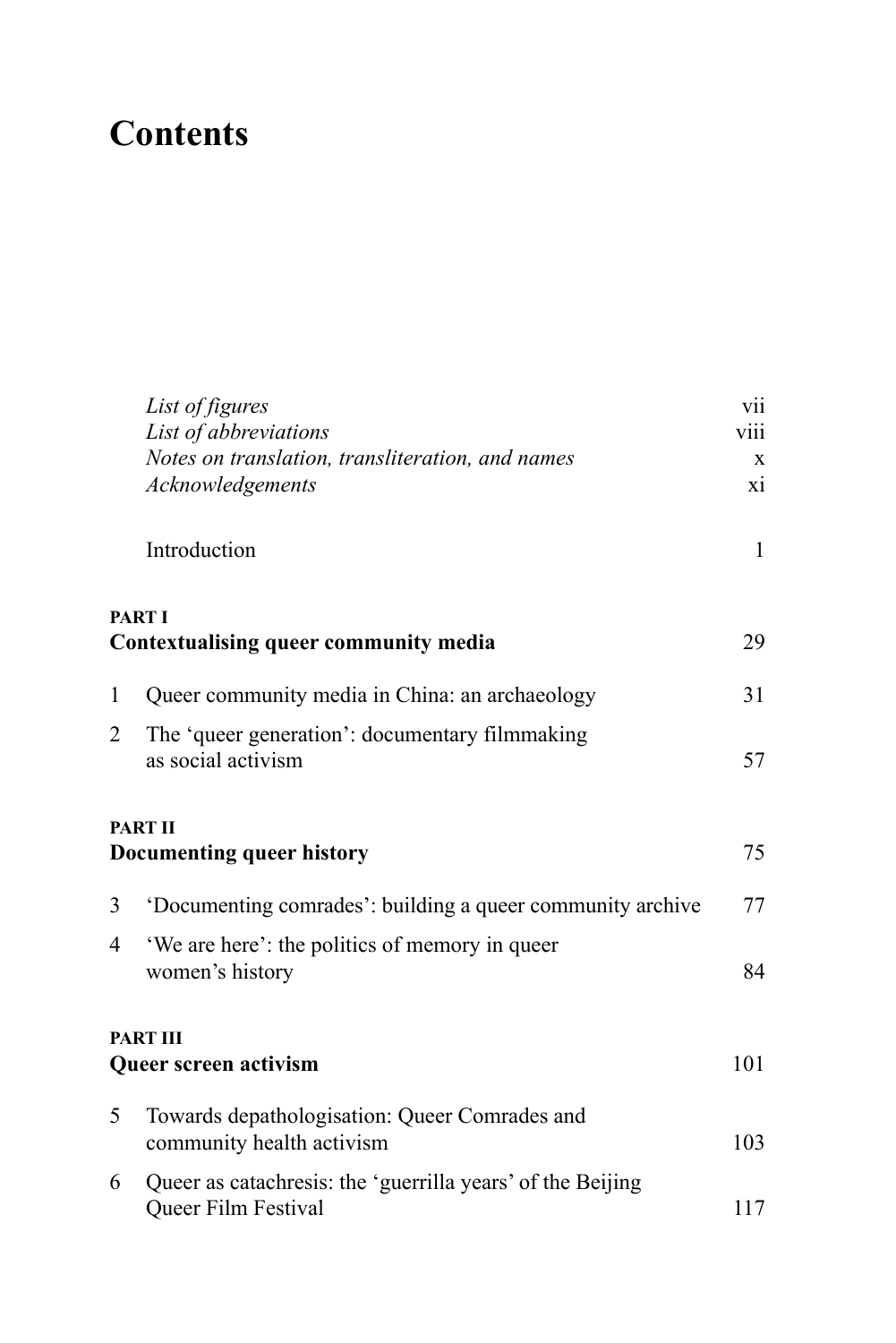#### vi *Contents*

| <b>PART IV</b><br>Queering international development |                                                                                                               | 137                      |
|------------------------------------------------------|---------------------------------------------------------------------------------------------------------------|--------------------------|
|                                                      | 'The lucky one': the 'pleasure principle' in participatory<br>communication                                   | 139                      |
| 8                                                    | The Queer Global South: minor transnationalism<br>between China and Africa                                    | 155                      |
|                                                      | Conclusion                                                                                                    | 180                      |
|                                                      | Appendix: Queer history in China: He Xiaopei in conversation<br>Film and videography<br>Bibliography<br>Index | 192<br>200<br>202<br>228 |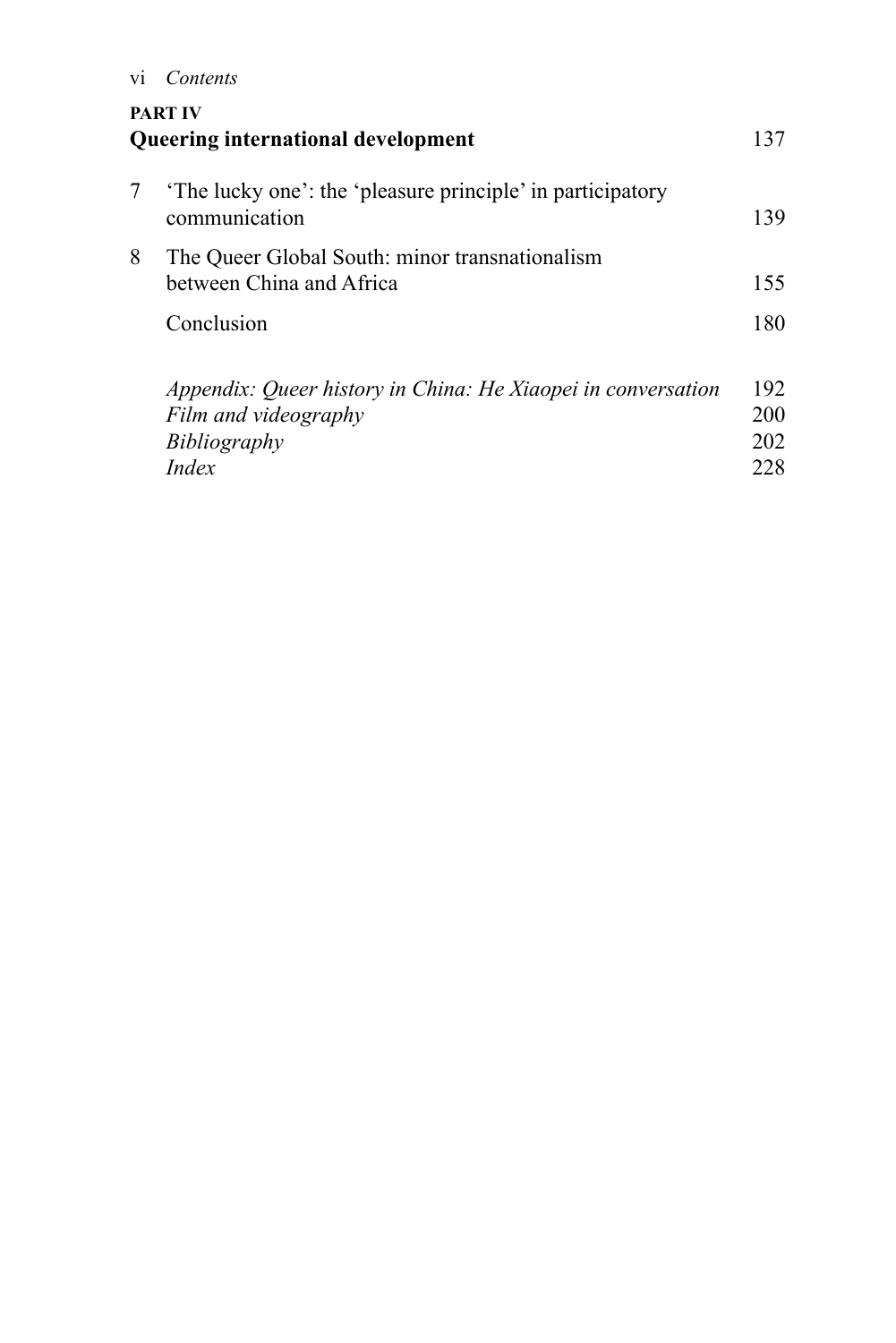# **[Figures](#page--1-0)**

| 0.1 | ShanghaiPRIDE tenth anniversary logo                          | 10  |
|-----|---------------------------------------------------------------|-----|
| 1.1 | Wan Yanhai works for the first AIDS hotline, Beijing, 1993    | 39  |
| 1.2 | $Les+$ inaugural issue, front page, 2005                      | 44  |
| 1.3 | GaySpot inaugural issue front cover, 2007                     | 46  |
| 1.4 | Aibai.cn                                                      | 49  |
| 1.5 | The desktop interface of the gay dating app Blued             | 53  |
| 2.1 | Shanghai Queer Film Festival programme cover, 2018            | 58  |
| 2.2 | Members of the Fifth Beijing Queer Film Festival              |     |
|     | Organising Committee, 2011                                    | 58  |
| 3.1 | Queer China, 'Comrade' China DVD cover                        | 78  |
| 4.1 | We Are Here film DVD cover                                    | 85  |
| 4.2 | The lesbian tent at the United Nations World Conference on    |     |
|     | Women, Beijing, 1995 (We Are Here screenshot)                 | 90  |
| 4.3 | Queer activists Susie Jolly, Shi Tou, and He Xiaopei          |     |
|     | (We Are Here screenshot)                                      | 92  |
| 5.1 | Queer Comrades website screenshot                             | 109 |
| 6.1 | The Sixth Beijing Queer Film Festival organising committee    | 120 |
| 6.2 | China Queer Film Festival Tour university campus screening    | 125 |
| 6.3 | The Fifth Beijing Queer Film Festival panel discussion        | 132 |
| 7.1 | The title screen featuring a laughing Zhang                   | 140 |
| 7.2 | Zhang Xi introduces herself at a Pink Space workshop          | 149 |
| 7.3 | He Xiaopei (left) visits Zhang Xi (right) in hospital         | 150 |
| 8.1 | 'Visual Queer Activism in China and Africa' panel discussion, |     |
|     | Beijing, 2017                                                 | 156 |
| 8.2 | Queer University Film Festival poster                         | 156 |
| 8.3 | Queer University Film Festival, Ghana, 2019                   | 157 |
| 8.4 | Co-organisers of Queer University, Ghana (Left to right:      |     |
|     | Akosua Hanson and Wei Xiaogang)                               | 162 |
| 9.1 | ShanghaiPRIDE 2020 group photo                                | 190 |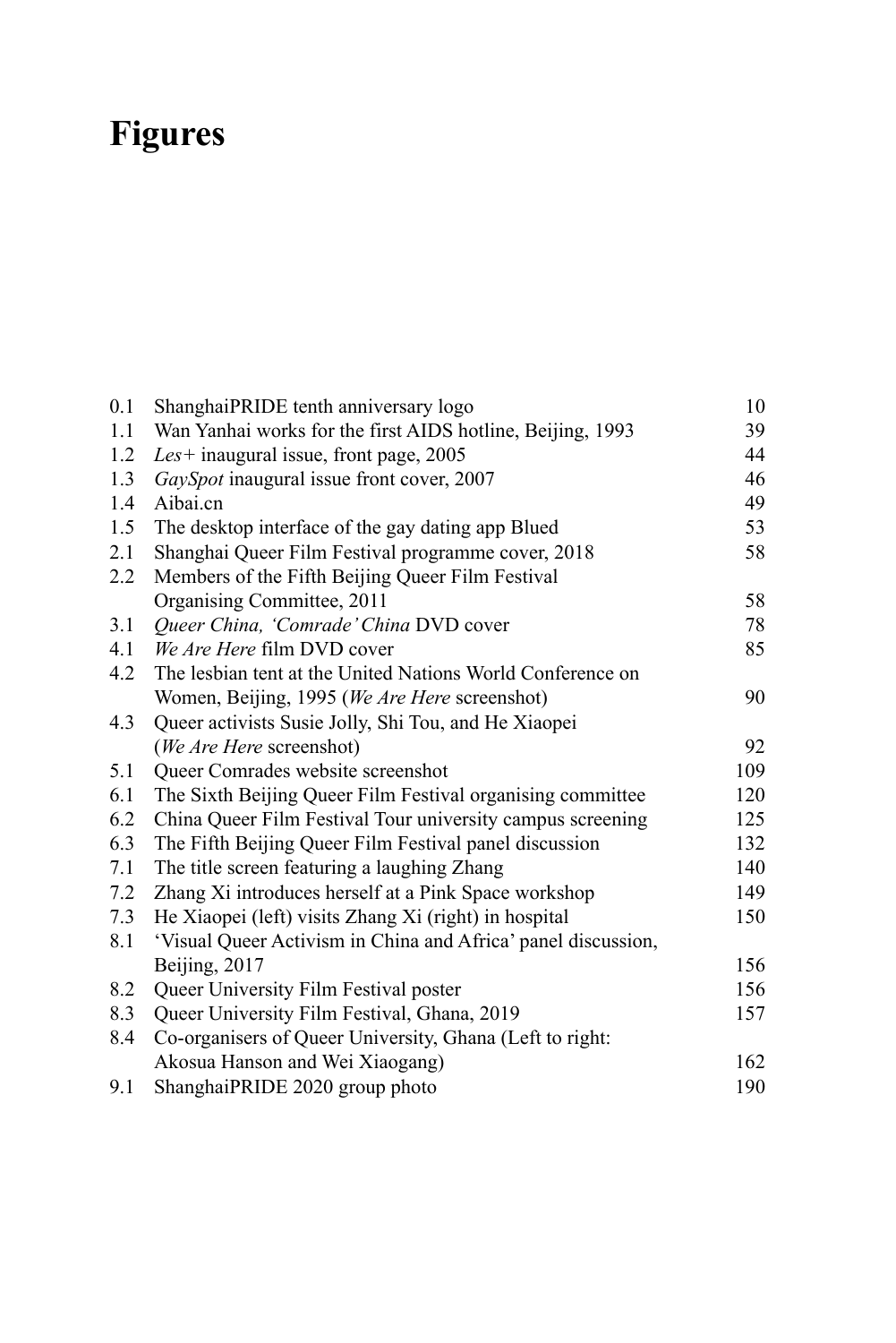# **[Abbreviations](#page--1-0)**

| <b>AIDS</b>   | Acquired immunodeficiency syndrome                         |
|---------------|------------------------------------------------------------|
| <b>BBS</b>    | <b>Bulletin Board System</b>                               |
| <b>BGHEI</b>  | Beijing Gender Health Education Institute                  |
| <b>BJQFF</b>  | Beijing Queer Film Festival                                |
| <b>BRI</b>    | Belt and Road Initiative                                   |
| <b>BRICS</b>  | Brazil, Russia, India, China, and South Africa             |
| <b>CCMD-3</b> | Chinese Classification of Mental Disorders (Third Edition) |
| <b>CCTV</b>   | China Central Television                                   |
| <b>CCP</b>    | <b>Chinese Communist Party</b>                             |
| <b>CDC</b>    | Centre for Disease Control and Prevention                  |
| <b>CSSSM</b>  | Chinese Society for the Study of Sexual Minorities         |
| <b>COVID</b>  | Coronavirus disease                                        |
| DV            | Digital video                                              |
| <b>DVD</b>    | Digital versatile disk                                     |
| EТ            | Extra-terrestrial                                          |
| <b>GDP</b>    | Gross domestic product                                     |
| <b>GIS</b>    | Geographic information system                              |
| <b>GPS</b>    | Global positioning system                                  |
| <b>GoNGO</b>  | Government-Organised Non-Governmental Organisation         |
| <b>HIV</b>    | Human immunodeficiency virus                               |
| <b>IDS</b>    | The Institute of Development Studies                       |
| <b>ILGA</b>   | International Lesbian, Gay, Bisexual, Trans, and Intersex  |
|               | Association                                                |
| <b>IRC</b>    | Internet Relay Chat                                        |
| LGBT/Q/I      | Lesbian, gay, bisexual, transgender/queer/intersex         |
| <b>MSM</b>    | Men who have sex with men                                  |
| NGO           | Non-governmental organisation                              |
| <b>PFLAG</b>  | Parents, families, and friends of lesbians and gays        |
| <b>PAR</b>    | Participatory action research                              |
| <b>PRC</b>    | People's Republic of China                                 |
| PX            | Para-xylene                                                |
| <b>SARFT</b>  | State Administration of Radio, Film, and Television        |
| <b>SARS</b>   | Severe acute respiratory syndrome                          |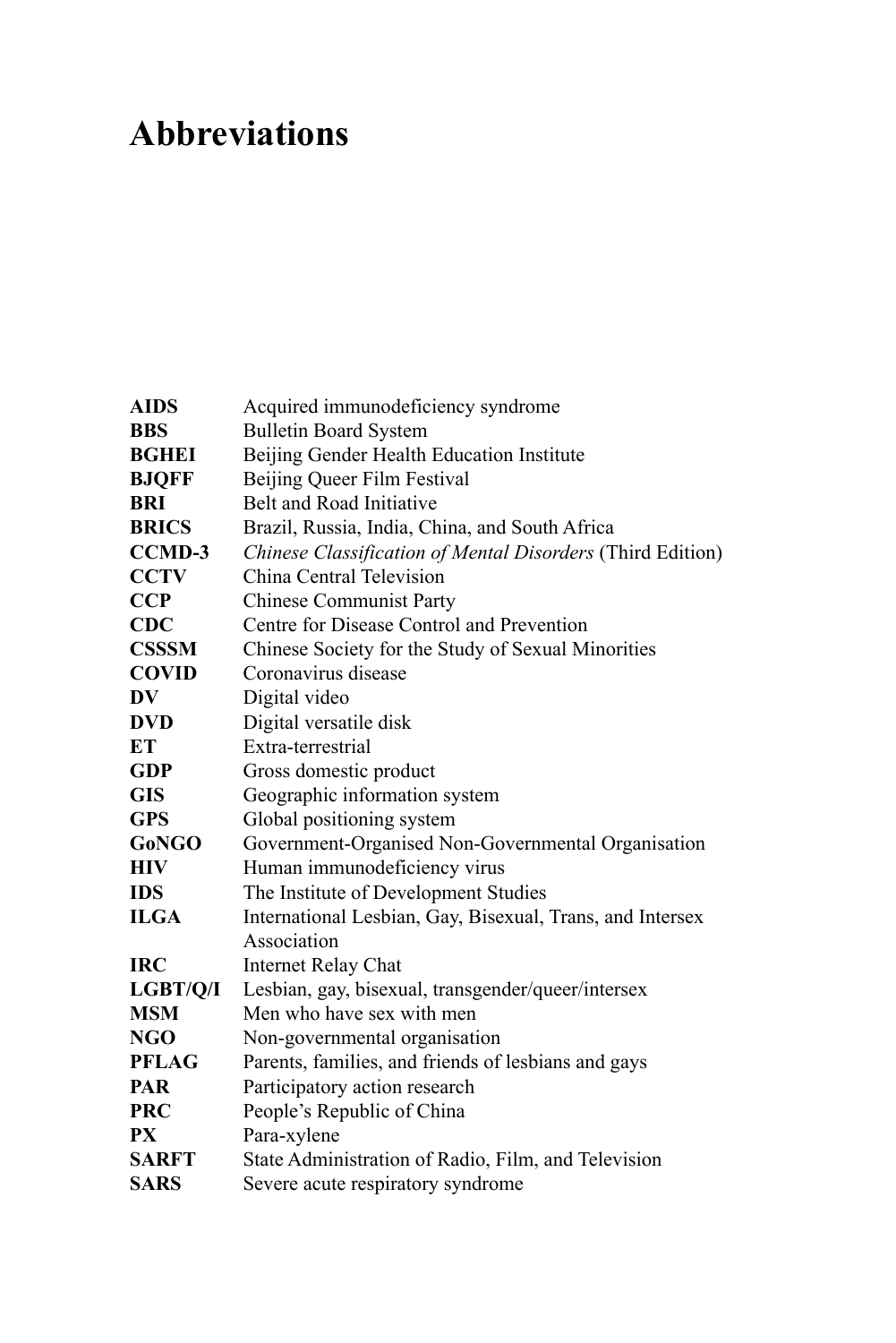| <b>SAPPRFT</b> | State Administration of Press, Publication, Radio, Film, and |
|----------------|--------------------------------------------------------------|
|                | Television                                                   |
| <b>STD</b>     | Sexually transmitted diseases                                |
| O&As           | Questions and answers                                        |
| UK             | United Kingdom                                               |
| UN             | <b>United Nations</b>                                        |
| <b>UNDP</b>    | United Nations Development Programme                         |
| <b>UNWCW</b>   | United Nations World Conference on Women                     |
| US             | <b>United States</b>                                         |
| <b>USAID</b>   | US Agency for International Development                      |
| <b>USP</b>     | Unique selling point                                         |
| <b>VPN</b>     | Virtual private network                                      |
| <b>WHO</b>     | World Health Organization                                    |
| <b>WTO</b>     | World Trade Organization                                     |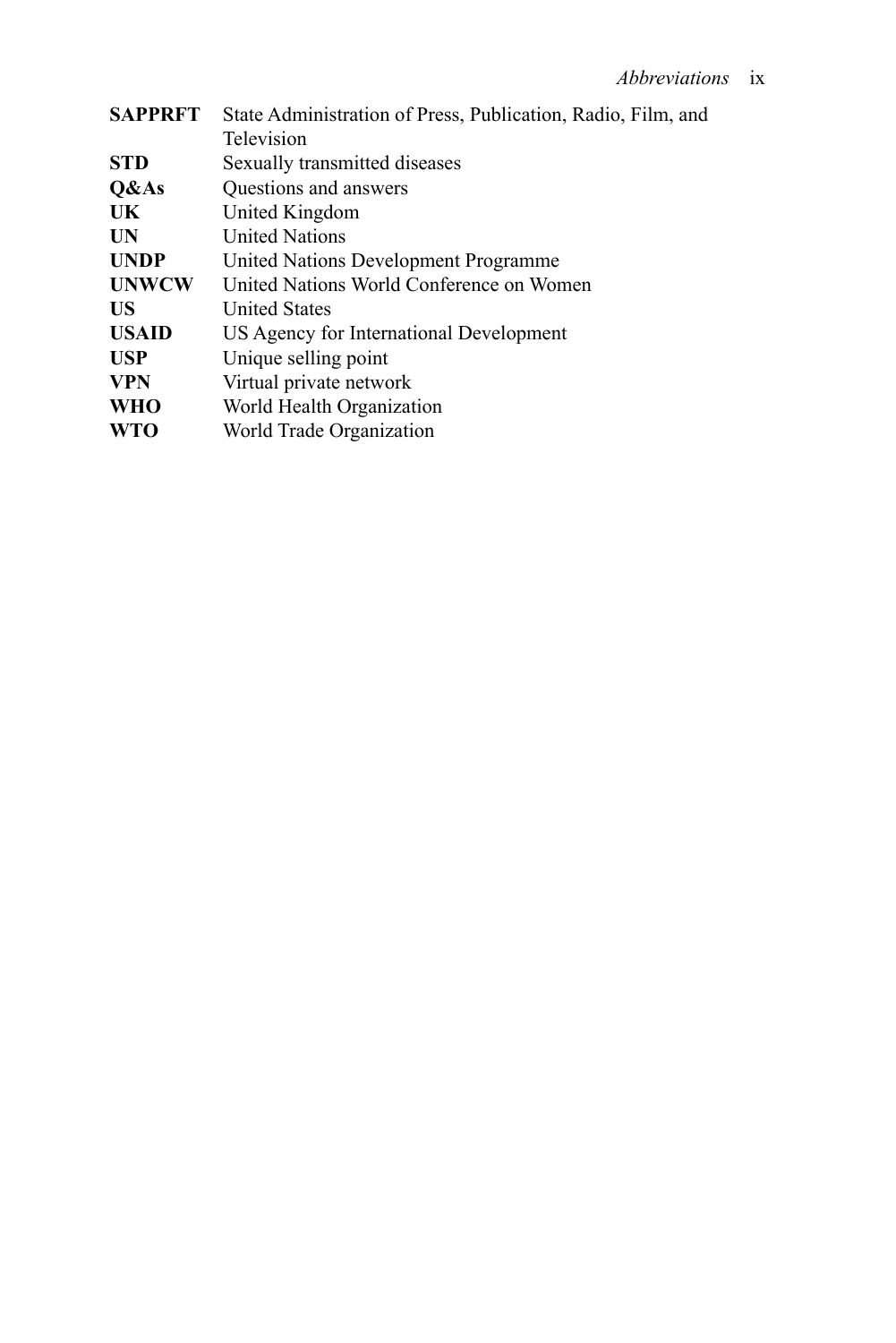# **Notes on translation, transliteration, and names**

All the translations from Chinese to English in this book are mine unless otherwise stated.

 I use the *hanyu pinyin* system of transliteration for Chinese words, names, and places, except in cases where a different convention or preferred spelling or pronunciation exists.

The ordering of Mandarin-language names usually follows their conventional forms; that is, family names first, followed by given names, unless a different convention exists.

In presenting people's names, I use the names that my interlocutors chose for themselves, some of which are pseudonyms, to protect their identity.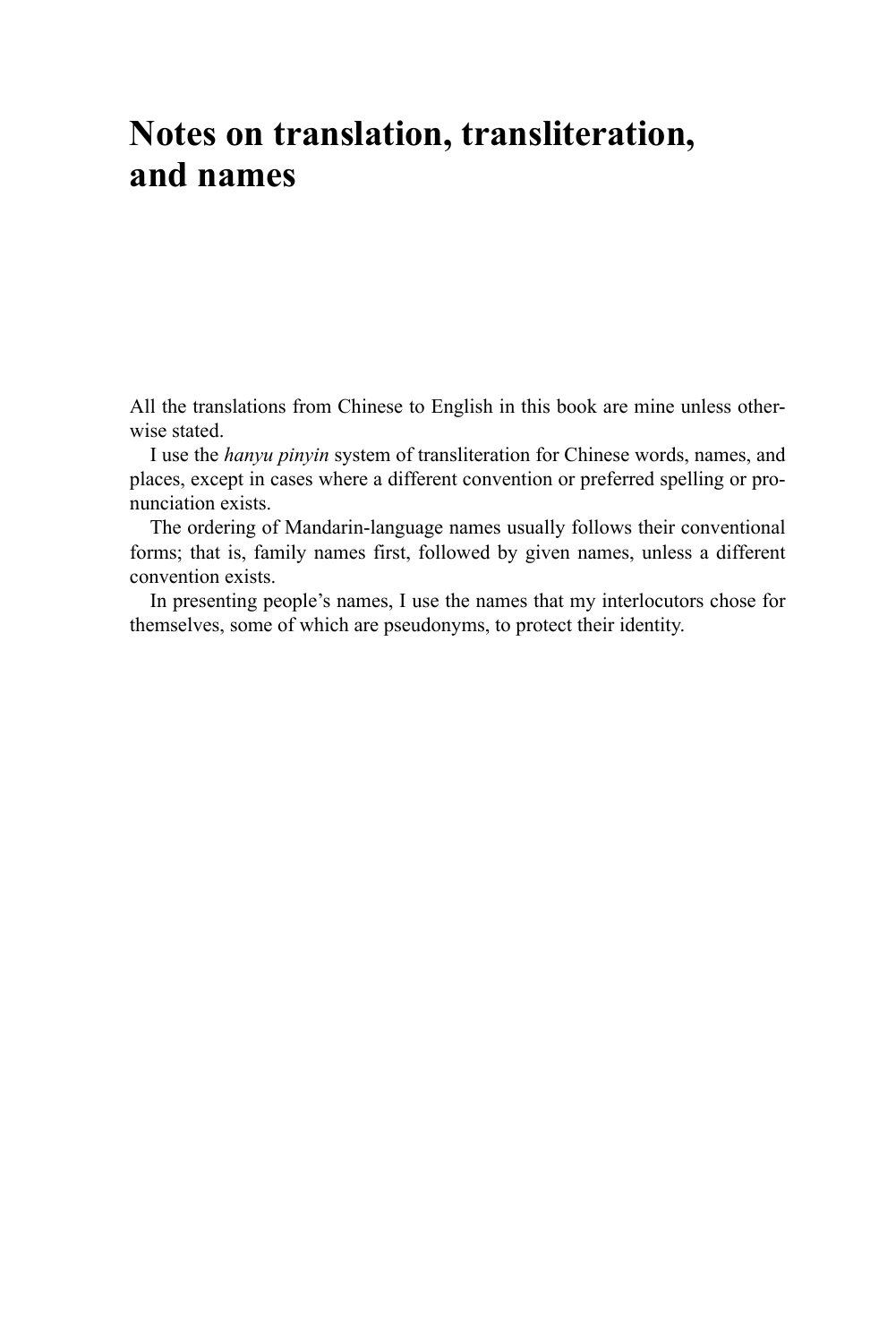### **Acknowledgements**

 take more than ten years to complete. I was not able to deliver a research output Back in 2010, in Sydney, while I was writing up my PhD thesis, Stephanie Hemelryk Donald asked me about my research plan after graduation. For a PhD student struggling to complete a PhD thesis on time, the question of a postdoctoral project seemed immensely remote at the time. I replied that perhaps I could study China's queer media, vaguely sensing the importance of the topic from my fieldwork in China. I subsequently applied for a postdoctoral fellowship in Australia proposing to study the topic; I did not get the position. But the project unexpectedly took me to another part of the world, to Goldsmiths College, University of London, as a British Academy Visiting Fellow to study under the mentorship of Chris Berry. Chris was very supportive and helpful, but I still could not finish the project within the limited six-month period of the fellowship. Later, I was fortunate to secure an academic job first at Nottingham Trent University and then at the University of Nottingham. Little did I anticipate that the queer media project would ten years ago, but I hope this book can fulfil my promise to some of my teachers and friends. Better late than never, as people say.

Looking back, I realised that I had wildly underestimated the breadth and depth of this project ten years before. I could not have completed the project back then due to the limitations of my knowledge, experience, and expertise. Ten years after my graduation, I am still struggling to work out what may constitute queer media and how they work. I have therefore strategically limited the scope of my study to digital and community forms of queer media to make this project more manageable. The rapid development of the queer communities in China in the past ten years was a catalyst for this project: documenting China's rapidly developing and fast disappearing queer media history has become not only possible but also necessary. Due to continuing media censorship, constant technological takeovers, and sometimes understandable human negligence, there is an urgent need to archive the queer community history, together with the media platforms, texts, and practices used in China's queer communities. In fact, a few queer community members and organisations have started queer oral history and archiving projects in recent years. This book is my modest contribution to this long-term, collaborative queer history project.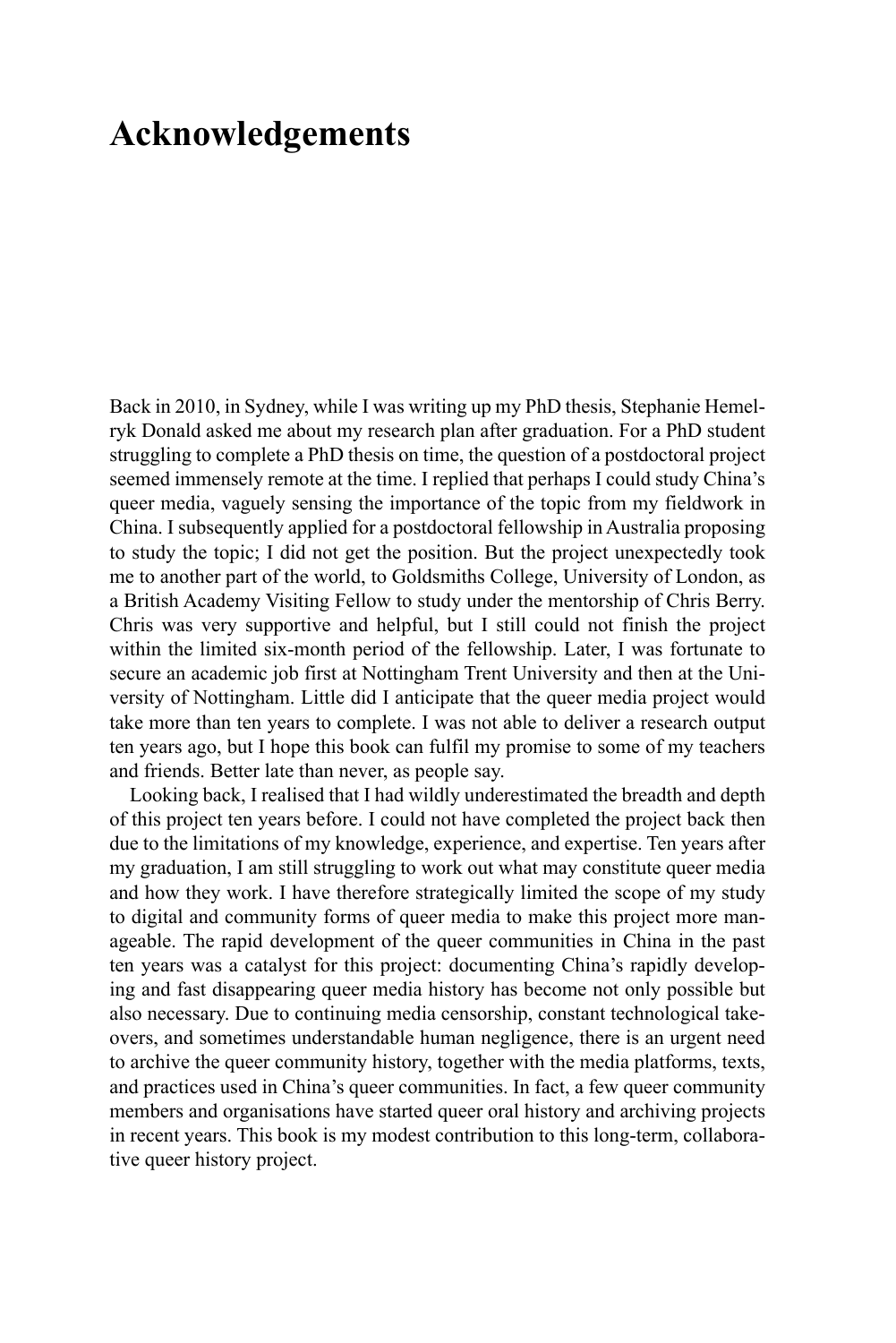media-centric media studies' (Moores 2012 ). But for those who uphold a narrow This book also marks my more explicit scholarly contribution to the field of media and communication studies, and especially to the subfield of Chinese media and communication studies. Having graduated with a gender and cultural studies degree, I was delighted to find media studies a welcoming intellectual home to conduct my interdisciplinary queer research – from literature to contemporary art, from music to theatre, from film to digital media, from historical research to ethnographic study, and from medical humanities to social movement studies. But where can one find 'media'in all these things I study? Everywhere and nowhere, I contend, depending on how one defines media and media studies. After all, I have been adopting a cultural studies approach to media studies and pursuing a 'nondefinition of media and media studies, I hope this book can help justify that I do have something relevant to say about media and communication and that what I do is indeed part of media and communication studies.

This book would not have been possible without the meticulous reading and insightful critique of the book manuscript from Stephanie Hemelryk Donald, Harriet Evans, and Susie Jolly. Their comments and suggestions are frequently sharp but always generous and constructive. I have tried my best to respond to their feedback. Where mistakes and problems remain, they are my own responsibility. At Routledge, I have been fortunate to work with Peter Sowden, Nitesh Kumar Singh, Umamaheswari Chelladurai, and their wonderful editorial team, who have been highly encouraging and supportive. Thank you for your belief in this project.

Over the past ten years, I have had extensive – and often intensive – discussions and dialogues about the ideas covered in this book with countless scholars from different parts of the world. We met at academic conferences, research workshops, network meetings, seminar talks, and through invited contributions to special journal issues and edited books. All these intellectual exchanges have greatly enriched the arguments in this book. My interlocutors include Gero Bauer, Michael Berry, Jon Binne, Ursula Boeckler, Jennifer Bond, Felicia Chan, Hiu Man Chan, Minglu Chen, Howard Chiang, Elaine Chiew, Yiu Fai Chow, Sarah Dauncey, Kate Davison, Lynn Dawn, Jeroen de Kloet, Catherine Driscoll, Sarah Eaton, Louise Edwards, Elisabeth Engebretsen, Jonathan Evans, Victor Fan, Lin Feng, David Fleming, Kirsten Forkert, Anthony Fung, Paul Gladston, Larry Gross, Guo Liping, Guo Ting, Marta Hanson, Ari Larissa Heinrich, Andrew Higson, Margaret Hildebrandt, Timothy Hildebrandt, Derek Hird, Tammy Lai-ming Ho, Petula Sik Ying Ho, James Hodgson, Anamarija Horvat, Xuelei Huang, Maria Elena Indelicato, Joshua Jiang, Coraline Jortay, Lucetta Kam, Séagh Kehoe, Christian Klesse, Timothy Laurie, Julia Lazarus, Lisa Levenstein, Li Nan, Li Shuangzhi, Song Hwee Lim, Wes Xiaodong Lin, Chang Liu, Liu Yihui, Vivienne Lo, Nicolas Loubere, Arlene Luck, Gina Marchetti, Fran Martin, Sebastian Matzner, Cecilia Milwertz, Meaghan Morris, Sharif Mowlabocus, Daniel Mutibwa, Jack Newsinger, Zoran Lee Pecic, Katja Pessl, Murray Pratt, Steve Presence, Elspeth Probyn, Christopher Pullen, Luke Robinson, Lisa Rofel, Catherine Rottenberg, Jens Rydström, Inmaculada N. Sánchez-García, Tina Schilbach, William Schroeder, Flair Donglai Shi, Claire Summerskill, Lukasz Szulc, Chris Tedjasukmana, Ryan Thoreson, Daniel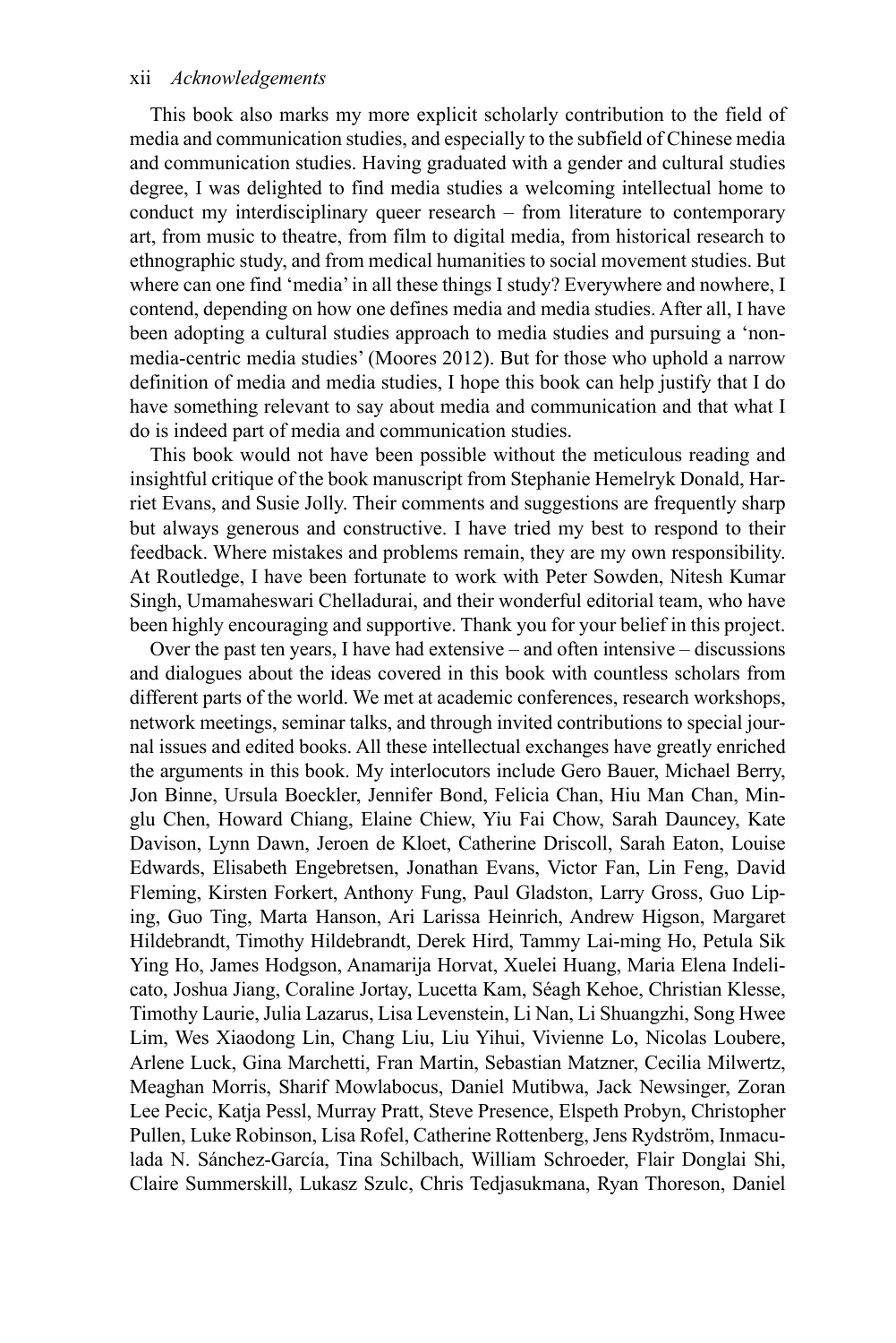Tsang, Mark Turner, Veronica Wang, Wang Yi, Yiyan Wang, Mike Wayne, Russell West-Pavlov, Saskia E. Wieringa, Andy Wills, Alvin Wong, Sam Wong, Lydia Wu, Zairong Xiang, Yang Ling, Mayfair Mei-Hui Yang, Shana Ye, Lily Yu, Sabrina Yu, Zeng Jinyan, Zhang Gehao, Zhang Lei, and Jamie Jing Zhao. I thank all of them for listening to my ideas and pushing me hard to come up with better arguments.

 and Technology, and the UKRI Project 'Independent Cinema in China.' I also At Nottingham, I feel privileged to work with a group of wonderful and supportive colleagues. Colleagues from the Centre for Contemporary East Asian Cultural Studies, Centre for Critical Theory, and Centre for Research in Visual Culture have epitomised the critical and utopian dimensions of my institutional life. Colleagues from the Institute for Screen Industries Research have encouraged me to look beyond media and film texts and pay attention to industry, social, and cultural contexts, and I have taken their suggestions seriously in this book. Outside Nottingham, I thank the AHRC Chinese Film Festival Studies Research Network, BAFTSS LGBTQ+ Screen Studies Special Interest Group, Centre for Chinese Visual Arts at the Birmingham School of Art, Centre for Modern East Asian Studies at the University of Göttingen, Chinese Academic Network on Gender, Chinese Film Forum UK, Department of Chinese Studies at the University of Manchester, Department of Comparative Literature and Gender Studies Programme at Hong Kong University, Department of Gender Studies at Lund University, Film and the Chinese Medical Humanities Research Network at the University College London, Interdisciplinary Centre for Global South Studies at the University of Tübingen, Nordic Institute of Asia Studies at the University of Copenhagen, Queer China Working Group, Queer@Kings, Radical Film Network, Stop Asian Hate (UK), Scottish Centre for Chinese Studies at the University of Edinburgh, Faculty of Humanities and Arts at Macau University of Science thank organisers and participants of the following conferences and workshops for their kind invitation and valuable feedback on my talks: 'China-Africa Development Cooperation: New Trends and Challenges' Winter School (University of Tübingen, 2018), 'Cinemas of the Sinosphere: Border Crossing in Chinese Cinemas' Research Symposium (University of Exeter, 2019), European Conference on Geographies of Sexualities (Charles University Prague, 2019), 'Film Festivals as Activism: An International Symposium' (Manchester Metropolitan University, 2016), Queer Screen Conference (University of Northumbria, 2017), 'Reassessing Independent Chinese Cinema' Conference (Newcastle University, 2021), 'Queering Memory' Conference (Berlin, 2019), 'Rethinking Film Genres: East Asian Cinema and Beyond' Conference (University of Hull, 2017), and 'Women in East Asian Cinema' Conference (HOME Manchester, 2019).

Besides benefitting from a DAAD Scholarship in 2010 and a British Academy Visiting Fellowship in 2011, I would also like to thank the School of Arts and Humanities at Nottingham Trent University for supporting the 'Visuality and Politics: Queer Media in China' Research Workshop in 2012, which brought several Chinese queer filmmakers and activists to Nottingham for the first time. At the University of Nottingham where I currently work, I have been fortunate to have received various funding support, including the Faculty of Arts Dean's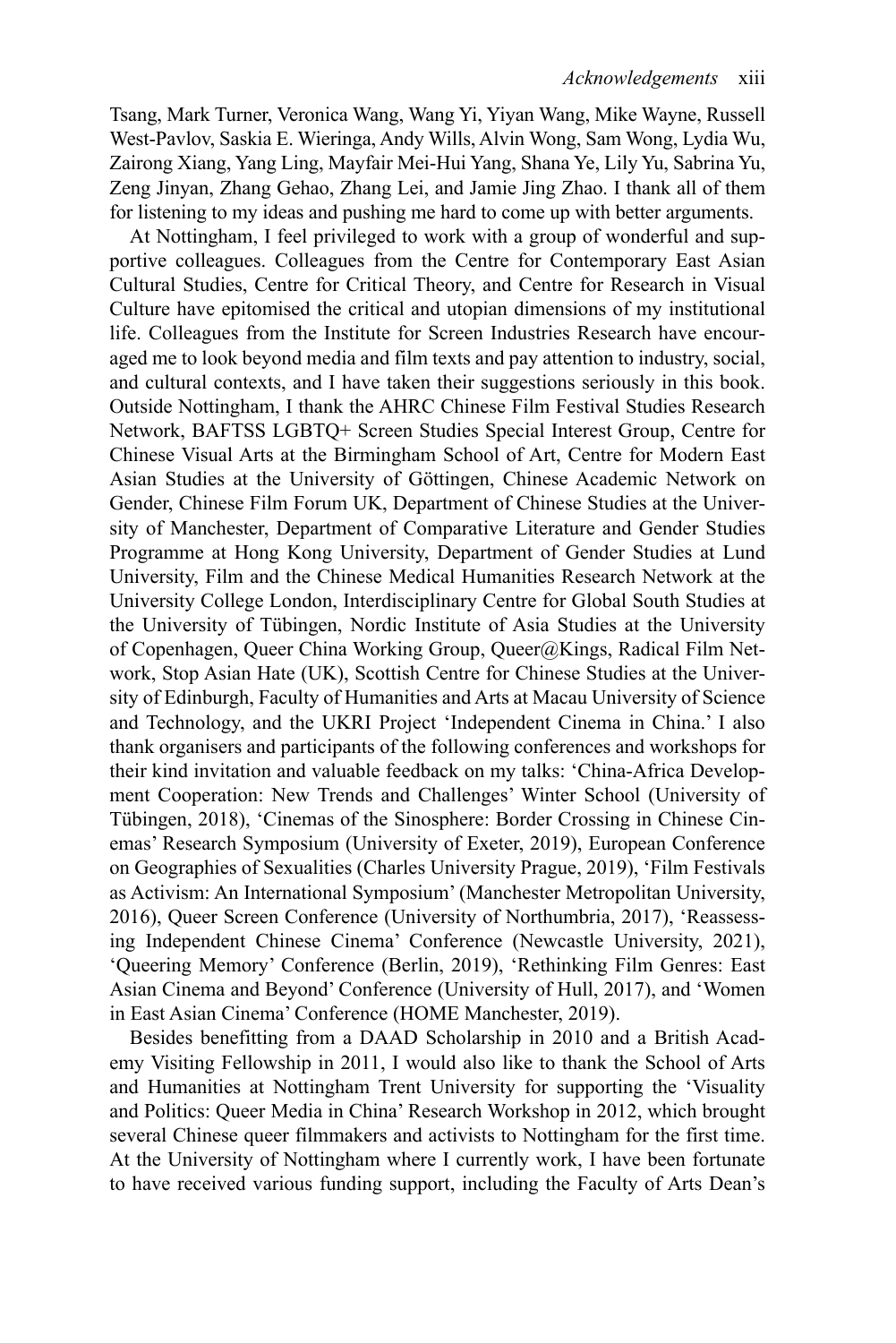Research Fund, the School of Cultures, Language and Area Studies Conference and Research Fund, and the Department of Cultural, Media, and Visual Studies Staff Research Fund. These internal grants have supported my archival research and fieldwork, conference trips, as well as impact and knowledge exchange activities, such as the 'Fear of a Queer China: Activism, Culture and Resistance' Research Workshop in 2018 and the 'Affective Media and Intimate Geography: Chinese Queer Representations on Transnational Screens' Research Workshop in 2019, which both brought Chinese queer filmmakers, artists, and activists to Nottingham. I particularly appreciate being awarded a Faculty of Arts Pro-Vice Chancellor's Research Leave Grant, which freed me from a semester's teaching in Spring 2020 and enabled me to complete this book.

 A book on queer media would not have been possible without the generous Shenghuo, GALZ, *Gayspot*, Kaleidoscope Student Society, *Les+*, LGBT Rights China UK, Queer Comrades, *Queer Lala Times*, Queer Talks, Queer University, Rainbow Law School, Sannan Yizhai, Shanghai CSW & MSM Centre, Shanghai support of queer media producers, filmmakers, and activists – they are my queer comrades, and they are the heart and soul of this project. They have accepted my interviews, allowed me to follow them at work and participate in the events and activities they organised, and provided me with films, videos, pictures, and other valuable research materials. I am grateful for the help and support from numerous media practitioners and community activists from China, Africa, and other parts of the world. They include Dennis Kwaku Frimpong Agyemang, An Ke, Ah Qiang, Matthew Baren, Chen Xiangqi, Andrew Yusu Cheng, Whiskey Chow, Cui Zi'en, Will Dai, Stijn Deklerck, Fan Popo, Akosua Hanson, He Xiaopei, Kit Hung, Lee San, Li Maizi, Li Ran, Charlene Liu, Ming Ming, Qiu Bai, Raymond Phang, Peng Yanzi, Ren Naying, John Shen, Lilian Shen, Shi Tingting, Shi Tou, Amir Ovadia Steklov, Sun Bin, Daniel Tsang, Wan Yanhai, Wei Tingting, Wei Xiaogang, Wu Chunsheng, Jenny Man Wu, Xu Bin, James Yang, Yang Yang, Yang Yi, Yao Tianming, Yu Tian, Wayne Yung, Zhao Ke, Sam Jing Zhao, Tony Zheng, and Zhuang Zhuang. Some of these names are pseudonyms to protect my interlocutor's identity. I would also like to express my thanks to the following civil society groups and queer media organisations: Academic Bird, Aibai, Beijing Aizhixing Health Education Institute, Beijing Gender Health Education Institute, Beijing Lala Salon, Beijing LGBT Centre, Beijing Queer Film Festival, China LGBTQ Oral History Project, China Queer Film Festival Tour, China Rainbow Media Award, CINEMQ, DKSTRKT, Drama Queens, *Friends* Project, Fufu Advocacy China, Nüai, Out China, PFLAG China, Pink Space, Q-Space, Queer Leyi, ShanghaiPRIDE, Shanghai Queer Film Festival, Sunhomo, Tongyu, Trans Talks, and Wusuo Buji. This book has been inspired by these brilliant communitybased activist practices and has been written to document them.

Finally, I thank my family – including my partner Phil Cowley, my father Bao Jinzhu, my mother Shi Duohua, my sister Bao Hongyan, and my niece Yang Zeyu – for their unwavering support. Phil Cowley has proofread multiple drafts of the book manuscript. This book was completed at the height of the COVID-19 pandemic in summer 2020. At times I was not even confident about whether I could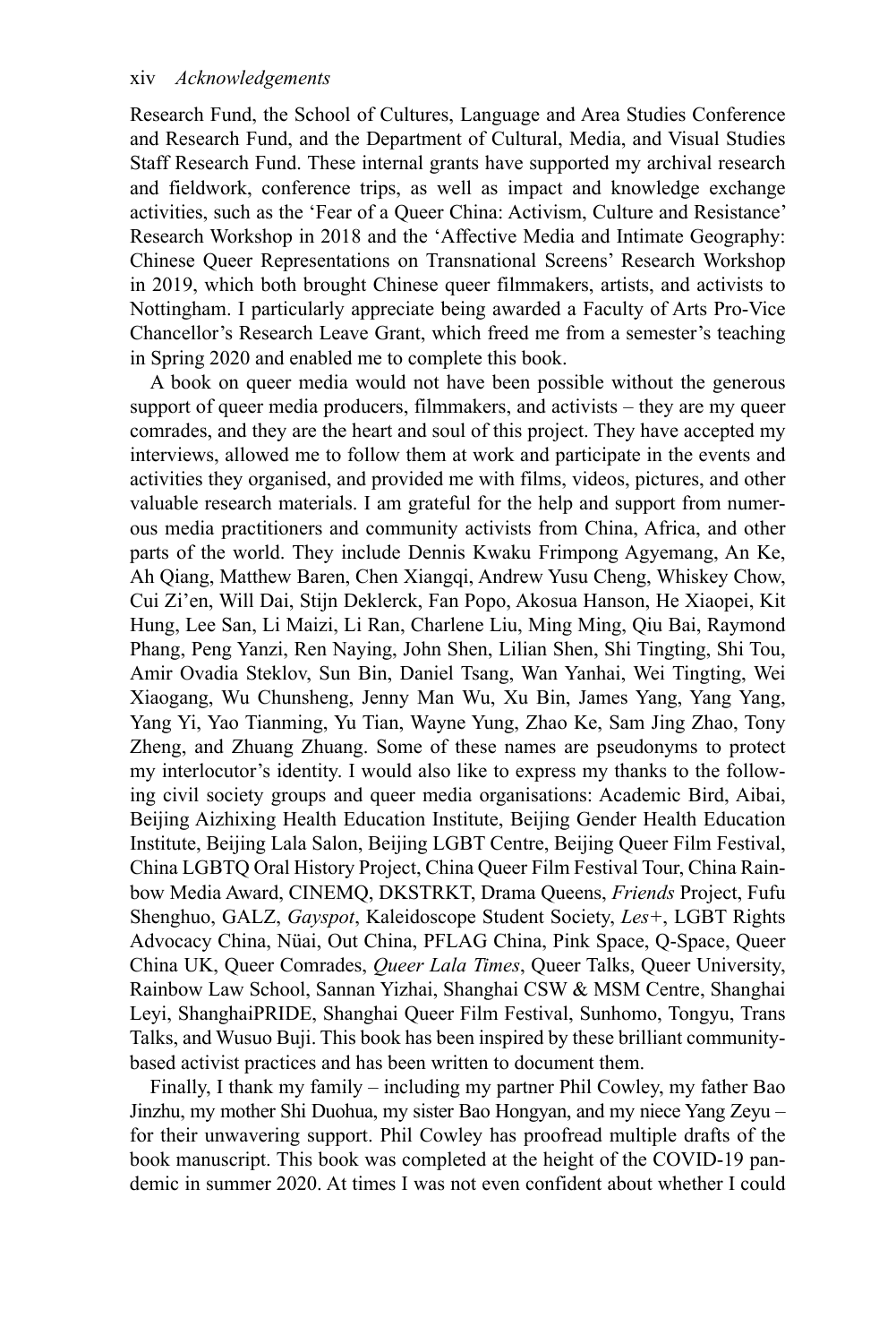survive the pandemic, but it was the unconditional love and support from my family and friends that gave me strength and kept me going.

 History.' *Continuum: Media and Cultural Studies* 34, no. 4 (2020): 514–529; China.' In *Film and the Chinese Medical Humanities*, edited by Vivienne Lo, Catachresis: Beijing Queer Film Festival in Translation.' In *Chinese Film Fes- tivals: Sites of Translation*, edited by Chris Berry and Luke Robinson (Basing- Power and Pleasure in Participatory Video *The Lucky One*.'*Feminist Media Stud-* Activism Between China and Africa.' *Global Media and China* 5 no. 3 (2020): Xiaopei.' *Made in China* 4 no. 1 (2019): 96–105. This book reworks materials from previously published book chapters and journal articles. I thank all the editors and publishers for granting me permission to include a revised and updated version of the following articles in this book: '"We Are Here": The Politics of Memory in Narrating China's Queer Feminist 'Queer Comrades: Digital Video Documentary and LGBTQ Health Activism in Chris Berry and Guo Liping (London: Routledge, 2020), 188–204; 'Queer as stoke: Palgrave Macmillan, 2017), 67–88; 'Queering Development: Participation, *ies* 20 no. 4 (2020): 530–547; 'The Queer Global South: Transnational Queer 1–25; 'Queer History, Culture and Activism in China: A Conversation with He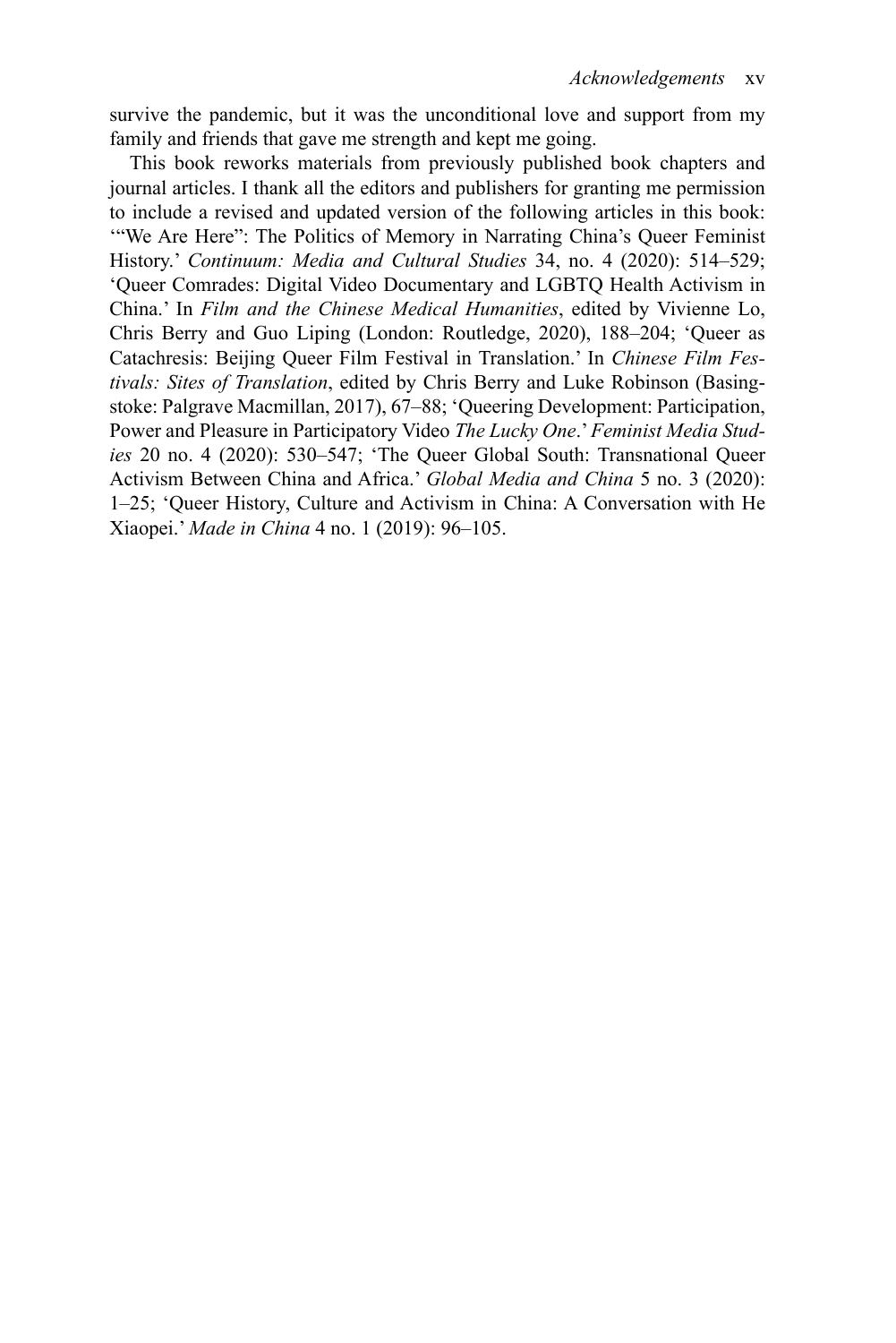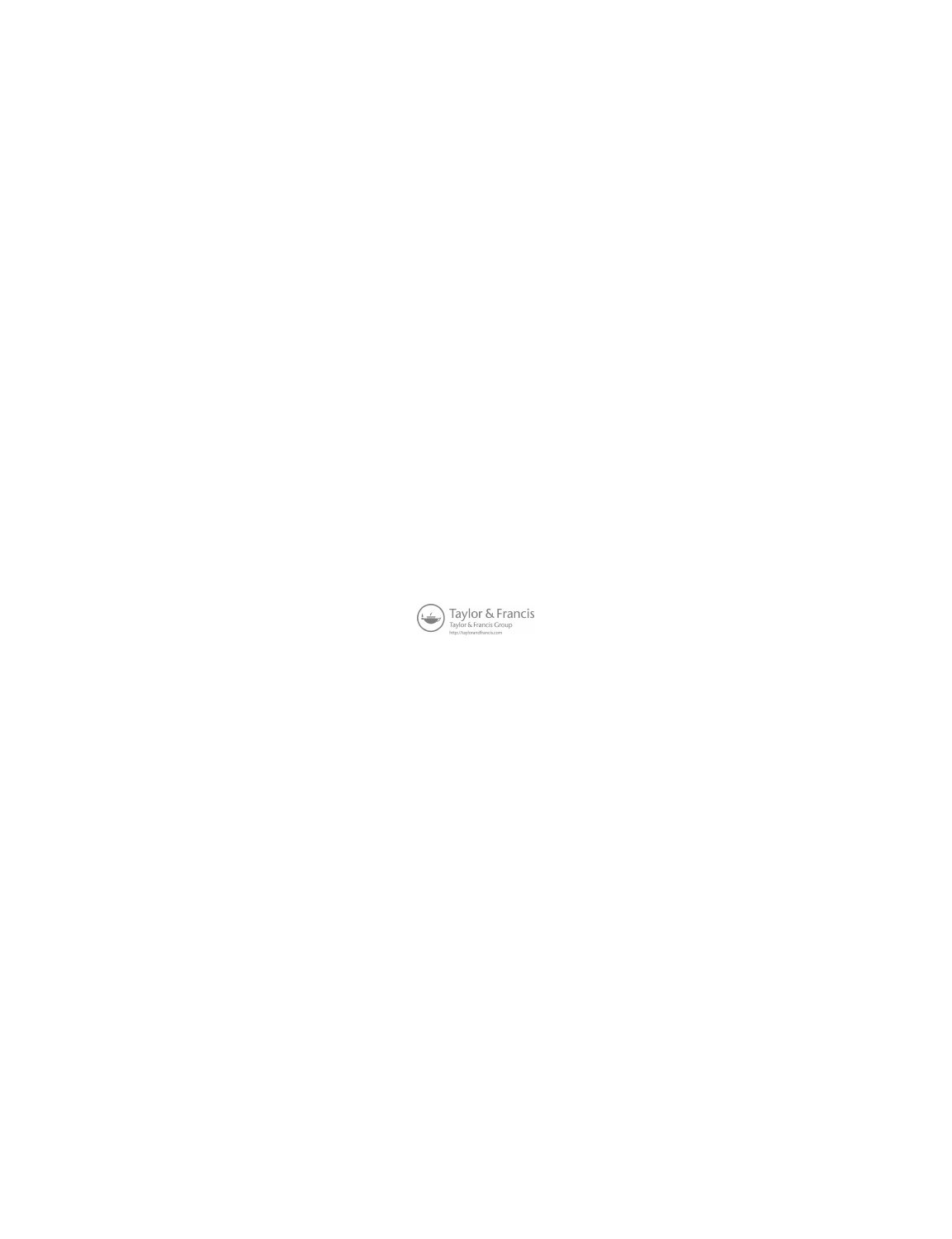### **Introduction**

 communities, not as experts but as 'comrades' (*tongzhi*, a Chinese term for gay It was a hot summer afternoon in August 2013. At the Beijing LGBT Centre, a community space converted from a one-bedroom apartment tucked away inconspicuously inside an ordinary residential neighbourhood in Northeast Beijing, more than 40 people had gathered in the cramped space. Most of them were members from Beijing's lesbian, gay, bisexual, transgender, and queer (LGBTQ) communities. They had come to the place to participate in a group discussion provocatively titled *Ku'er lilun: gao shenme gao*? (Queer Theory: What the F\*?) ( Bickers 2013 ). I was moderating the discussion on that day, but I had not planned on this. I was in Beijing during that summer conducting my fieldwork on queer communities and cultures in China. Together with two other queer scholars, Elisabeth Engebretsen and William Schroeder, I had just attended a national LGBT conference as an ethnographer (although the conference organiser had kindly assigned us the role of 'academic observers'). While we were in town, a debate about queer theory was going on in Beijing's queer communities. Knowing that we all work in the field of queer studies, a friend from the Beijing LGBT Centre asked if we would be interested in participating in a group discussion there. We responded by saying that we would be happy to exchange ideas with the local or queer). Being a native speaker of Chinese and a queer-identified scholar at the same time, I was given the role of a discussion moderator at the last minute.

 Warriors Lala' *(meishangnü zhanshi lala*, aka 'Pretty Fighters') debate, after a and 'Sailor Moon Warriors Lala,' an anonymous group of *lala* (lesbian) identified The community discussion on queer theory was nicknamed the 'Sailor Moon social media account bearing the same name. The debate erupted on China's social media website Sina Weibo, the Chinese equivalent of Twitter, in May 2011. It was between Aibai, a gay organisation which advocates gay identity politics, people who espouse queer theory. Following on from that, the debate extended offline to community spaces, including at the 2013 national LGBT conference that preceded the Beijing LGBT Centre discussion. The debate primarily revolved around the applicability of queer theory in the Chinese context; or rather, if gay identity politics would be a more apt activist strategy for China's LGBTQ movement. The debate was academic in nature, but it also concerned the strategies and directions of China's LGBTQ movement. This happened at a critical historical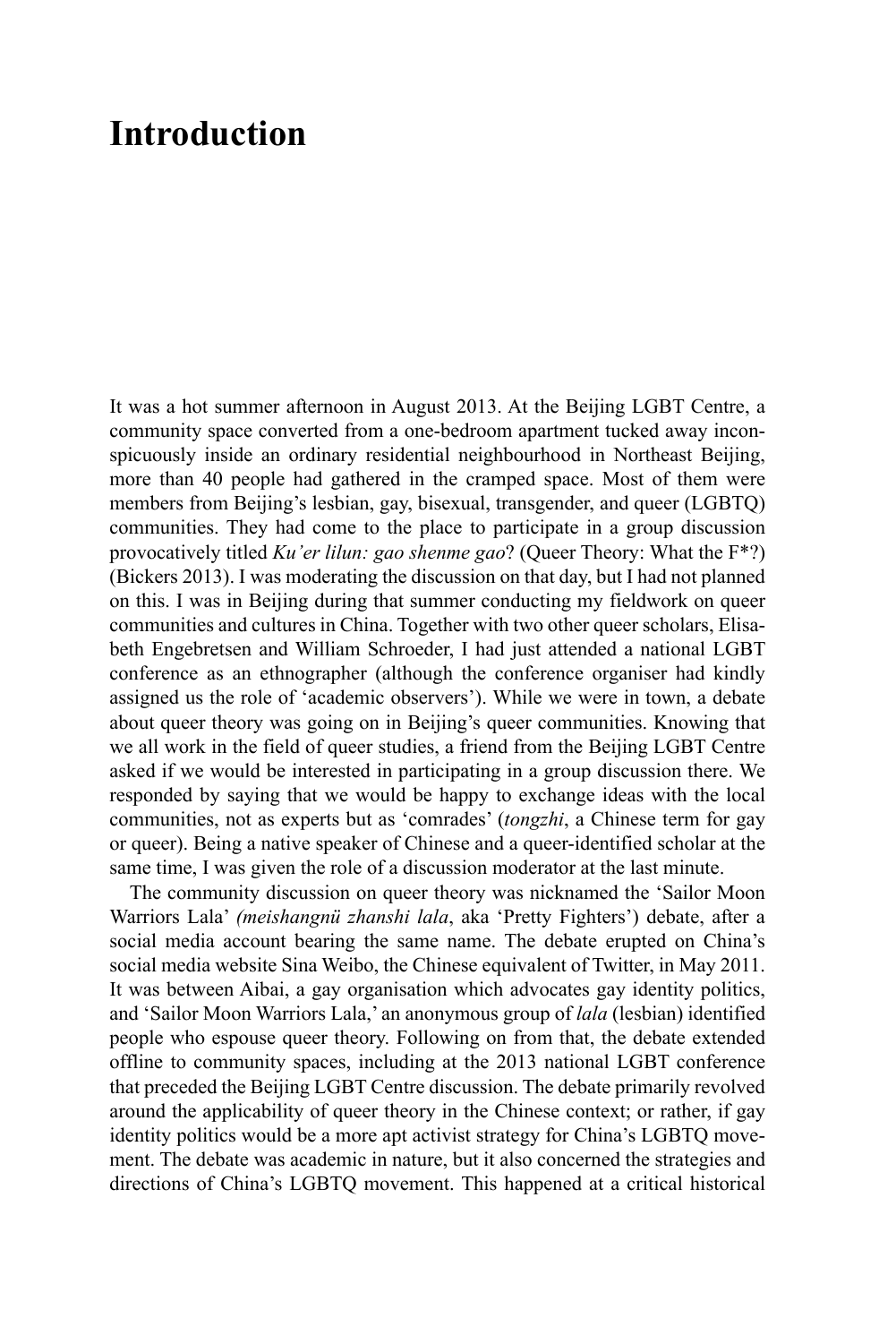#### 2 *Introduction*

juncture when international human immunodeficiency virus/acquired immunodeficiency syndrome (HIV/AIDS) funding was gradually diminishing, and the then new Xi Jinping administration was strengthening its political control over China's civil society. With limited resources and a shrinking public sphere, where would China's LGBTQ movements go?

 A large part of the discussion on that day centred on the notion of *shequn* (or *shequ*, meaning community): is there an LGBTQ community, or are there different communities? Is the concept of community useful in understanding LGBTQ people, their lives, and China's social movements? Should community be seen as a repressive regime manipulated by a few privileged social groups to further marginalise other minority groups, or should it be seen as a strategic move to a coalition politics for all gender and sexual minorities? These are complex questions with no easy answers. They are as likely to unite as they are to divide queer people in China and elsewhere. But bringing these questions to the fore for public discussion was an important milestone for China's queer identities and communities.

As ethnographers, we were interested in hearing what people had to say on the topic. We could tell that a pro-queer and post-identitarian political stance was shared by most people at the Beijing LGBT Centre on that day who made up a self-selected audience for the event. Most of them agreed on one thing: gender and sexual minority groups or communities – in their plural form to highlight diversity and difference – do exist in China; otherwise, the idea of having a group discussion at the Beijing LGBT Centre on that day would not have made sense. Most people had come to the event because they recognised the existence and importance of community, but the nature of that community seemed unclear and debatable.

 Often translated into Chinese as *shequn* or *shequ*, the term 'community' has called *Kula shibao* (*Queer Lala Times*). Wei told me that she had made a digital video documentary titled *Shuang* (*BiChina*), which would soon be livestreamed on gained an increasing popularity among LGBTQ people. For example, on its website and social media account, the Beijing LGBT Centre describes itself as a community space. Aibai, the gay organisation which started the debate, calls itself a community organisation. The now defunct 'Sailor Moon Warriors Lala' social media account claimed to represent lesbians and other gender and sexual minority groups marginalised by gay men. Participating in the discussion on that day were primarily LGBTQ people who frequented the Centre, including some veteran queer activists such as Fan Popo, He Xiaopei, Shi Tou, and Wei Xiaogang, all of whom make queer films and organised the Beijing Queer Film Festival and the China Queer Film Festival Tour. After the discussion, Wei Tingting, a queer and feminist activist and subsequently one of the 'feminist five' detained in 2015 for their feminist activism, came up to me and introduced the Bianbian Dushu Xiaozu (Marginality Reading Group); she also asked me to contribute an article to their newly founded e-zine the queer community website Tongzhi yi Fanren (Queer Comrades).

 (PRC). Although 'hooliganism' – a label often used to prosecute gay people – was only removed from China's Criminal Law in 1997 and the 'ego-syntonic' (*ziwo* This account of my fieldwork in Beijing captures an important moment in the formation of queer identities and communities in the People's Republic of China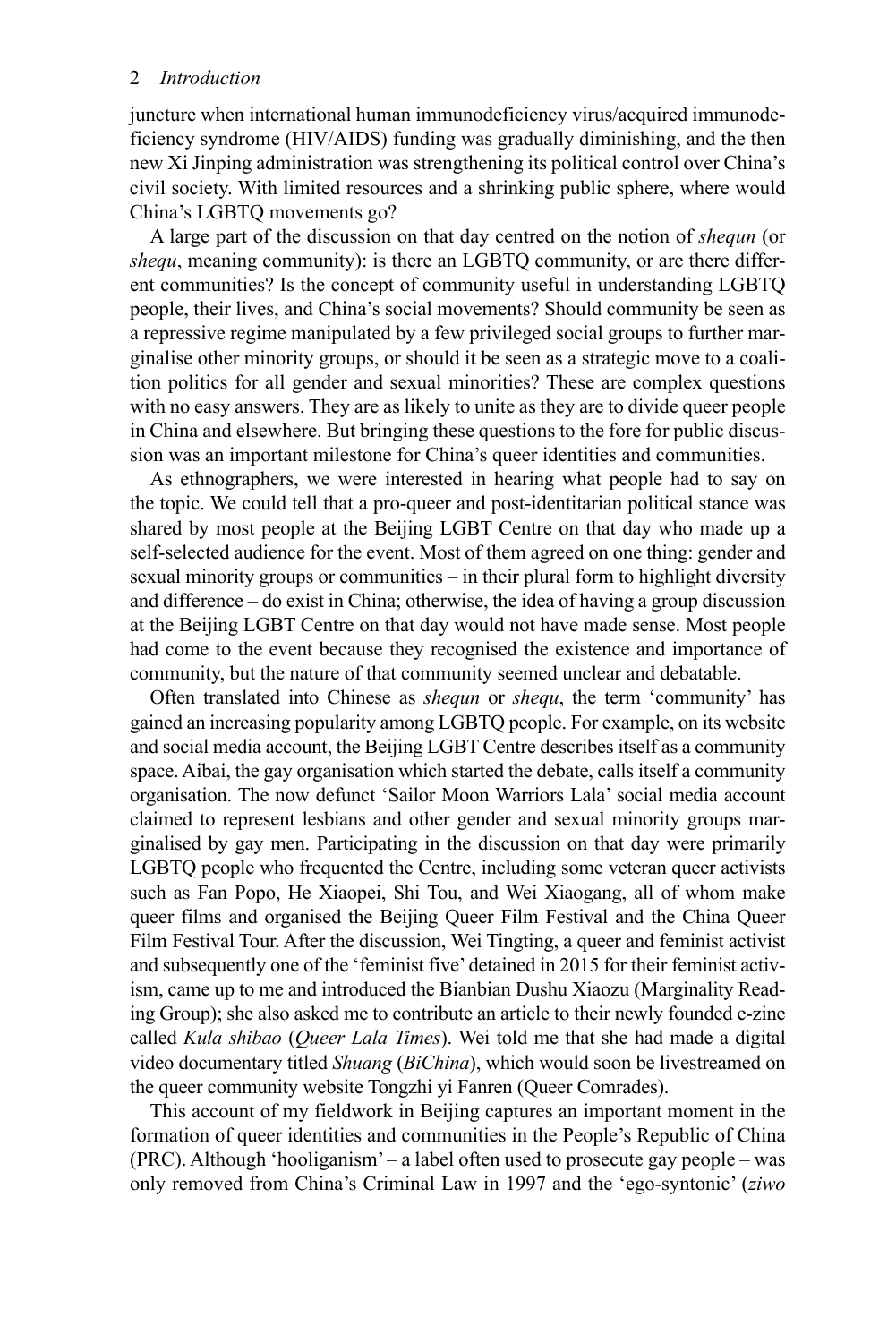*hexie*) type of homosexuality was declassified from the *Chinese Classification tongxinglian* (homosexual) or men who have sex with men (MSM). They turned to more positive words to describe themselves such as *tongzhi* (comrade, mean- ing gay or queer), *lala* (lesbian), *shuangxinglian* (bisexual), *kua xingbie* (trans- gender), *kua'er* (trans), *ku'er* (queer), and *xingbie ku'er* (genderqueer). With the sadomasochistic tribe), and *xiongzu* (the 'bear'tribe), to name a few. In the 'Sailor *of Mental Disorders* (Third Edition) (CCMD-3) in 2001, LGBTQ identities and communities have grown exponentially in the past two decades. 1 This rapid development was partly shaped by a relatively relaxed political atmosphere for queer issues and the abundance of HIV/AIDS-related funding which spawned hundreds of queer non-governmental organisations (NGOs) throughout the country in the 2000s. The first two decades of the twenty-first century were characterised by an increasing LGBTQ rights consciousness, expanding queer-friendly spaces and a burgeoning 'pink economy' in urban China. In this process, community members also learned to depart from the once stigmatised terms and identities such as proliferation of these identities, communities reflecting gender and sexual differences also mushroomed. They include *tongzhi shequn* (gay community), *lala shequn* (lesbian community), *kua'er shequn* (trans community), *nuelian yizu* (the Moon Warriors Lala' debate, although LGBTQ people disagreed on how to define a community and how a queer community might accommodate individual differences, there was little doubt about the actual existence of various groups of people with diverse identifications, that is, different types of communities.

 from the gay website Aibai to the lesbian feminist zine *Queer Lala Times*; from Wei Tingting's digital video documentary *BiChina* to the community webcast From the aforementioned event at the Beijing LGBT Centre, we get a glimpse of the emergence and proliferation of queer identities and communities in the PRC in the first two decades of the twenty-first century. We also see the emergence of media forms and practices associated with these identities and communities: Queer Comrades; from Beijing Queer Film Festival to China Queer Film Festival Tour. They are media platforms, events, practices, and initiatives led by LGBTQidentified people. The contents of these media encompass a broad range of topics pertaining to identities, communities, and rights. Most of these topics are primarily of interest to the communities they address rather than a general – heterosexual by default – public. These contents are mostly self-generated and do-it-yourself; and the readers of these contents are often their authors and contributors. The contents come into being as a result of the extensive interactions between readers and writers; producers and consumers. These media contents are often disseminated by and to the queer communities free of charge or at a production cost, with little or no commercial incentive in mind. How do we understand this type of media?

These diverse types of media – often known as community media, citizen media, or alternative media – challenge our understandings of the media as tools for mass communication 'broadcasting' information to a general public, often as an industry and for commercial purposes. They should be more appropriately described as 'niche media,' 'narrow-casting,' or participatory communication. Because of these features, they do not have to assume the same political and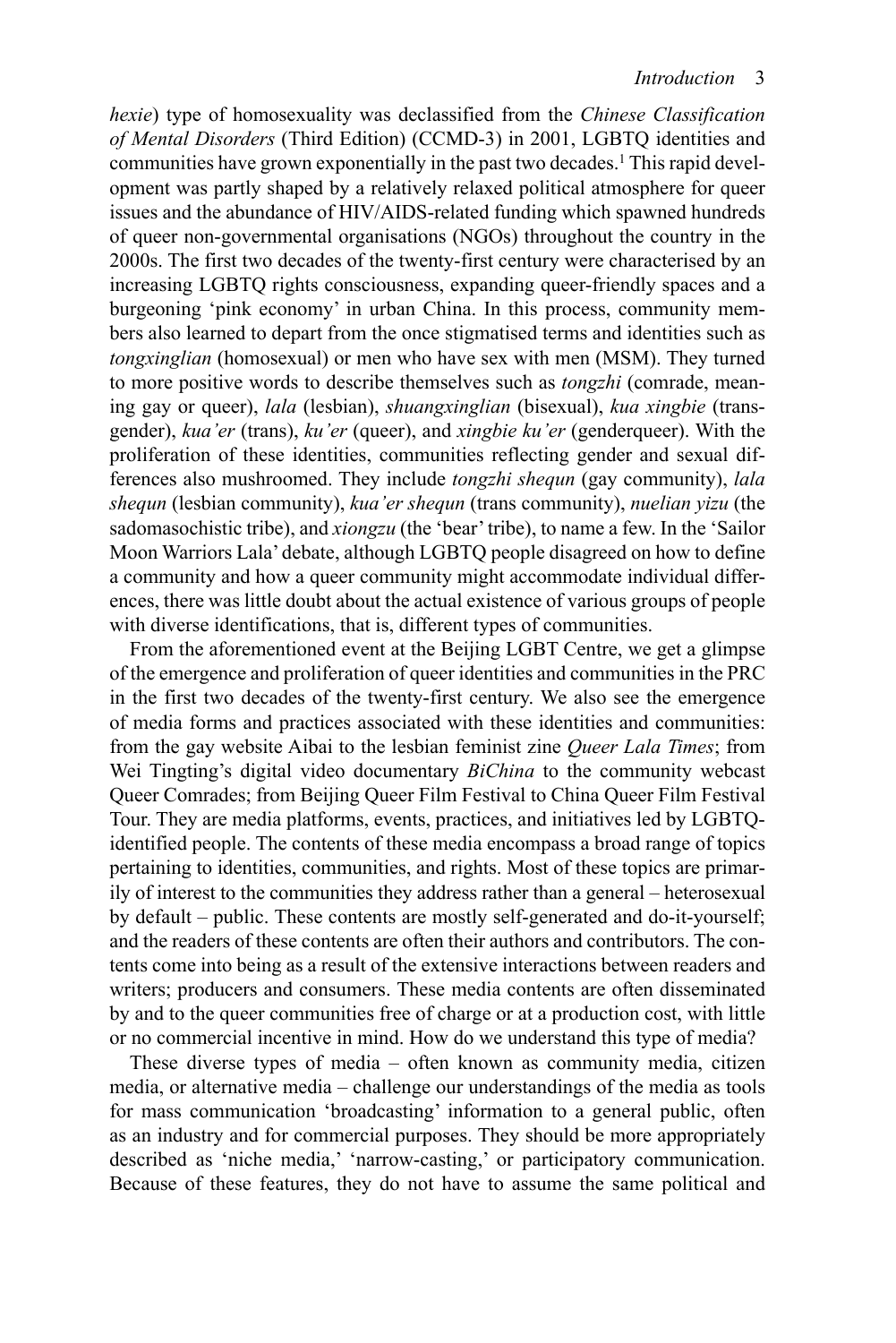economic responsibility at a national or transnational level as mainstream or commercial media do. And therefore, many of the statements and arguments about mass media, broadcasting, and mass communication may not entirely apply to community media, or they would have to be significantly revised in the light of community media.

acterised by 'consensus and contestation' (Meng 2018) or 'shifting dynamics of contention' (Liu 2020), and that they serve as a form of soft power in China's For example, in the PRC context, it is well known that Chinese media are trapped between the Party's political line and the commercial bottom line, and between political censorship and commercialisation (Zhao 1998, 2008), that they have evolved from propaganda to hegemony (Zhang 2011), that they are charglobalisation strategy ( Thussu, de Burgh, and Shi 2017 ; Voci and Luo 2018 ). But most of these statements are based on the observation of and empirical research on China's mainstream, political, and commercial media, which inevitably have to be burdened with political and commercial remits. However, if we look beyond national and transnational projects and focus instead on grassroots and citizen initiatives at local and translocal levels (e.g. Sun and Chio 2012), we begin to appreciate the diversity and complexity of China's media landscape. In this way, we may feel less pessimistic about the hegemonic powers of the Chinese state and the capitalist market which seem to overwhelm every citizen initiative and effort of human resistance. And we may even find new hopes and promises in a Chinese society where ordinary people play a crucial role in shaping the society. A study of queer community media in China not only fills a lacuna in the field of media and communication studies but also serves as a timely correction to the widespread patriarchal and heteronormative assumptions in media and communications studies overall (Yep 2004).

 porary historical moment as saturated by 'capitalist realism' – that is, 'the wide-With meticulous attention paid to grassroots initiatives and activist strategies in a burgeoning civil society, the study of queer community media also opens up a democratic and egalitarian political vision. Mark Fisher describes the contemspread sense that not only is capitalism the only viable political and economic system, but also that it is now impossible even to imagine a coherent alternative to it' (2009: 2). Living in such a time, it is difficult not to be pessimistic and even cynical about where democracy lies, whether a socialist vision is possible, and what people can do to achieve more equality and social justice. By paying attention to marginalised people and communities, together with their grassroots media and cultural practices, this book documents emerging identities and communities, innovative media and cultural practices, new transnational and translocal alliances, and more importantly, already existing democratic practices and socialist visons. They are what we need to overcome pessimism and fear in neoliberal times and under Xi Jinping's hegemonic vision of a 'Chinese dream.'

In this introductory chapter, I first define some key terms featured in the book title: queer, media, China, and community, along with discussions about queer media and community media. This is then followed by a discussion of my research data and methodology, with a focus on how I use my queer research as an archiving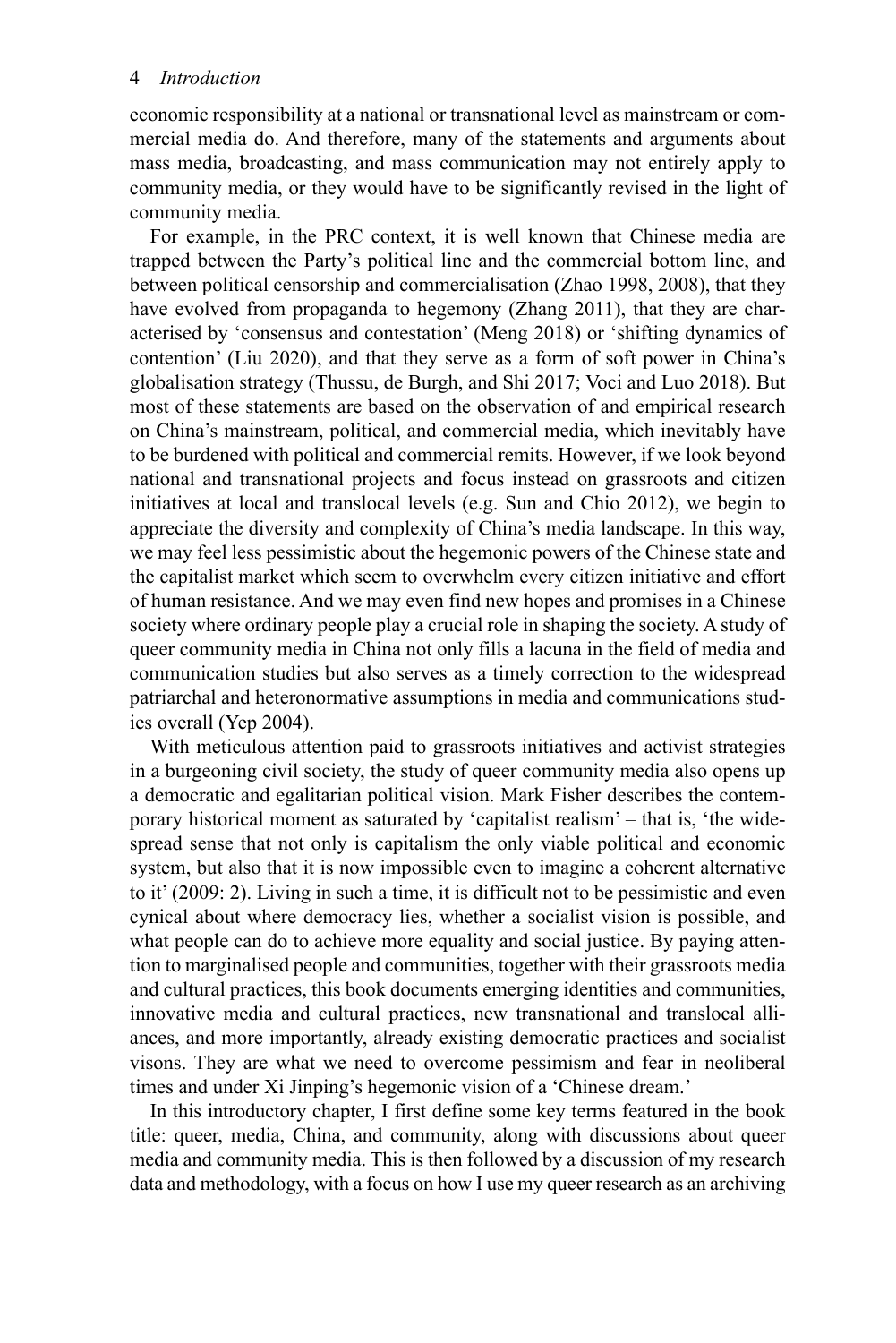practice and why I choose participatory action research (PAR) as a method. I end this introductory chapter with a brief summary of the main chapters and key arguments of this book.

#### **Queer, media, and China**

Queer, community, media, and China are commonly used words and their meanings often seem self-evident. However, these words – together with the different combinations of them – require rethinking because they pose some challenging and yet exciting questions for scholars in queer studies, media studies, and China studies. An inquiry into queer community media in China thus helps us interrogate how gender, sexuality, and identity can contribute to a better understanding of the media landscape in China, as well as how media can help construct gender, sexuality, identity, and community.

2012; Tellis and Bala 2015). Chapter 6 of this book deals specifically with the The term 'queer' – as an umbrella term for gender and sexual minorities and as a post-identitarian mode of sexual politics – has been increasingly used in international contexts despite its North American origins ( de Lauretis 1991 ). There have been many discussions regarding what 'queer' is, and how it should be translated into different linguistic and cultural contexts, together with the potential hopes, promises, and pitfalls of these translations (Mesquita, Wiedlack, and Lasthofer issue of the politics of translation. In short, I find 'queer' a productive term to think about gender, sexuality, and identity, and that is why I opt to use the term throughout this book. I understand 'queer' as an umbrella term to describe nonheteronormative genders and sexualities, including LGBTQ people. I also use the term to encompass different – sometimes indigenous and often hybrid – types of marginalised gender and sexual subjectivities in a transnational Chinese context. In doing so, I underscore the complexity of gender, sexuality, and identity formation, which cannot be pinned down to fixed and clear-cut identity categories. By using the term 'queer' in this book, I also hope to open up critical dialogues with queer theorisations and cultures in other parts of the world, including but not limited to the West and the Global North. Refusing to reduce different expressions of gender, sexuality, and desire to exoticised and orientalised stereotypes, I articulate queer to a transnational, intersectional, and coalitional Leftist politics in order to unravel its radical and democratising potential.

 tion of 'queer' from English, *ku'er* literally means 'a cool kid' in Mandarin. The research, in her edited collection *Ku'er Lilun* (*Queer Theory*) published in 2000. It is useful here to contextualise queer politics in the PRC. Queer politics in China is the result of cultural translation and transcultural practice. A transliteraterm was first used in Taiwan and other parts of the Sinophone world before it was introduced to the PRC through transnational and regional cultural exchanges (Lim 2008; Chiang and Heinrich 2013). In the PRC context, the term was first endorsed by Li Yinhe (2000), a famous sociologist who pioneered China's queer It soon gained popularity among filmmakers, artists, and university students in the PRC because of its connotation of 'coolness' and its relative lack of political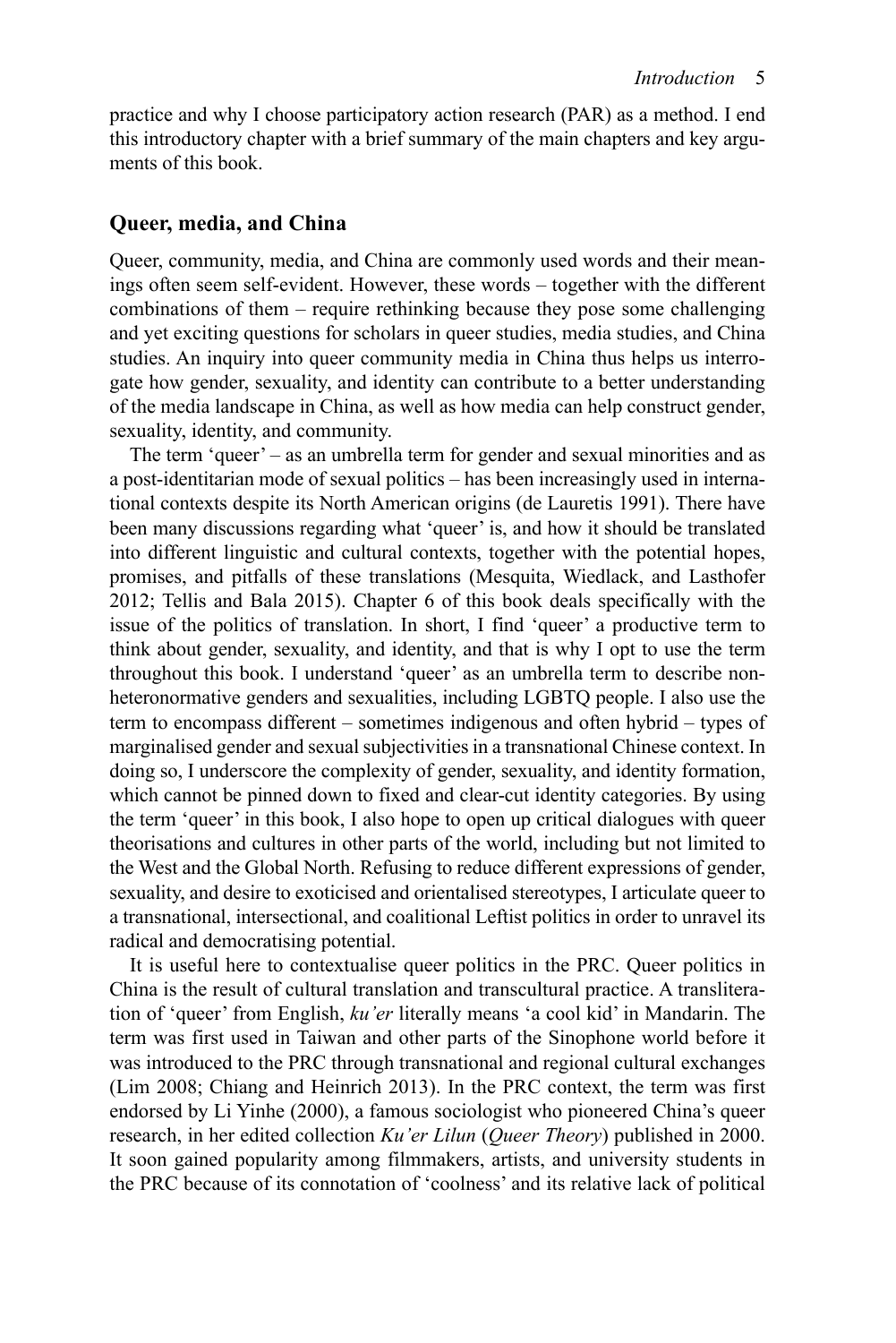#### 6 *Introduction*

sensitivity. Beijing Queer Film Festival adopted the term queer/*ku'er* in their festival title in 2007 because few people knew what the term meant at the time, and this helped the festival circumvent government censorship of issues pertaining to homosexuality. (The translingual and transcultural politics of the Beijing Queer Film Festival will be further discussed in Chapter 6 .) The term queer/*ku'er* was used by LGBTQ groups in the early 2000s to build a coalition among gender and sexual minorities. In the late 2000s, largely because of an uneven distribution of HIV/AIDS funding, gay groups and lesbian groups began to separate from each other: while many gay groups endorsed a homonormative identity politics, lesbian groups mostly turned to queer politics. The debate between identity politics and queer politics eventually culminated in the 'Sailor Moon Warriors Lala' debate in China's queer communities.

By using the term 'queer' consistently throughout this book, I do not wish to rule out other terms. In this book, I sometimes turn to terms such as *tongzhi*, LGBTQ, and even MSM to highlight their historical and cultural specificities; the meanings of these terms will hopefully become clear in the contexts of their use. Overall, my use of the term LGBTQ denotes a type of identity politics and the term 'queer' a post-identitarian politics, although the lines between the two terms – along with the two types of politics – are often blurred in the PRC context because of the uneven and combined development of global queer politics.

which they act' (Couldry 2012: 35), rather than media as objects, texts, or tech-Widely used in academic research and everyday life, the term 'media' can encompass a wide range of cultural forms, texts, and practices, which all disseminate symbolic content and are necessarily mediated. The term often refers to technological and symbolic means of communication to a public, as the term 'mass media' implies. In this book, I understand media as social and cultural practices. That is, I focus on 'what people are doing in relation to media in the contexts in nology. This book is essentially about what ordinary queer people do with and in relation to media – especially digital media and films – in their everyday life and social activism. I am as much interested in what these forms of media represent as how queer filmmakers and activists in China create these representations. My emphasis on the production culture of media also has methodological implications. This book departs from a conventional media and screen studies approach of textual analysis; it draws primarily on my fieldwork in China's queer communities and my interviews with queer media producers. However, I also acknowledge the importance of texts and representations and do not wish to reject them all together. After all, media texts are part and parcel of social practices; media practices are symbolic, and they produce representations in textual forms. A moderate amount of textual analysis is therefore used to shed light on the mutual constitution of cultural texts and social practices. I will discuss my methods and methodology in detail later in this introductory chapter.

In recent decades, the terms 'China' and 'Chineseness' have been the subject of intense debates in academia, especially in transnational and diasporic contexts. These debates reflect a complex and changing global geopolitics. Shu-mei Shih proposes using the term 'Sinophone' to refer to 'a network of places of cultural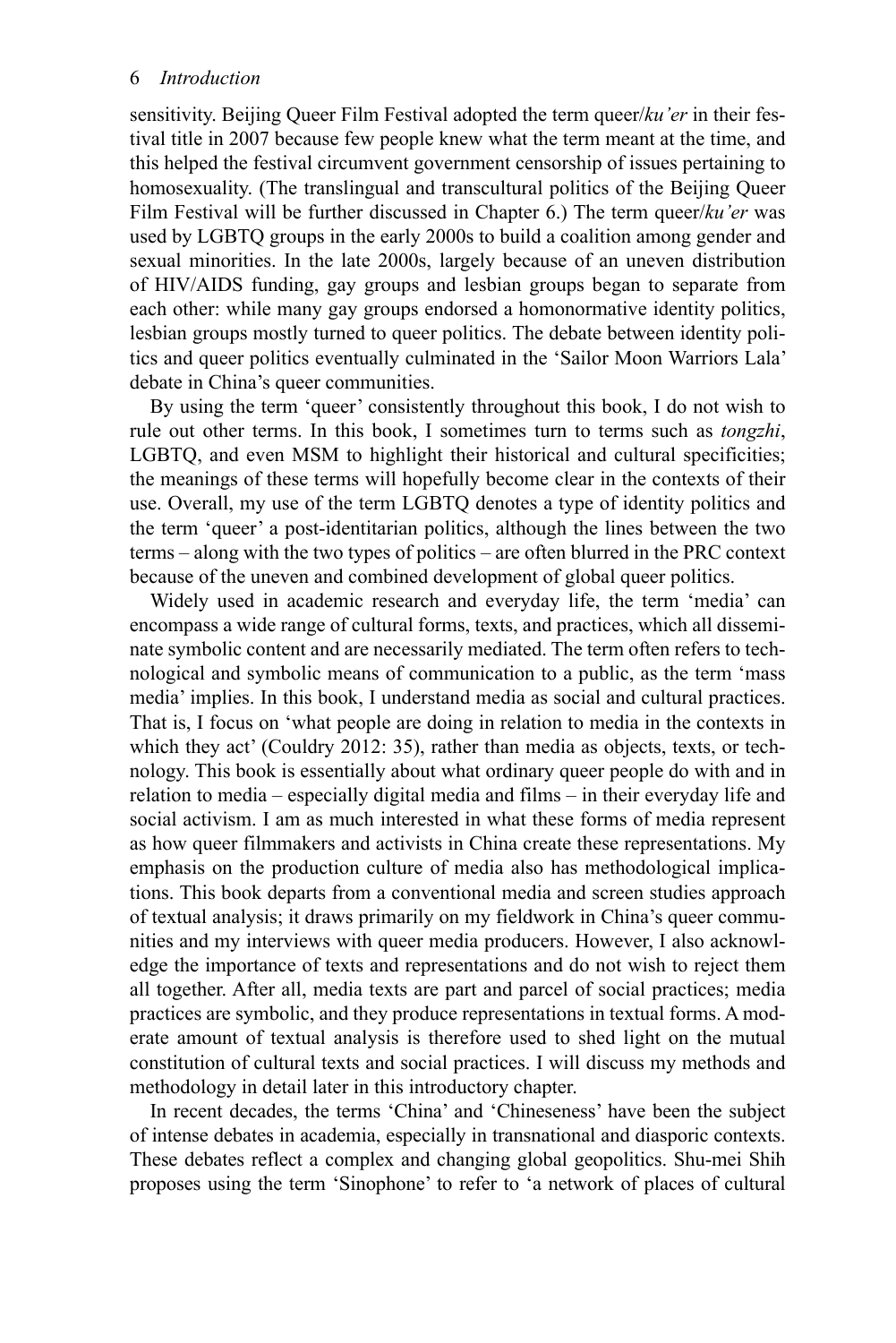Chen Ran. The works of Alvin K. Wong (2014, 2018) and John Wei (2020) demon- although I do not explicitly use the term 'Sinophone,'I concur with the Sinophone production outside of China and on the margins of China and Chineseness, where a historical process of heterogenising and localising of continental Chinese culture has been taking place for several centuries' (2007: 4). In Shih's theorisation, the PRC is excluded from the Sinophone as if everything happening within the PRC borders is immediately hegemonic and automatically uncritical. Other scholars, including Sheldon H. Lu (2014) and David Der-wei Wang (2015), argue for the inclusion of the PRC in the discussion of the Sinophone in order to take into account the heterogeneity, and often contested nature, of cultures within the PRC. The debate about whether to include China in the Sinophone sphere is also manifested in queer studies: Howard Chiang and Ari Larissa Heinrich's (2013) edited collection on queer Sinophone cultures already starts to deal with the question of whether to 'include China'with an article discussing the mainland Chinese novelist strate the productivity of including the PRC in the queer Sinophone critique. In my work on queer culture and social activism in the PRC context (Bao 2018, 2020), scholars that the term can be a useful critical tool to critique a hegemonic notion of Chineseness both inside and outside of the PRC. My critique of 'Chineseness' from a queer diasporic subject position is therefore akin to the Sinophone critique (Bao 2013). In this book, I continue to use the term 'China' to refer to the PRC, otherwise known as mainland China. However, both China and 'Chineseness' here should not be seen as fixed geographical and cultural entities with essential traits; they are social constructs shaped by hegemonic power relations, but they are also unstable categories open to negotiation, subversion, and critique.

 PRC. For example, Chapters 4 and 7 situate queer documentaries *We Are Here*  development industries. Chapter 6 examines the Beijing Queer Film Festival as transnational and transcultural practices; Chapter 8 is dedicated specifically to transnational, and even transregional (Chou 2000; Martin 2003; Sang 2003; Lim 2006; Rofel 2007; Kang 2009; Ho 2010; Rofel and Liu 2010; Martin 2010; Yau 2010; Huang 2011; Kong 2011; Tang 2011; Chiang 2012; Yue and Zubillaga-Pow 2012; Kam 2013; Chiang and Heinrich 2013; Chua 2014; Engebretsen 2014; Kong 2014; Engebretsen, Schroeder, and Bao 2015; Liu 2015; Pecic 2016; Tang 2016; Lavin, Yang, and Zhao 2017; Chiang and Wang 2017; Bao 2018; Chiang 2018a, 2018b; Kong 2019a; Bao 2020; Chao 2020; Chiang and Wong 2015, 2017, 2020; Phillips 2020; Wei 2020; Zhao and Wong 2020). Media are often known for This book primarily focuses on the queer community media within the PRC in the first two decades of the twenty-first century.<sup>2</sup> Readers of this book will find that the object of enquiry in fact goes beyond the geographical borders of the and *The Lucky One* in transnational contexts: one is set in transnational women's histories and movements; the other is situated in the context of international the Queer University video training workshops that took place in Africa, featuring interviews with queer filmmakers and activists from both Ghana and Zimbabwe. Just as the category of 'China' should be understood and contested in a transnational context, so must queer cultures and queer media practices. After all, Chinese and Sinophone queer identities and cultures have always been translocal,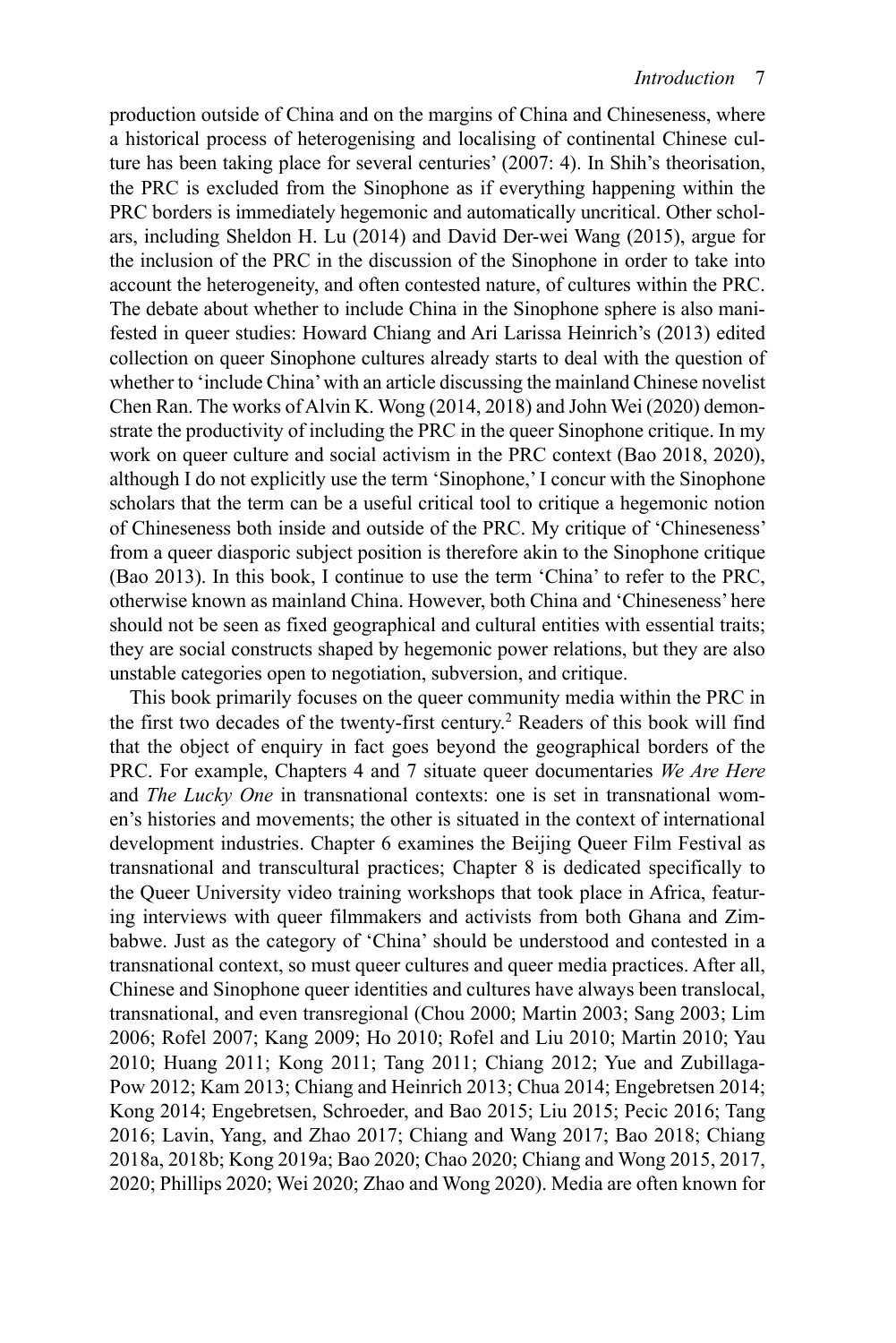#### 8 *Introduction*

link 2015; Miller and Kraidy 2016; Thussu, de Burgh, and Shi 2017; Voci and their deterritorialising role in crossing geographical boundaries, especially with the conglomeration of global media companies and the transnational circulation of media content (Thussu 2000; Flew 2007; Chakravarty and Zhao 2008; Hame-Luo 2018). The geographical signifier 'in China' in the book title should thus be understood as 'in and beyond China,' recognising the transnational and nonessentialised nature of 'Chineseness' and the deterritorialising role of queer identities, communities, and media practices. I hesitate to use terms such as '*Chinese*  queer community media' precisely for this reason – not wishing to essentialise queer community media practices by tying them to an ethnic signifier and attributing them with some imagined cultural traits, while at the same time cutting them off from transnational media landscapes and cultural flows.

#### **Queer media**

 lic, often with a bit of 'queerbaiting' (Brennan 2018 ); that is, implicitly targeting fication of queer identities and desires through gay dating app Blued (S. Wang 2018, 2020a, 2020b, 2020c; Cummings 2020); online queer discussion forums (Schroeder 2018); queer fanfiction (L. Yang 2009 2017; Yang and Bao 2012; Yang sion and musical fandom (Tang 2012; Li 2015, 2017; Zhao 2016, 2017a, 2017b, 2017c, 2018a, 2018b, 2019, 2020; Song 2020; Sun and Yang 2020). These queer for queer audiences to seek 'disidentification' (Muñoz 1999), that is, identifying 'Queer media' is often a confusing term; it encompasses a wide range of media platforms, formats, and content made for different users. There are many types and formats of queer media, including zines, hotlines, dating, and hook-up apps. There are also numerous commercial and popular media made for a general pubthe queer market in order to benefit from the 'pink economy' but simultaneously carefully treading the official line of media censorship by not touching upon issues of identity and rights. These commercial and popular forms of queer media have been extensively researched in the Chinese and Sinophone contexts. They include the interconnections between political, cultural, economic, and the private realms of the sexual experience on the Chinese dating app Momo (Liu 2016); the emerging digital infrastructures of community-based care for queer women on the lesbian dating app Lesdo ( Liu 2017 ); the negotiation of cultural norms on the lesbian dating app Butterfly (Tang 2017); the use of lesbian dating app Rela in a transnational and diasporic context (Li 2020); the technological construction of gay identity through queer social media such as Jack'd, Douban Group, and Feizan (Zhou 2018; Wei 2020); the online marketing of a celebrity gay couple (Jia and Zhou 2017; Zhou 2019); the commodification, datafication, and even gamiand Xu 2015, 2016; Xu and Yang 2013; Zhao 2014; Bao 2020); and queer televimedia forms and texts, often available on mainstream and commercial media platforms, increase queer visibility among the general public and make them relate to queer people empathetically or voyeuristically. They also offer opportunities with queer characters and affects partially and contingently. It is important to note that in almost all these studies, queer and media articulations are far from being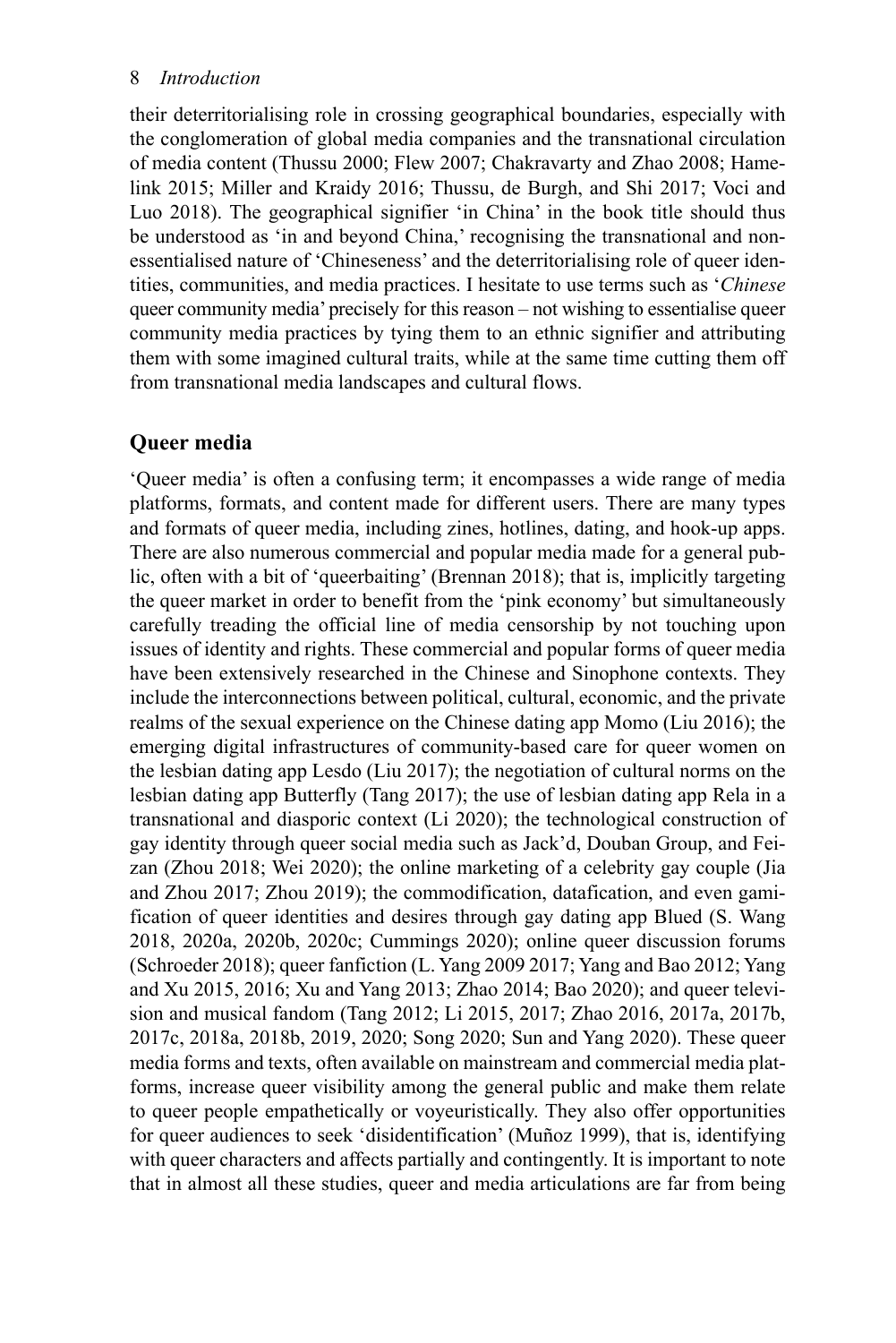political, communitarian, and activist; their impact for queer identity and community formation is often limited.

This book focuses on the less popular, less commercialised, more politicised, and overtly activist types of queer media in China: queer community films and digital videos. Three keywords – digital, participatory, and activist – sum up the emphasis of the media form. This book is dedicated to the study of queer community and activist media, in particular the use of digital video and films for identity construction, community-building, and rights advocacy. The development of queer community media has coincided with the trajectory of queer activism in the PRC. As identities take shape and communities develop, there is also an increasing demand for equal rights. Media produced by, for, and in the queer communities have emerged in this historical context.

 of cultural citizenship, and (3) the political manoeuvring of social space'(Chiang point for new *lala* [lesbian] and gay communities and discourses' (2014: 4). After The media texts and events I document in this book are primarily from the first two decades of the twenty-first century. From a longer historical perspective, this is a significant period for the formation of queer identities and communities in the PRC. In the immediate aftermath of the decriminalisation and partial depathologisation of homosexuality, queer identities and communities have emerged with several concomitant developments: '(1) the pursuit of civil rights, (2) the claiming 2019: 187). Elisabeth Engebretsen describes the early 2000s, in particular the period leading up to the 2008 Beijing Olympics, as 'a particular period of relative political permissiveness and relaxed political censorship in Beijing, a focal 2008, especially since the start of the Xi Jinping administration in 2013 and the legal enforcement of the Foreign NGO Law in 2017, the civil society space in the PRC has shrunk significantly. This has had a significant negative impact upon NGO work and queer activism in China. The permanent hiatus of the biggest and longest running queer public event in China, the ShanghaiPRIDE, in August 2020 was a heavy blow to China's queer communities, demonstrating the tremendous challenge and risk of doing activist work in China ( ShanghaiPRIDE 2020 ). Despite the difficulties, the development of queer communities has not stopped. Intensified media censorship and tight restrictions over China's civil society have shaped queer activism in a specific way: one that is less obsessed with political rights but more reliant on cultural activism; that is, the use of art, culture, and media in expressing queer identities and in shaping queer communities. Such an approach functions as a context-specific and culturally sensitive type of political activism; they also shape distinct types of queer identities (Bao 2020).

#### **Community and community media**

Community (*shequn*) – a term used to designate a group of people sharing cer- referred to as *qunluo* ( Li and Wang 1992 ; Fang 1995 ), *shequ* ( Zhang 2006 ; Friends tain non-geographical and non-kinship-based commonalities (such as gender and sexuality) – is a relatively new term in the PRC history. In early queer research published in the Chinese language, a group of queer people have been variously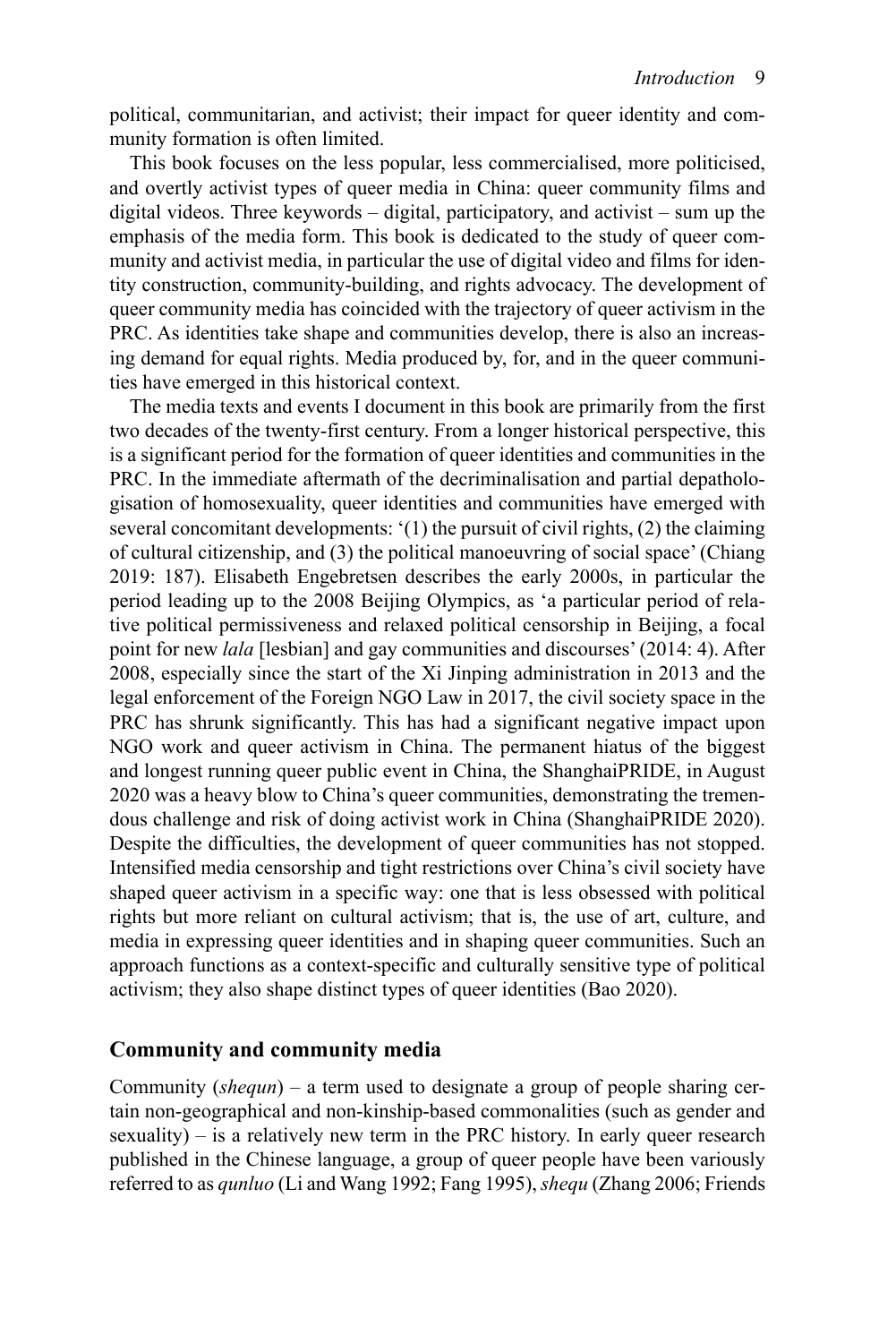

*Figure 0.1* ShanghaiPRIDE tenth anniversary logo *Source:* Screen capture from [shpride.com.](https://shpride.com)

Project 2009; Tongyu 2011; Wei 2012), renqun (Tong et al. 2008a; Friends Project 2009), *qunti* (Tong 2005; Guo 2018), and *shequn* (Tong et al. 2008b; Gayspot 2012; ShanghaiPRIDE 2018, 2020; China Rainbow Media Award 2020). *shequn* (literally 'social group') to refer to themselves. This was captured by the (ShanghaiPRIDE 2018) (Figure 0.1). The community use of the term *shequn*, Although these words all translate the English term 'community,' each has its own emphasis. Most of these terms are borrowed directly from mainstream discourses and used by mainstream media to describe queer people as a group, often casting them under a sociological, clinical, voyeuristic, and sometimes othering gaze. In around 2010, queer communities in the PRC increasingly started to use the term official slogan of the tenth anniversary of the ShanghaiPRIDE: *women de shequn, women de rentong, women de jiaoao* (our community, our identity, our pride) which has not yet been widely adopted by mainstream media at the time of writing, suggests an increasingly acute sense of identity and community on the part of queer people; it also represents queer people's self-conscious efforts to take control of the discourse about themselves.

 by the perennial debate between the 'liberals' and 'communitarians'(Mulhall and Community is often seen as a controversial term in politics; this is exemplified Swift 1996). Despite being a relatively new term, the concept of community has also been debated in China's queer communities. This was represented by the 'Sailor Moon Warriors Lala' debate mentioned at the beginning of this introduction, which eventually demarcated queer politics from gay identity politics in the PRC context. In the debate, some queer people saw the need to work together as a community, or as communities, whereas others regarded community as a hegemonic term used by gay men to suppress the voices of lesbians and other gender and sexual minorities (Bao 2018). I am not so naive as to see communities through rose-tinted glasses, but I do see communities as potentially useful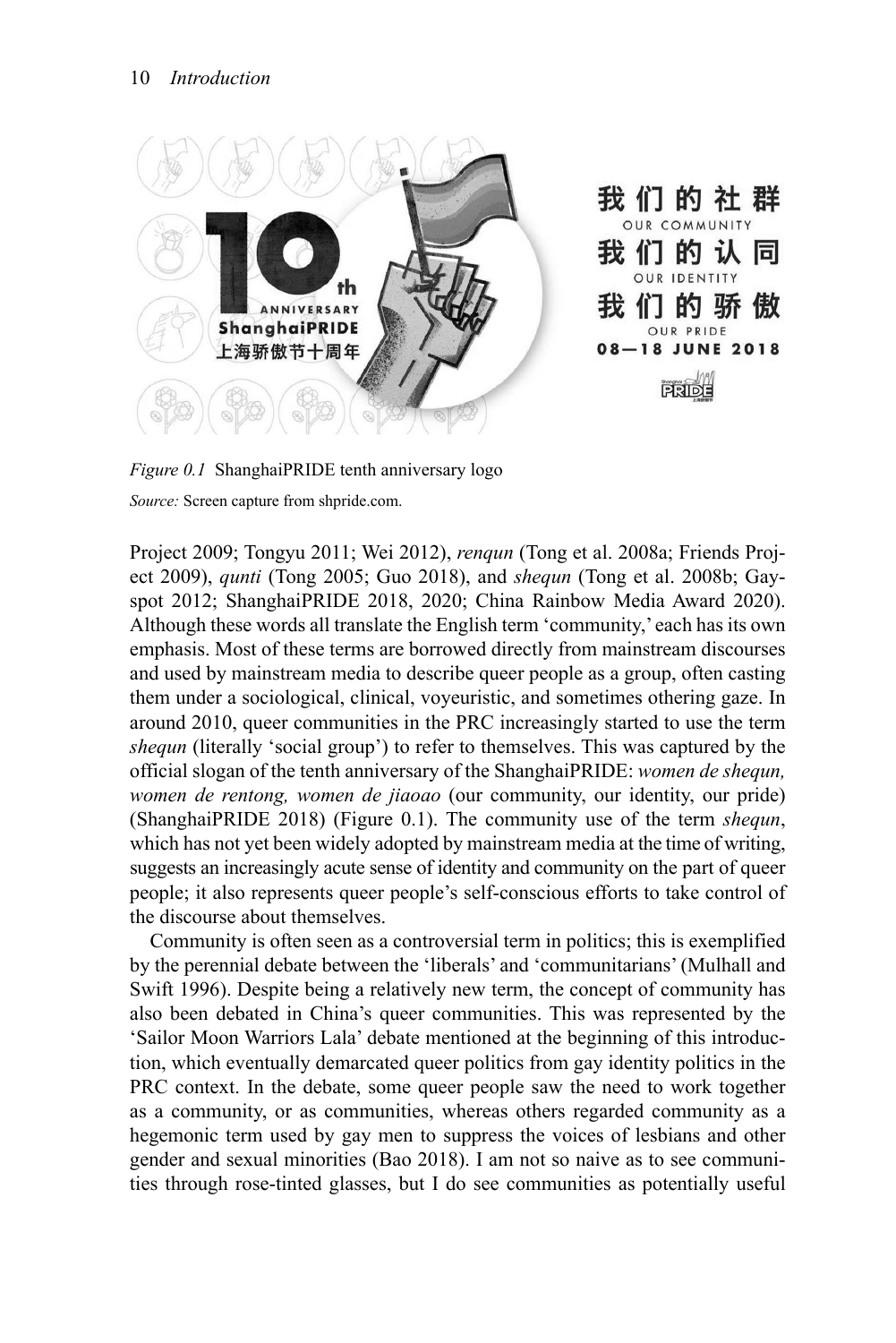political grounds for identity construction, coalition building, and anti-hegemonic struggles. Political struggles against state violence, capitalist exploitation, racism, patriarchy, heteronormativity, and many other structural inequalities and injustices are only possible through people of different affiliations and interests working together towards shared goals, meanwhile respecting each other's differences. I think of community, or communities – as is often used in the plural form in this book – as results of contingent articulation with discourses, politics, and ethics under specific social circumstances. Community in this context should not be seen as a homogeneous entity that erases individual and group differences or that further creates hierarchies. It is more productive to think of communities as groups of people with incommensurable differences and shared lives, practices, politics, and ethics: 'being singular plural,'in the words of Jean-Luc Nancy (2000); or 'the coming community,' in the words of Giorgio Agamben (1993). Drawing on Spinoza's (1996) notion of the common, Agamben argues:

 single case. Decisive here is the idea of *inessential* commonality, a solidarity All bodies . . . have it in common to express the divine attribute of extension. And yet what is common cannot in any case constitute the essence of the that in no way concerns an essence. *Taking place, the singularity of singularities in the attribute of extension, does not unite them in essence, but scatters them in existence*.

(1993 : 18–19, original emphasis)

Indeed, if we recognise both the singularity and plurality of the community, we can articulate community with context-specific politics and ethics, through which concerted efforts and shared anti-hegemonic struggles are rendered viable. Brian Massumi suggests thinking about human relatedness in terms of affect, which denotes

ways of connecting, to others and to other situations. They are our angle of participation in processes larger than ourselves. With intensified affect comes a stronger sense of embeddedness in a large field of life – a heightened sense of belonging, with other people and to other places.

 $(2015:56)$ 

 Thinking about communities in terms of affect, or 'affective attunement' (Massumi 2015), is a useful way to go beyond the essentialised notion of community as based on a fixed identity or shared personal traits. Bodies relate to each other, move together, and activate creative energies and intensities under contingent circumstances – sometimes because of shared goals and politics, other times simply because of their coevality in a particular social context or geographical location. It is, therefore, best to think of communities as the constantly moving together of bodies in specific ways – often unconsciously and preconsciously but this can happen intentionally and strategically for political purposes as well.

The notion of a community is not an a priori, and it has to be developed over time. The feeling of community often involves a heightened sense of personal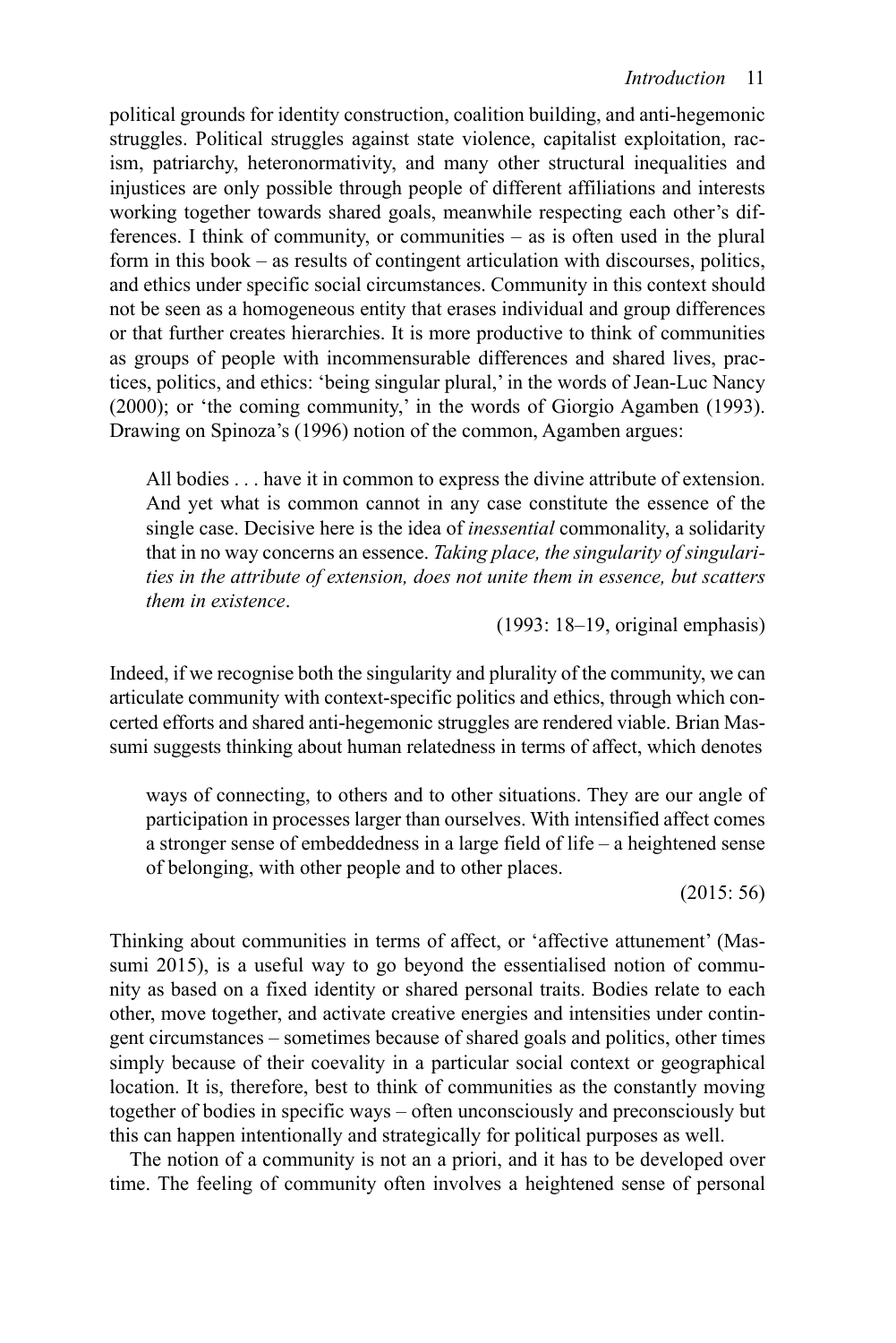#### 12 *Introduction*

and collective belonging at specific personal and historical moments. Queer filmmaker and activist Fan Popo recalls his experience with the concept of community in an interview:

 I learned to use the western term 'community' from the activities I was involved with over these years, but I didn't really understand it until the Beijing LGBT Centre was established. At the start, I just thought it was a place for gay people to have fun, but later I realised it's also a social sphere where we are very dependent on its spirit and psychology, a community with social interaction and inherent relevance.

(Cited in E-International Relations 2015 )

Here, community becomes spatialised, embodied by the physical space of the Beijing LGBT Centre. But community is also a social space: a place of social interaction and a form of political practice. A community is undoubtedly social: when people meet online or offline to discuss shared concerns and undertake actions together, a community comes into being, concomitant with its associated identity and politics. For Fan, the realisation of the existence of the community becomes an important impetus to make queer films, organise queer film festivals, and become a queer activist. This experience is shared among many other queer media producers and activists. Media – and community media in particular – have become important ways for queer people to imagine identities and communities in China, where physical spaces for queer people – such as the Beijing LGBT Centre – are limited, unstable, and often subject to serious political and economic constraints.

tion (e.g. Ho 2010; Kong 2011; Rofel 2007; Wei 2020). In this book, most queer This book documents and critically analyses efforts such as Fan's to imagine queer communities and to engage in transnational coalition building through working with media. An emphasis on collective action and community building – together with the role that media play in these processes – distinguishes this book from many other books in Chinese queer studies, the latter of which predominantly focus on queer individuals'struggles with family, society, the state, and globalisafilmmakers and media producers are aware of the communities they belong to and work with. Their identification with the communities inspires the media work they undertake, which in turn shape the identities and communities they imagine. In other words, identities and communities should not be seen as a priori, waiting passively for media producers to represent them. They are products of imagination, enactment, and contestation, becoming rather than being, social practices rather than fixed entities. Media producers constantly engage with media to articulate queer media assemblages and to shape queer and media cultures in open, flexible, and non-deterministic ways.

Community media usually refer to media forms, texts, and practices produced in, by, and for specific communities. Queer community media are thus the media produced in, by, and for queer communities. They include a wide range of forms: leaflets, zines, books, pagers, telephone hotlines, Internet chatrooms, websites,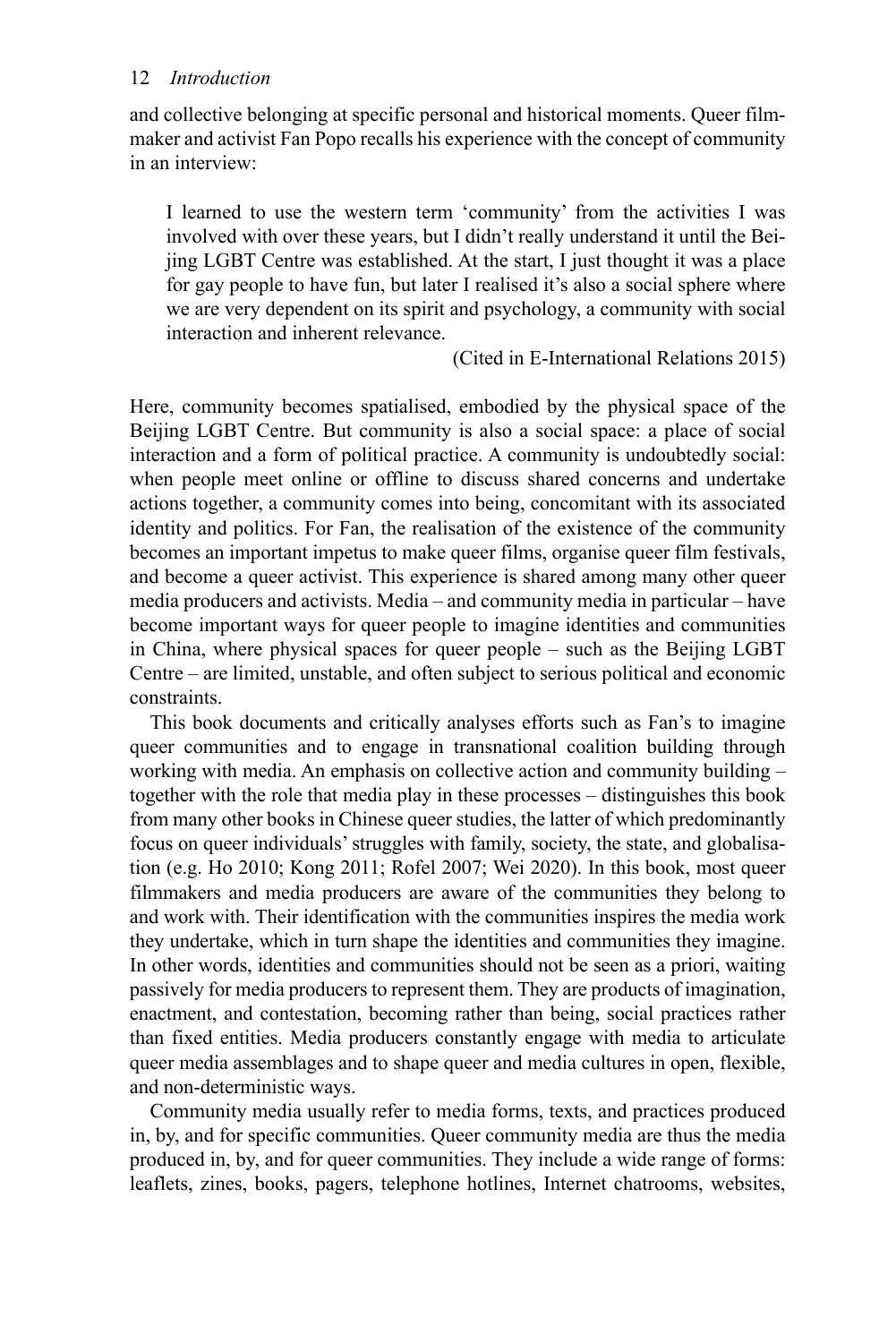dating apps, and many more. These media forms and platforms are usually not specifically designed for queer people; they are shared by queer and heterosexualidentified people alike and constitute part of the media ecology of a society at a given time. But when queer people have appropriated them and used them to build friendships and relationships, explore sex and lifestyle, conduct interpersonal and group communication, and even engage in political activism, these media forms and practices become queer community media.

2019; Couldry and Curran 2003; Bailey, Cammaerts, and Carpentier 2008), or even 'citizen media' (Baker and Blaagaard 2016) – each term with its distinct media' (Howley 2010: 2). Community media fill the gap left by state media and Also called 'radical media' (Downing 2001), 'alternative media' (Atton 2002, emphasis – community media encompasses 'a wide range of community-based activities intended to supplement, challenge, or change the operating principles, structures, financing, and cultural forms of practices associated with dominant commercial media; they are often considered 'alternative' to mainstream media. This is especially the case for queer community media in China: in a country where queer content is often censored in state media and commodified for mainstream consumption in commercial media, queer community media serve the LGBTQ communities in a predominantly non-commercialised, and less spectacularised, voyeuristic, and exploitative form. Queer community media can be political and activist; they are often used by queer activists to articulate community concerns and to pursue issues pertaining to identity and rights.

#### **'Community media' in Chinese media studies**

As an interdisciplinary project, this book hopes to make critical interventions in the fields of queer studies, media studies, and Asia/China Studies. It does not see these fields of study as disparate areas of enquiry, but as inter-connected networks and assemblages of critical enquiry that actively engage with the social world. By bringing together perspectives from these scholarly fields, this book hopes to unsettle some of the underlying premises of these academic fields. However, this book situates itself first and foremost in media and communication studies.

Curran and Park 1999; Chakravarty and Zhao 2008; Abbas and Erni 2005; Chen Having diverse roots in European critical theories, the Birmingham School of Cultural Studies, and North American communication studies, media and communication studies as a scholarly field has long had a Western and Global North focus. In recent decades, media and communication studies from non-Western and Global South contexts have started to challenge the West-centrism of the field and to imagine an international, transnational, and even global media studies (e.g. and Huat 2007; Goggin and McLelland 2010). Mark Balnaves, Stephanie Hemelryk Donald, and Brian Shoesmith (2009 ), for example, advocate a 'global media studies' approach: 'A genuine global media studies programme, therefore, is not just about the rich, North, view of the world,' they contend, 'the modern global landscape is rich and complex and often contradictory' (2009: xviii). At least two special journal issues have been dedicated to the mapping of Chinese media and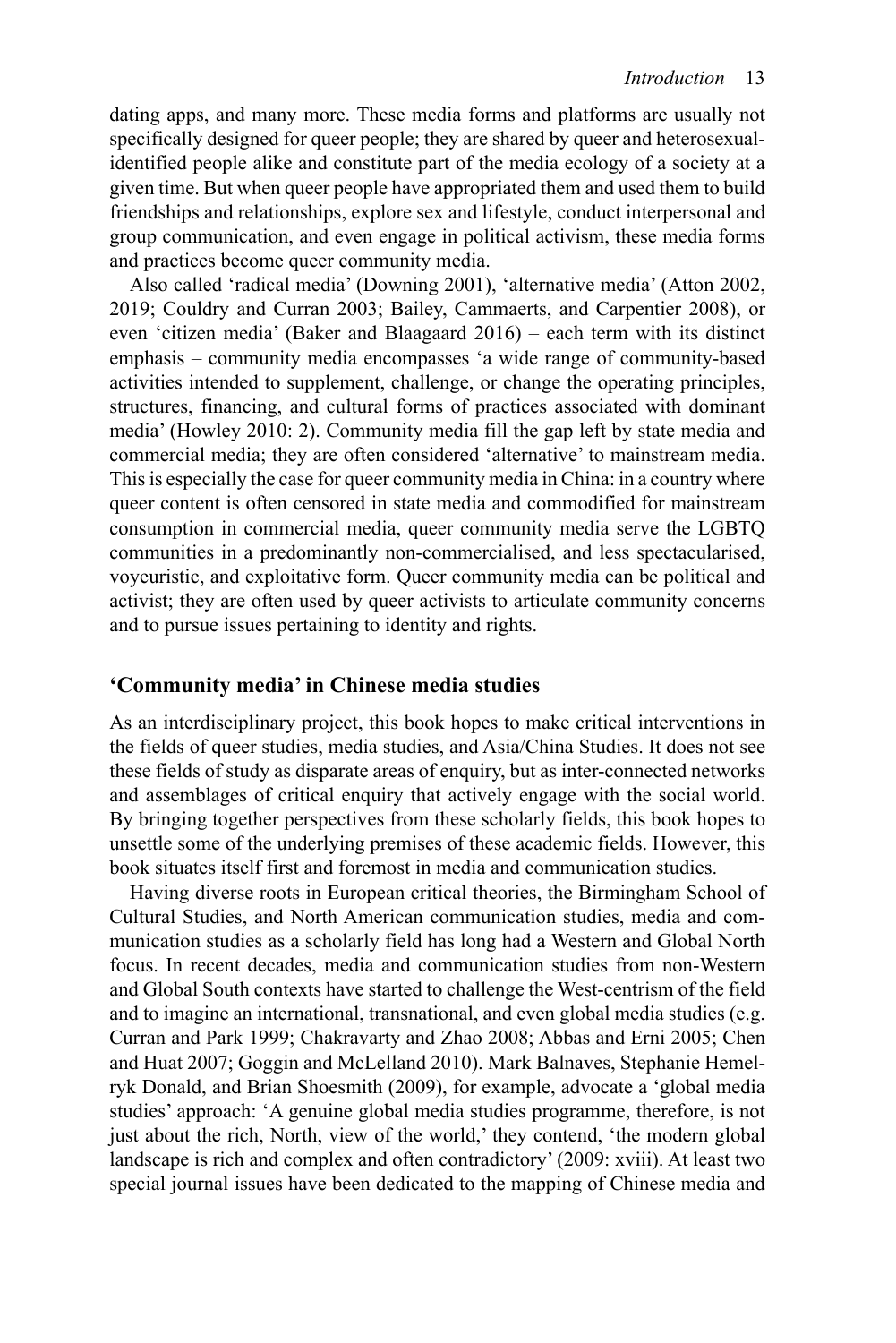#### 14 *Introduction*

communication studies as a scholarly subfield within media and communication studies: the 2010 issue of the *International Journal of Communication* (volume 4) and the February 2011 issue of the *Media International Australia* (volume 138, issue 1). In these special issues, Yuezhi Zhao (2009) proposes to examine the dynamic relationship between communication and China, two central issues that shape the global political economy today. Stephanie Hemelryk Donald (2011 : 62) argues that 'in some sense a dedicated field of Chinese media studies is no longer optional' as a response to the changing world geopolitics as well as the role of Chinese media in this context. For Zhao, Donald, and other scholars working on media and communication in the Chinese context, China is seen as a productive analytical lens to transform media and communication studies, rather than being simply treated as a place where primary data are gathered to test the universality of Western media and communication theories.

text, Nick Couldry (2006) identifies three forms of 'roadblocks' – or dominant Party's 'mouthpiece' – is popular in the study of Chinese media and is a good Commenting on media studies as a field and addressing primarily the UK contheoretical paradigms – in the study of media: functionalism, centrism, and spectacularism. Haiqing Yu (2011) successfully applies these three paradigms to the study of Chinese media, highlighting some recurring themes and popular trends in Chinese media studies. The propaganda model – that is, media as the Communist example of functionalism. The focus on unusual and spectacular events (such as the Olympic Games and the outbreak of coronavirus) serves as a synecdoche to spectacularism. Centrism, in contrast, places emphasis on people's relationship to large media organisations such as China Central Television and the *People's Daily*. While these are perfectly legitimate avenues of analysis and they rightly deserve critical attention, a sole focus on them is not sufficient if we hope to understand the complexity of the media landscape and the diversity of people's experience in relation to media. Yu suggests:

One under-researched field relates to the agency, connection, scope and mode of knowledge in the mediated lives and media-oriented practices of ordinary Chinese in a highly fragmented society, whose primary goal is to better their lives. Peripheral forces, alternative media forms and any other nonmainstream media such as local media, community media, minority media and micro media remain little studied areas.

(Yu 2011: 71)

2005; Qiu 2009), rural and ethnic minority media (Chio 2012, 2017a, 2017b), translocal media (Sun and Chio 2012), migrant-workers' media (Sun 2009, 2014; Yu accurately identifies some blind spots in Chinese media studies, and they include 'peripheral forces, alternative media forms and any other non-mainstream media such as local media, community media, minority media and micro media.' Ten years after Yu conducted the above analysis, the situation in the field has improved significantly, with ground-breaking work on children's media (Donald 2005; Donald, Anderson, and Spry 2010), working-class media (Cartier, Castells, and Qiu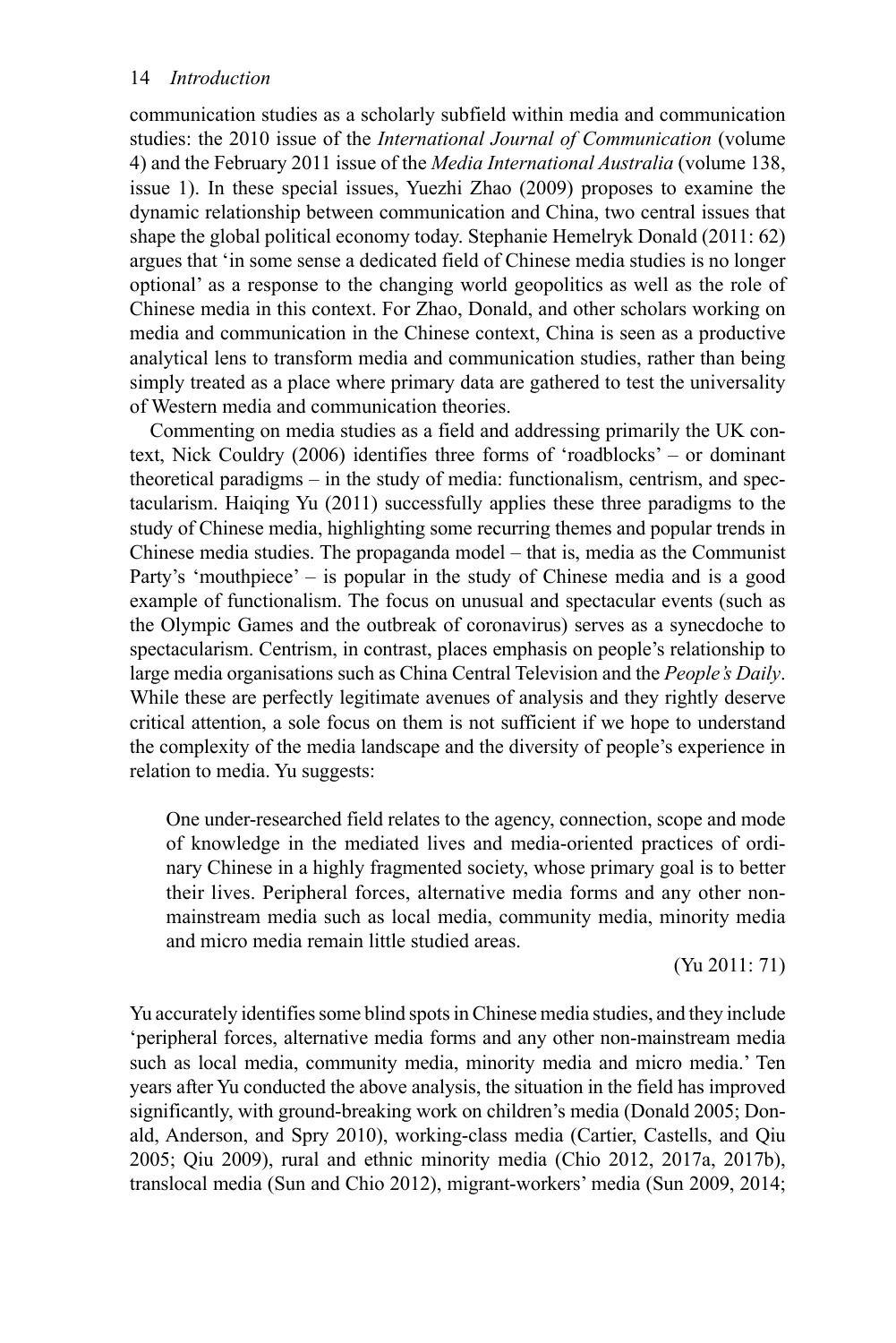Wallis 2013), and diaspora media (Sun 2002; Sun and Sinclair 2015). All these works shed important light on the lives of marginalised people and communities, together with how they engage with media in their everyday lives. More work in these areas needs to be done, in particular with regard to the use of media for identity construction, community formation, as well as social and political activism.

 Although not explicitly labelled as 'community media research,' the study ground-breaking work, *Subaltern China*, documents media and cultural produc- and *dagong* literature produced by migrant workers become important ways for The 'village videos' – that is, videos produced by the villagers themselves about consumption – in Jenny Chio's  $(2012, 2017a, 2017b)$  study 'participate in the of community media has been an undercurrent in Chinese media studies in the past two decades. Yuezhi Zhao's (2003) study of the use of media by *falun gong* practitioners and supporters is an example. In this study, Zhao pays meticulous attention to the discursive politics of the media; she also examines the production and dissemination of media content inside and outside China. Through a historical mapping of the Chinese-language newspapers in Australia, Wanning Sun et al. (2011) convincingly demonstrate the centrality of the Chinese-language press in the historical formation of the Chinese community in Australia. Sun's (2014) tions among rural migrants in Chinese cities. The photography, videos, poetry, migrant-workers to empower themselves and to construct their subjectivities. their weddings and festival celebrations and circulated primarily for their own larger negotiations and re-significations of ethnic identities and rural livelihoods' in rural and ethnic Guizhou in Southwest China (Chio 2012: 80). My own work including *Queer Comrades* (Bao 2018) and *Queer China* (2020) – documents a diverse range of queer media and cultural practices – including literature, contemporary art, film, digital media, theatre, and performance – in constructing sexual identities, communities, and politics in contemporary China. Although very few of the works mentioned earlier explicitly use the term 'community media' or engage with the community media scholarship in media and communication studies, they all highlight the proliferation of identities, communities, and community media practices in contemporary China.

2001; Howley 2005, 2010; Atton 2002, 2019; Couldry and Curran 2003; Ren-(Thussu 2000; Wilkins 2000; Mody 2003; Chakravarty and Zhao 2008; Manyozo In this book, I examine queer films and digital videos, using the community media perspective in order to conduct intellectual dialogues with the community, radical, alternative, and citizen media scholarship in media studies (Downing nie 2006; Cammaerts and Carpentier 2006; Bailey, Cammaerts, and Carpentier 2008; Baker and Blaagaard 2016; Fenton 2016; Carpentier 2017) and critical scholarship in international communication and communication for social change 2012; Hamelink 2015; Tufte 2017). This book thus marks an effort to engage with, and to bridge, the often-estranged fields of media studies and communication studies. In doing so, it explores the possibility of a Chinese media studies beyond the British/American and media/communication divide. By explicitly naming China's queer digital videos and films 'community media,' this book enriches Chinese media studies by introducing identity and community-based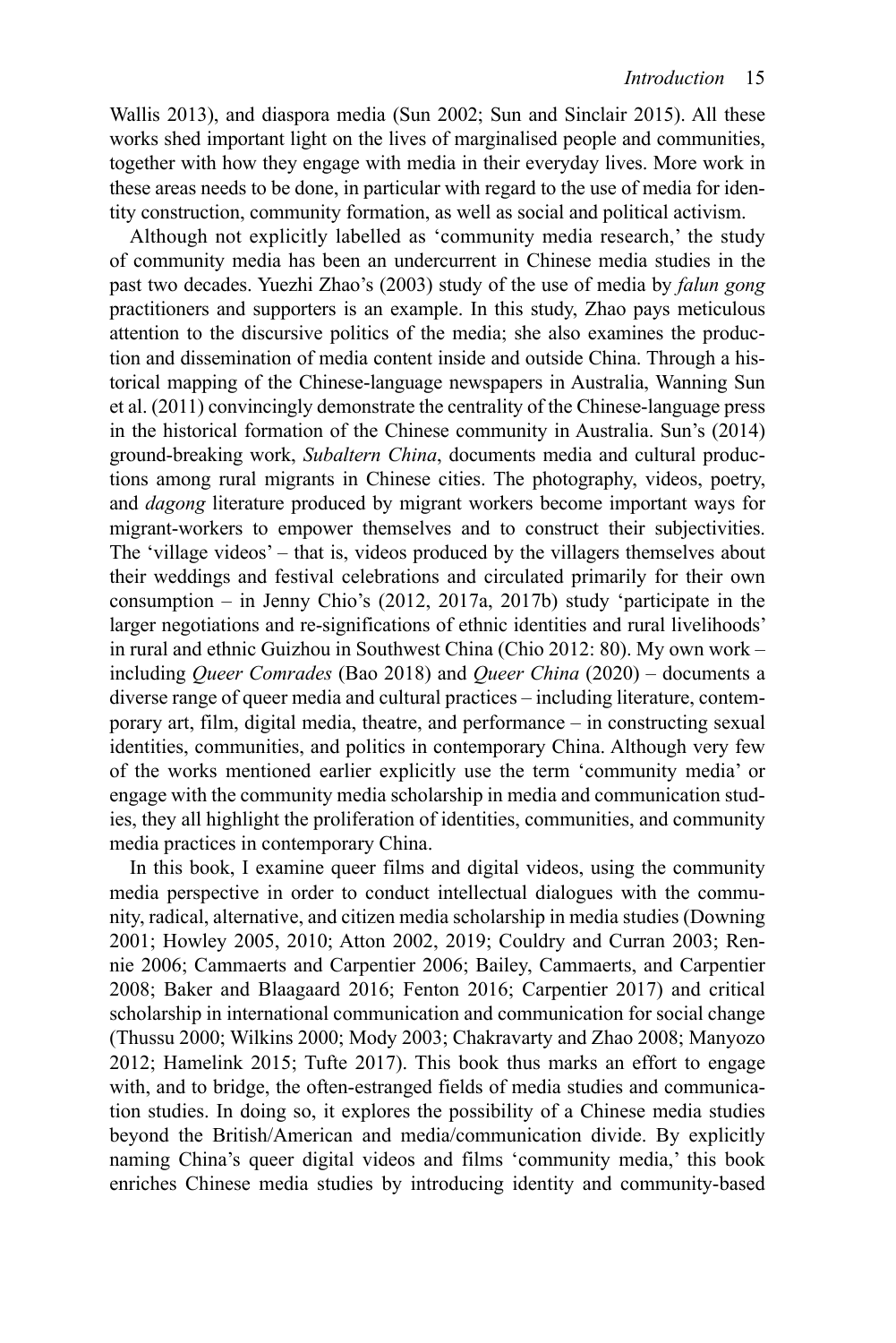media practices with activist and political orientations, and with often neglected perspectives on gender and sexuality.

Chinese media by the state (Lee 1990, 1994, 2000, 2003; Zhang 2011; Repnikova and offline to articulate their own concerns and build a public sphere (Yu 2009; Qiu 2009; Qiu and Chen 2019; G. Yang 2009, 2015; Wallis 2013; Rawnsley 2015; It is imperative to study community media to yield a more complex and nuanced understanding of the media landscapes in China. For a long time, the study of Chinese media has been preoccupied with the dichotomy between the state and the individuals. On the one hand, we see the powerful control and strict censorship of 2017; Hong Yu 2017); on the other, ordinary citizens mobilise themselves online deLisle, Goldstein, and Yang 2016; Kent, Ellis, and Xu 2017; Meng 2018; Wang 2019 ; Liu 2020 ). Amid all these brilliant insights, a community perspective seems regretfully missing. It has long been accepted that media construct imagined communities, and this usually takes national and transnational forms (Anderson 1983; Appadurai 1996). Sun and Chio (2012) have demonstrated that media of different scales construct various place-based communities – local, provincial, regional, and translocal, among others. Communities are usually thought of as place-bound entities functioning on multiple scales. Can communities revolve around identity, politics, and social issues? Queer communities, for example, are connected in a range of ways: similarities in gender and sexual identification, affinities in politics, shared beliefs in equality, diversity, and inclusion, and even contingent issues such as appeals for same-sex marriage rights or against media censorship of queer content. If we recognise that there is a proliferation of identities and communities in contemporary China, and that strong communities are crucial to a well-developed civil society, it is crucial to study the role of media – especially community-based media – in constructing and mobilising communities. Queer community media therefore serve as a good entry point to understand the processes and dynamics of identity construction, community building, and the role of media in facilitating the formation of a civil society. They have profound implications for the understanding of Chinese society and even the world because these identities, communities, and media are transnational in nature.

serman, and Mano 2016; Li 2017; Voci and Luo 2018). While such critical per- the state or logics of the capital. This is a topic I discuss in Chapter 8 as I look at When situating Chinese media in a transnational context, most research to date has focused on the state media, seeing Chinese media abroad as an extension of the power – or 'soft power' – of the Chinese state (Rawnsley 2015; Zhang, Wasspectives on the government policy-led 'major transnationalism' are undoubtedly useful, they can be complemented with an attention to ordinary people's media practices and grassroots organisations' 'minor transnationalism' practices ( Lionnet and Shih 2005 ), which may not be completely dictated by the ideologies of China–Africa grassroots queer film and activist connections.

The end of this book imagines a 'queer global South' as a decolonial, antiimperialist, and anti-hegemonic queer activist strategy; it also opens up new vistas for media and communication studies in the Global South – one that recognises complex power relations between the Global North and the Global South, as well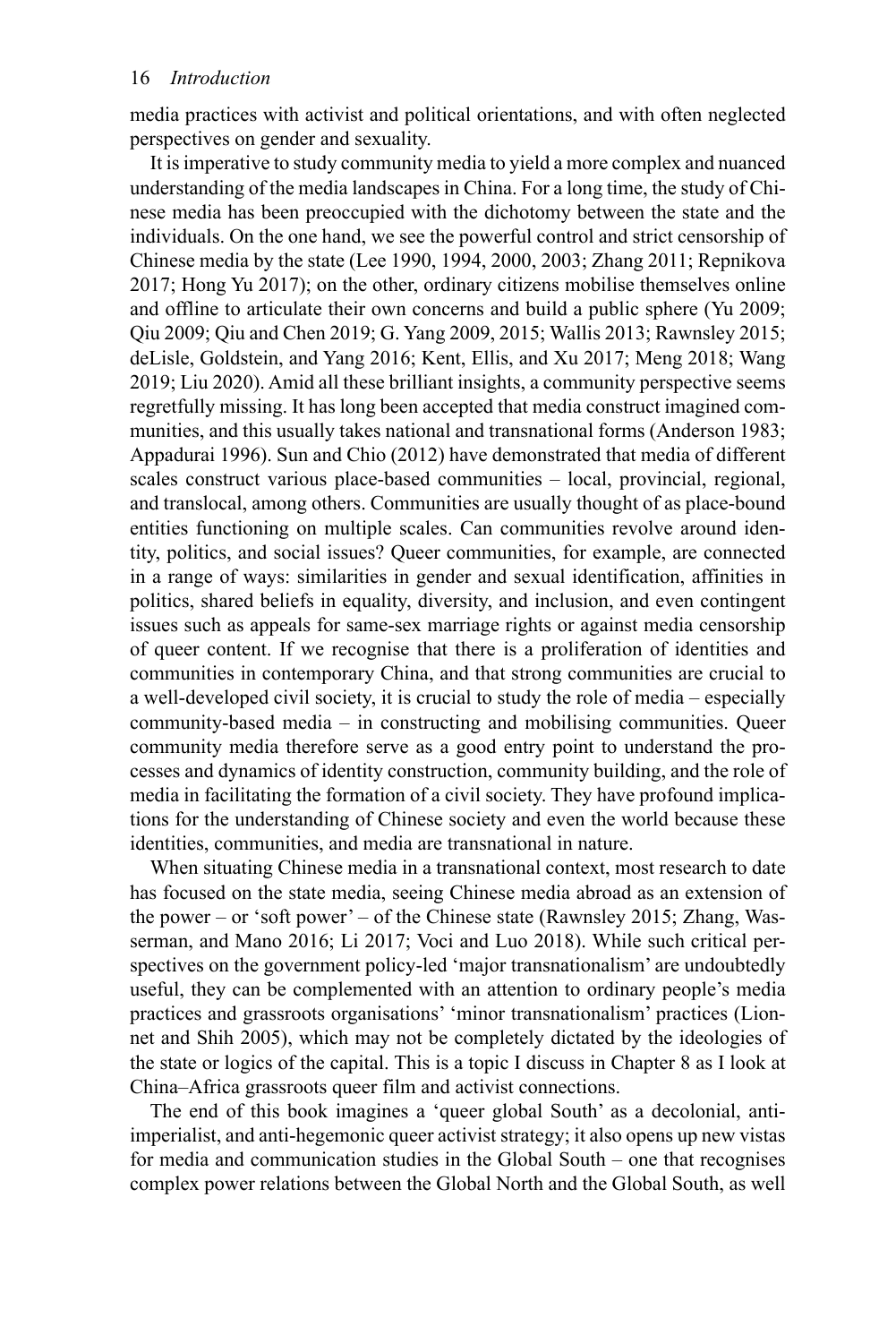as within the Global South; one that does not orientalise, eroticise, and isolate itself; one that is both theoretical and methodological; one that is transdisciplinary in nature; one that is attentive to power relations, new emergences, and cultural formations; and one that does not lose hope and optimism despite 'living in the end times' (Žižek 2010).

#### **Practice-focused queer studies**

Halberstam, and Muñoz 2005; Puar 2007; Eng 2010). Matt Brim (2020) uses This book also situates itself in the field of queer studies, and it hopes to make a scholarly contribution to queer studies by proposing a 'practice-focused'approach. Having emerged in elite American universities in the late 1980s with scholars in English studies dominating the field, queer studies has been critiqued for its elitism (Brim 2020), Whiteness (Johnson 2016), Euro- and US-centrism (Cruz-Malave and Manalansan 2002; Martin, Jackson, McLelland, and Yue 2008), and possible complicity with liberalism, neoliberalism, and nationalism (Duggan 2004; Eng, the term 'rich queer studies' to refer to the type of queer knowledge produced in elite universities: focusing on abstract concepts and theories, deriving primarily from textual and semiotic analysis, and increasingly divorced from social realities and people's lived experiences. Brim uses the term 'poor queer studies' to refer to knowledge projects that are attentive to the lives of marginalised people and groups in society and that still carry strong critical edges and radical potentials. Heather Love also asks: 'Can we hold onto the critical and polemical energy of queer studies as well as its radical experiments in style and thought while acknowledging our implication in systems of power, management and control?' (2015: 90).

 gender, of anyone's sexuality, aren't made (or *can't be* made) to signify monolithically' (1993: 8). Queer can also be used as a verb – 'queering' or 'to queer' – as This book takes up Love's (2015) and Brim's (2020) call to challenge a Westerncentric and elitist version of 'rich queer studies' by situating queer in a non-Western and Global South context. It conceptualises queer as a form of social practice and imagines a type of queer studies focusing on social practices. There have been many definitions of queer, but most of them centre on ontology – that is, what queer is. This is represented by Eve Sedgewick's widely cited definition: queer designates 'the open mesh of possibilities, gaps, overlaps, dissonances and resonances, lapses and excesses of meaning when the constituent elements of anyone's a way to challenge the heteronormativity embedded in institutions and society. For example, queering media and communication studies is to challenge the heteronormative assumptions in conventional media and communication theories, methodologies, and epistemologies. In both its noun and verb forms, queer can be productively conceived as a social practice: what people do with queer shapes non-normative identities, communities, and politics.

 (*habitus*) and one's position in a field (capital), within the current state of 'play' Practice, according to Pierre Bourdieu (1977), refers to people's embodied ways of doing things in society. It results from the relation between one's disposition of the field. Practice, therefore, is not completely determined by social structures,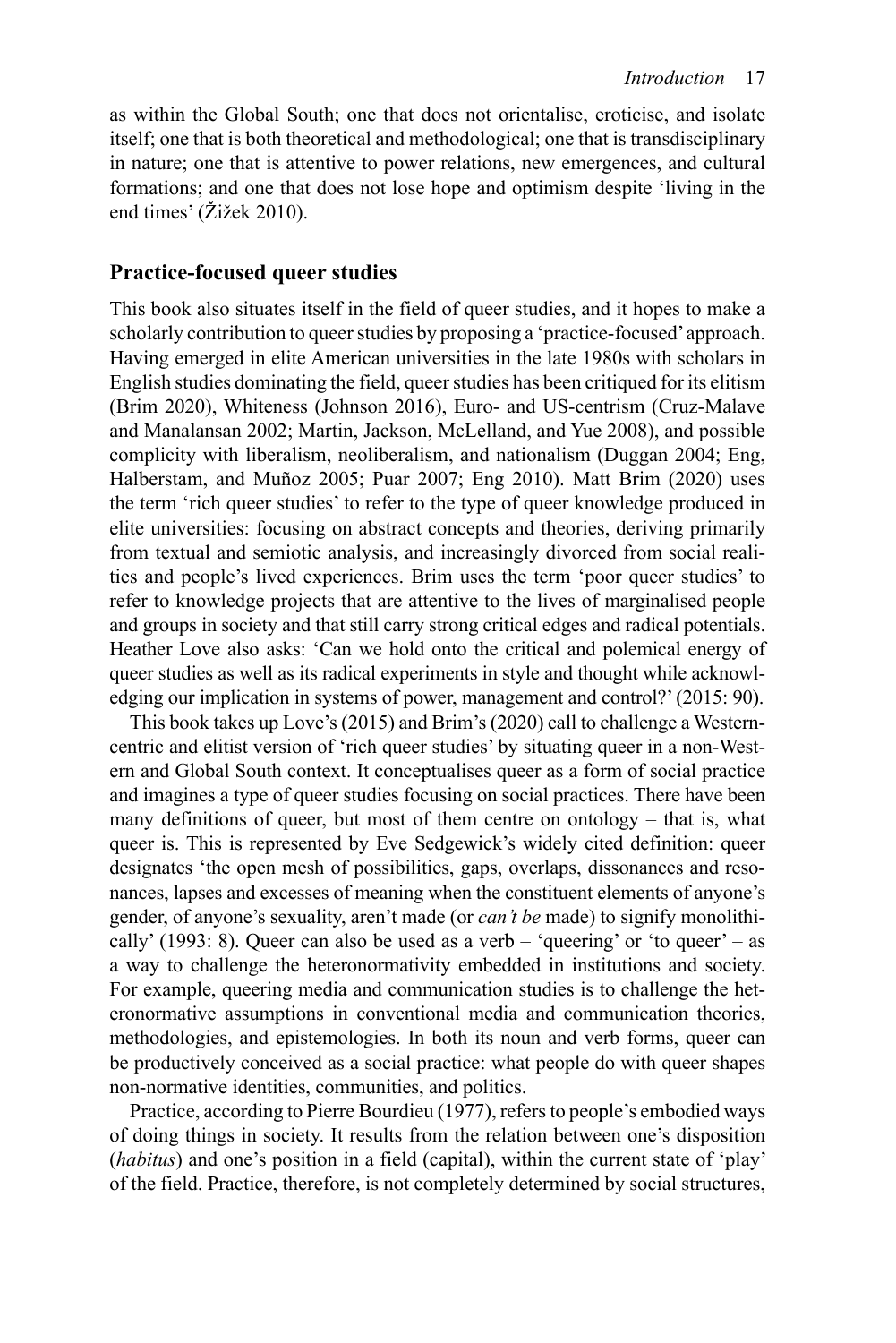nor are individuals entirely free in deciding how they should do things. Practice is the result of the complex negotiations between a person's habitus, different forms of capital, and the field of action. Seen in this light, queer can be seen as a form of social practice – however marginal, unconventional, or even transgressive it may be – by a group of people. In a given society and at a specific historical juncture, people relate to gender and sexual norms differently, and they perform gender, sexuality, and identity in various ways. The majority and norm-conforming practices are often referred to as heteronormative practices, whereas the minority and transgressive practices are labelled as 'queer.' Queer-identified people subsequently form communities and demand rights, and over time they may influence and shape social norms and power structures. Seeing queer as a social practice helps us bypass the questions about queer's mysterious origin ('nature' versus 'nurture') and essential traits; it situates queer in historical, social, and cultural contexts, treating it as a contingent outcome of the interplay between society and individual, as well as between structure and agency.

Understanding queer as a form of social practice has significant implications for queer studies. If we see queer not as an essentialised sexual identity, but as what people do in relation to that label, this shifts our object of study from being to doing, and from people to social practices. This book therefore focuses on queer media practices – instead of asking what queer identities and media are and whether they have intrinsic qualities, this book asks what people do in relation to queer identities and media, how they bring identity issues and media practices together, for what purposes, and to what effect. There is no essential nature or inevitability attached to both queer identities and media forms. This shifting understanding of queer has profound implications for how we study queer and with what methods.

#### **Queer methodology**

 A key scholarly contribution of this book is to bring the issue of methods and treat them instead as social practices (Turner 1998; Couldry 2004). In making the (Browne and Nash 2010; Love 2013, 2016; Brim and Ghaziani 2016; Compton, methodologies to the centre of queer academic enquiry. This book is one of the first books on Chinese queer media and film to be self-conscious of its research methods and methodologies; it is also one of the first books in the study of Chinese queer film and media to go beyond the analysis of media and film texts and shift, the book contributes to the ongoing scholarly discussion about queer methods and methodologies, otherwise known as the 'method turn' in queer studies Meadow, and Schilt 2018; Ghaziani and Brim 2019).

What counts as methods and methodologies for queer theory is often unclear. From the outset, queer theory has often celebrated an 'antimethodological impulse' (Love 2016: 347), claiming to be multidisciplinary, interdisciplinary, and even anti-disciplinary, to such an extent that many queer scholars refuse to talk about issues of methods and methodologies. Similarly, there is an urgent need to interrogate what constitutes an archive for queer studies scholarship. Queer theory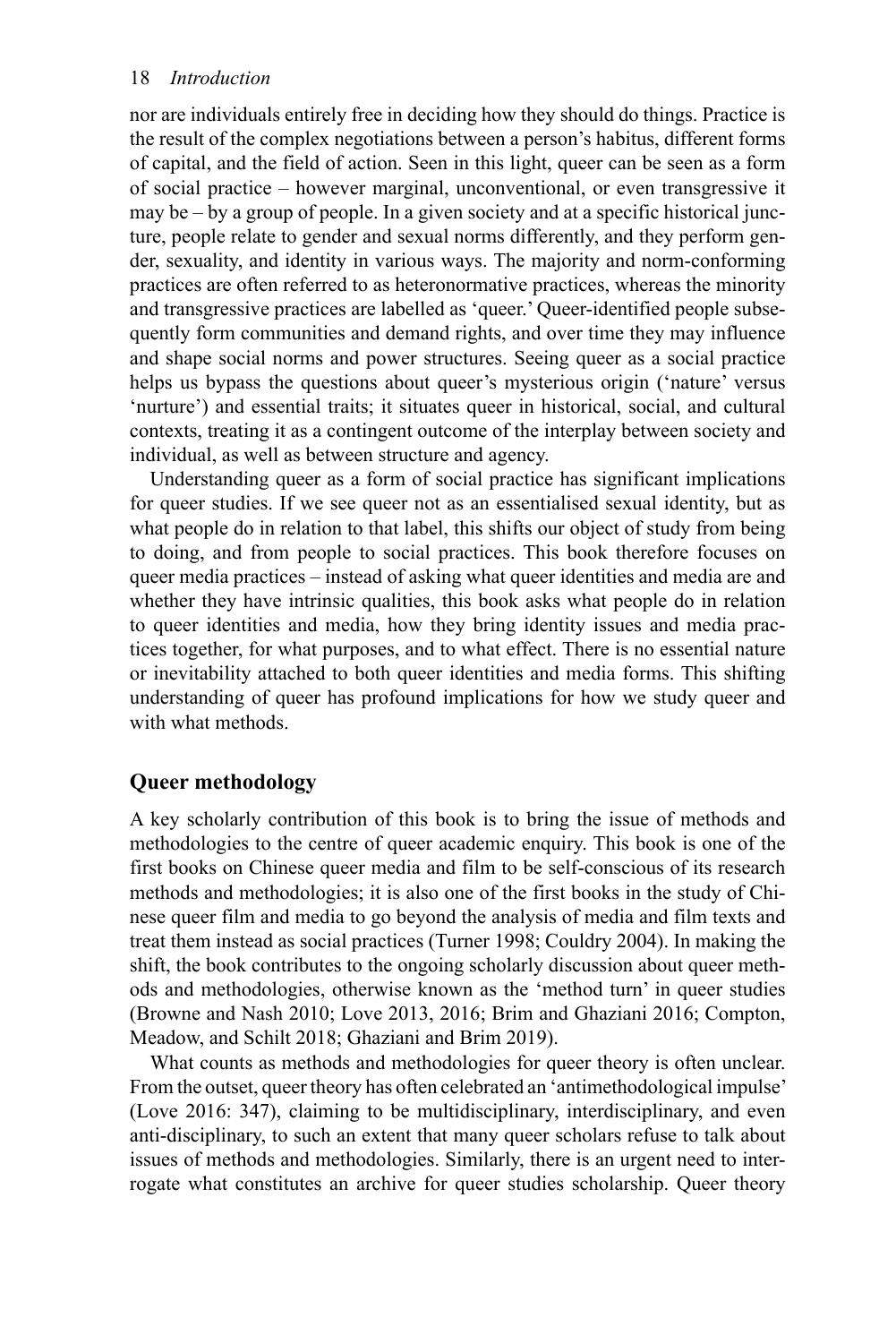often defines its objects of study as 'fluid, unstable, and perpetually becoming' ( Browne and Nash 2010 : 1). But how can one study these unstable subjects and processes, then?

 contingency of the social to knowable and quantifiable 'social facts' (Durkheim As queer theory becomes more established in academic institutions in the Global North, there has been an increasing demand to address where its research data come from and how to analyse them. After all, if all academic disciplines carry with them a form of epistemic violence that risks reducing the complexity, messiness, and 1982), queer studies is no exception. Kath Browne and Catherine J. Nash (2010) argue that the field of queer studies needs to be more aware of its epistemology and how it relates to academic disciplines, institutions, and material structures. Heather Love (2019: 30) warns: 'To see one's practice as beyond method and utterly undisciplined is a failure to reckon with queer scholar's position within the university; it fails to recognise the violence of all scholarly research – even its most insurgent and intimate forms.'Indeed, queer scholarship has methods and methodologies – no matter how implicit and unconventional they may be – and queer scholars therefore need to be more self-conscious and reflexive about the strengths and limits of their own research.

 and communications studies methods and how these methods can be 'queered' Yue 2003; Yep 2004; Pullen 2006: O'Riordan and Philips 2007; Peele 2007; Pul-The recent 'method turn'in queer theory highlights an urgent need for the field of queer studies to be self-conscious about its own hypotheses, procedures, and protocols; it also points to possibilities for traditional research methods to be 'queered' for non-heteronormative purposes. I am fortunate to be situated in a queer-friendly scholarly field – media and cultural studies, which constantly draws on diverse approaches and methodologies. But there are still many taken-for-granted assumptions in media and cultural studies about objectivity versus subjectivity, human versus technology, and theory versus method that can be problematised. A project about queer media and communications is simultaneously an act of mediating and communicating queerness and a process of queering the often-heteronormative media and communications technologies, paradigms, and epistemologies. This book joins a long list of scholarship on queer media and communications in thinking about how queer topics and issues can be approached with conventional media to speak better to queer lives and experiences (Gross 2002; Berry, Martin, and len 2009; Pullen and Cooper 2010; Yue and Zubillaga-Pow 2012; Pullen 2012; Henderson 2013; McGlotten 2013; Pullen 2014; Carilli 2015; Mowlabocus 2010; Schoonover and Galt 2016; Dasgupta 2017; Griffin 2017; Lavin, Yang, and Zhao 2017; Szulc 2018; Eguchi 2019).

Jack Halberstam's (1998) notion of 'scavenger method' is useful here for us to think about what might constitute a possible queer method and archive. Halberstam mixes methods from different disciplines, often seen as incompatible with each other – including participant and non-participant observation, interview, as well as historical and archival data – to 'produce information on subjects who have been deliberately or accidentally excluded from traditional studies of human behaviour' (1998: 13). Indeed, for queer subjects who have traditionally been excluded from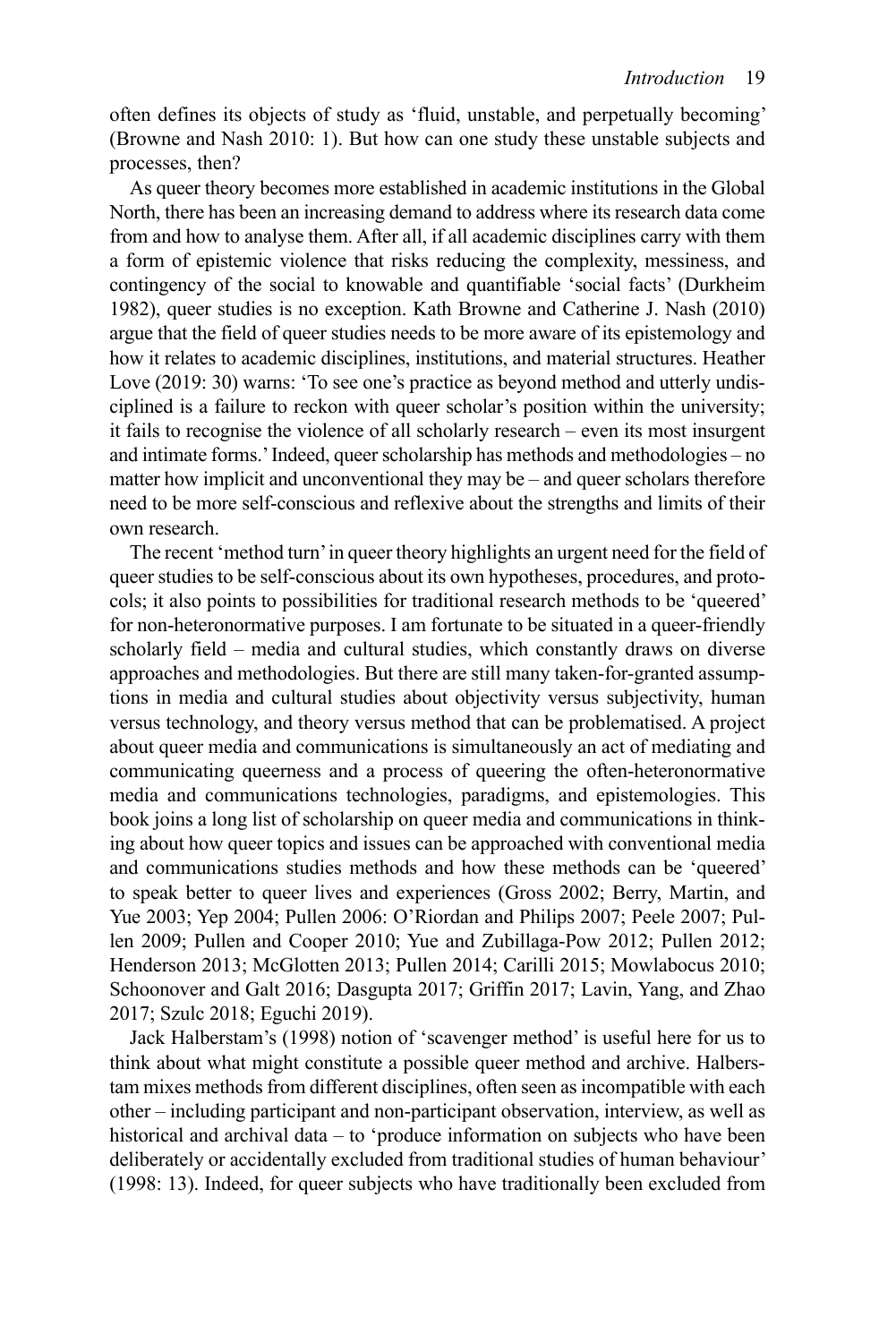official narratives and mainstream representations, it is necessary to mix and match methods, twist and tweak them, raid the archive, read them between the lines, and even burst them open. The dual mandate of queer methods is, after all, 'to outline the conditions of queer worldmaking and to clarify, but not overdetermine, the conditions that "make life liveable"' (Ghaziani and Brim 2019: 7).

 nologies, people, discourses, practices, and affects – an 'assemblage' (Deleuze and This book draws on a mixture of methods from humanities and social sciences – including archival research, textural and discourse analysis, industry analysis, interview, participant observation, and even PAR. They disrupt a text-ethnography binary by recognising the social construction of texts and the textual mediation of society. They move constantly between the subjective and the objective, the emic and the etic, as well as the observational and the participatory. Like the different types of documentaries in representing reality ( Nichols 1992 ), this book also relates to the reality and the social in multiple, flexible, and contingent ways. It recognises the roles of human and non-human agents (such as media forms and technologies) in constructing the social; it also celebrates the interconnectedness and openness of the social. It is best to see the social in this book as constituted contingently by tech-Guattari 2013) *par excellence*, or an 'intimate assemblage' (Wijaya 2020) in which human sexuality is produced and plays a part.

 and remediation of 'old' – and even 'zombie' – media forms, contents, practices, the 'ephemeras' (Muñoz 1996) – that is, media forms, texts, practices, events, traces, glimmers, residues, and specks of things,' and it is 'a mode of proofing and This book utilises historical and archival research by delving into queer community media forms, texts, and practices from the past and the present, including documentary films, websites, hotlines, zines, and dating apps. Rather than celebrating the 'newness' of digital media and technologies, it considers the residual and affects in the 'new,' thus disrupting a historical teleology and technological determinism often celebrated in digital media research. It also pays attention to affects, and social relations that lasted only a short time, generated through random human encounters, vanishing and forgotten instantly, with only traces of scattered material and anecdotal evidences left in life or memories – and attempts to capture these fleeting moments. Ephemera, according to José Esteban Muñoz, 'does not rest on epistemological foundations but is instead interested in following proofing arguments often worked by minoritarian culture and criticism makers' (1996: 10). These 'ephemeras' are important forms of queer archives that store and generate memories and feelings (Cvetkovich 2003). They resist a dominant, often heteronormative historiography that neglects or even erases queer existence.

each other. Drawing on Elspeth Probyn's (1996) focus on the 'surface' and Heather In contrast to past Chinese queer media and film scholarship whose primary focus is on film and media texts – even a 'queer reading'of texts necessitates a close engagement with texts – this book departs from a text-centred approach. It sees the text as one of the agents – together with people, technologies, discourses, industries, policies, and politics, among other things – that constitute the complex queer media assemblage. This approach therefore diverts the readers' attention away from texts and to all these other factors in order to find out how they interact with and shape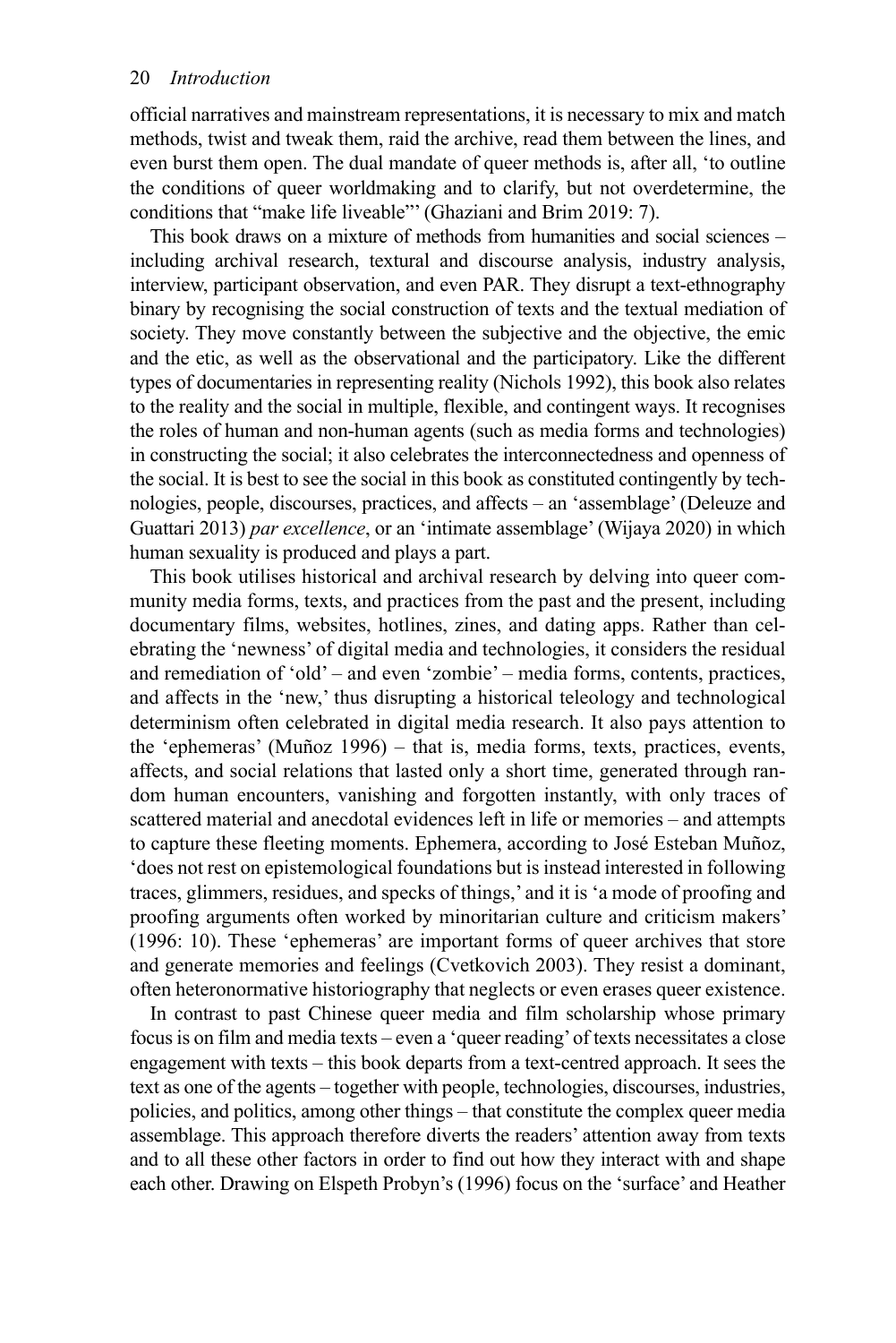practice to find 'hidden messages' or 'deep meanings' – which often assumes the Love's (2013) 'thin description' strategy, this book refrains from the conventional authority of the critic. Love suggests developing modes of reading that are 'close but not deep':

 I play out the possibilities for a mode of textual analysis that would take its cue from observation-based social sciences including ethology, kinetics, ethnomethodology, and microsociology. These fields have developed practices of close attention, but, because they rely on description rather than interpretation, they do not engage the metaphysical and humanist concerns of hermeneutics.

 $(2010: 375)$ 

 media texts are discussed, I describe the texts 'thinly' – that is, by focusing on that do not traffic in speculation about interiority, meaning, or depth'(Love 2013 : Love's 'close reading' and 'thin description' strategy is useful for my study of queer community media. Where I do discuss film and media texts in this book, they are not there to offer transcendental or hidden meanings. When film and the visible and obvious things that are presented and with which the audience directly engage – in order to delineate 'patterns of behaviour and visible activity 404). This largely descriptive – rather than interpretive – approach aptly attends to the specificity of the community and activist media – they are not abstract and abstruse pieces of artwork that await the critical assessment and insightful hermeneutic of expert critics who can see through the disguised facade of representation; they are audience-friendly forms of information and experience sharing that invite audiences' active participation and direct engagement. There are often no deep meanings or hidden messages to be interpreted from these texts; there are, however, bodies to be connected, relations to be forged, 'affective attunement' (Massumi 2015) to be enacted, and politics to be imagined prefiguratively.

#### **Research as an archiving practice**

As a researcher, I see my research process – collecting materials, interviewing people, going to events, and writing fieldwork notes – as constructing a queer archive, and I myself as an archivist. My queer archive is a flexible and evolving one; it is individual as well as collective, subjective as well as objective – the boundaries of which are constantly blurred and twisted. This book is a documentation of my own affective history; it is also a part of the queer communities' affective histories. The book's physical existence – in print and digital forms – can only capture these histories in a limited, and limiting, form. It is my hope that this book can trigger readers' emotions, memories, imaginations as well as other forms of embodied and affective responses, all of which are part of the queer history in its active making and the queer archive in its constant formation.

This book builds on my extensive engagement with China's queer communities in the past two decades and in particular my research on Chinese queer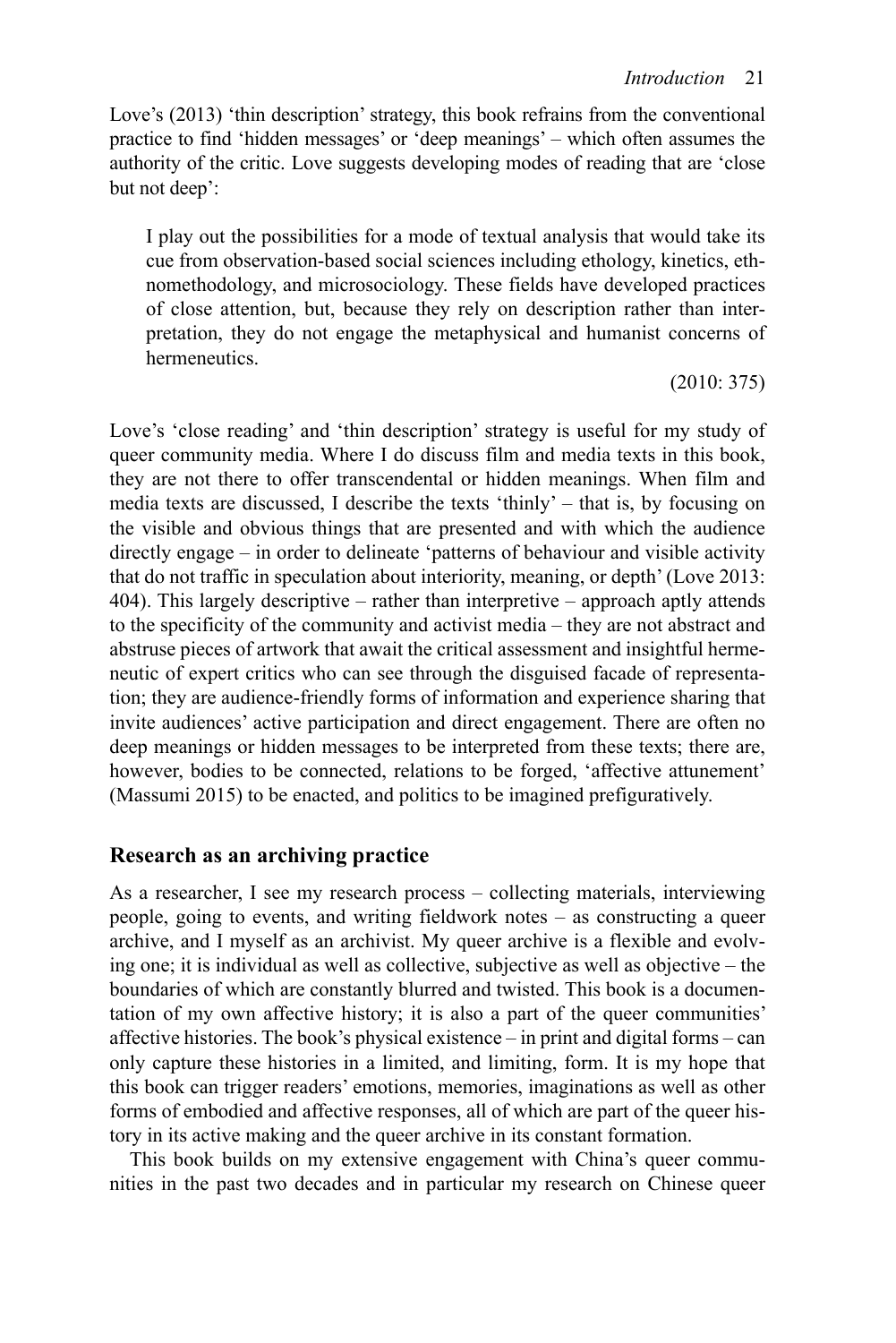cultures in the past 15 years. Although I have long considered myself a member of China's queer communities since I came out in Beijing in 2000, my real interest in researching China's queer cultures only started in 2006 when I began my PhD study in Gender and Cultural Studies at the University of Sydney, Australia. Being a gay man from China having considerable familiarity with the queer communities in Beijing before I started my research proved to be an advantage in my fieldwork: I could access research contacts and materials relatively easily, without the usual suspicion of academic voyeurism or objectification of research subjects often associated with a community outsider. This subject position has also brought me many challenges personally, politically, and ethically. This primarily concerns how I select research data and how I position myself in relation to my research contacts (or 'research subjects'in the academic lingo). I see my research as both a queer archiving and a queer activist practice, the rationale behind which is explained later.

In many parts of the Western world, one can expect to turn to an already existing queer archive to access research material. In contrast, there is no established public queer archive in the PRC at the time of writing, although there have been efforts from various individuals and groups to establish one – the most recent one being a queer museum initiative started by Chen Xiangqi in Shanghai in 2020. Historical materials are often stored on personal computers, the filing cabinets of NGO offices, and even under the beds in private homes. The question of security and sustainability troubles every self-appointed archivist: how can these archives survive personnel and institutional change, lack of funding, technological takeover and, above all, the consistent censorship and ban of queer contents on Chinese media and the constant police raids of NGO spaces in the PRC? As soon as I realised the importance and challenges of queer archiving, the process of my research was transformed into an act of archiving, and my role as a researcher immediately became that of an archivist. During the past 15 years, I have taken every opportunity to collect information pertaining to China's queer communities – books, zines, newspaper clippings, souvenirs, and even screenshots of websites – during my annual visits and dedicated field trips to China. In doing so, I have assembled an archive myself. I have also organised conferences, research workshops, and film events to invite queer media producers and activists to contribute to my expanding archive. In the process, I have learned the techniques and politics of archiving: an archive is inevitably selective – often due to financial, temporal, spatial, and political reasons, in addition to the limits of a person's experiences and resources – and what is included in and excluded from an archive is well worth critical reflection. This is an issue which I discuss in Chapters 3 and 4 in relation to the politics of representation in two queer community documentaries.

 A book is an archive; and the process of researching and writing a book is simultaneously a process of building an archive. It is an archive of feelings, 'the many forms of love, rage, intimacy, grief, shame, and more that are part of the vibrancy of queer cultures' (Cvetkovich 2003: 7). An archive is an assemblage of materials, bodies, and affects, temporarily put together to create certain intensities which are ready to be disassembled. I have intended this book to document some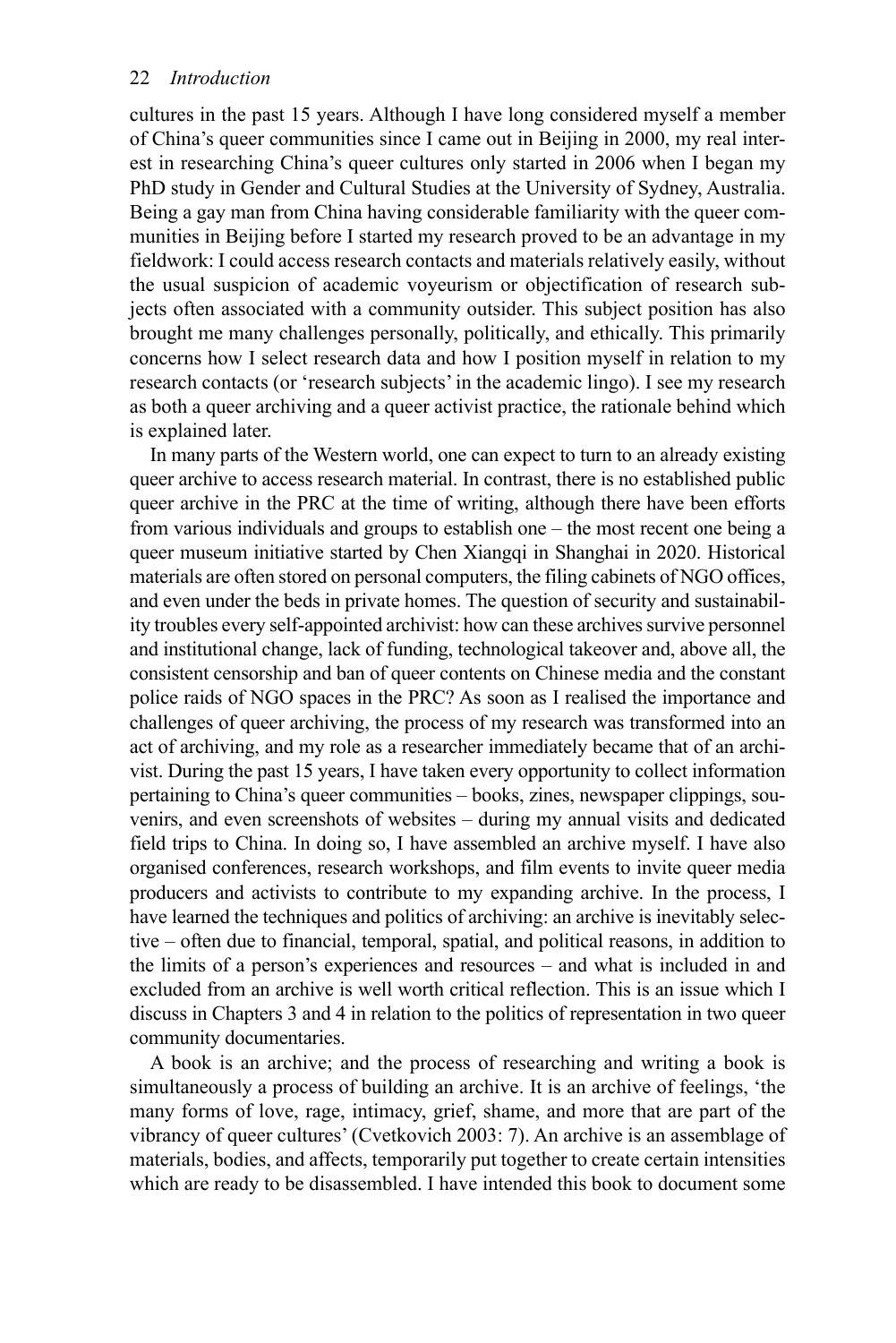book, including different ways of documenting queer history (Chapters 3 and 4), various strategies of queer media activism (Chapters 5 and 6), and exemplary instances of engaging with issues of international development ( Chapters 7 and 8). key grassroots, community, and activist queer media practices in the PRC with national and even transnational significance, so as to demonstrate the vibrant grassroots and democratic citizen engagements in the first two decades of the twenty-first century. This understanding of the archiving practice underpins my construction of the research corpus and my selection of the research data for this book. I have therefore selected specific queer media forms and practices for this Together, they shine an important light on queer media and filmmaking practices in relation to community building and rights advocacy in the first two decades of the twenty-first century. Informed readers may question the 'representativeness' of some case studies or pinpoint the lack of representation for many other queer media platforms and practices which are equally, if not more, important. I welcome these suggestions and encourage future researchers to pursue these missing narratives or accounts.

#### **Research as activism**

Research is not simply an archiving practice aimed at recovering histories from getting lost and rescuing ephemeral materials from falling into oblivion. Research into queer cultures in the PRC context is also a form of activism. In a national context where queer and feminist issues are rendered politically sensitive and constantly censored, researching and writing on queer issues, together with participating in and even organising queer public events, becomes a type of queer social and political activism. Similarly, working in a transnational context where knowledge and practices from non-Western contexts are often marginalised, writing about queer China or organising research workshops and public events to introduce queer China becomes a form of decolonial political intervention into a Eurocentric academic landscape.

My research is ethnographic as well as activist. In the research process, my own subject position has transformed from being an 'objective observer' of queer community history to a self-identified cultural historian and queer researcher who works with the communities concerned and produces knowledge to help make a difference to them and to society at large. I interviewed filmmakers and queer media event participants; I frequently attended queer film and media events. Sometimes I was simply an observer, participating in an event and observing what was going on; other times I was more active and proactive, taking part in an ongoing event as an active agent, shaping the unfolding of the event. For example, I helped my queer filmmaker and activist friends translate film subtitles and film festival programmes; I chaired screenings, panel discussions, and directors'Q&As at these film and media events; I wrote film reviews, event reviews, and academic articles. After finishing a draft chapter and before sending it out for review or publication, I often sent my writing to my research participants for their comments and suggestions; their feedback often shaped my writing in particular ways. It was therefore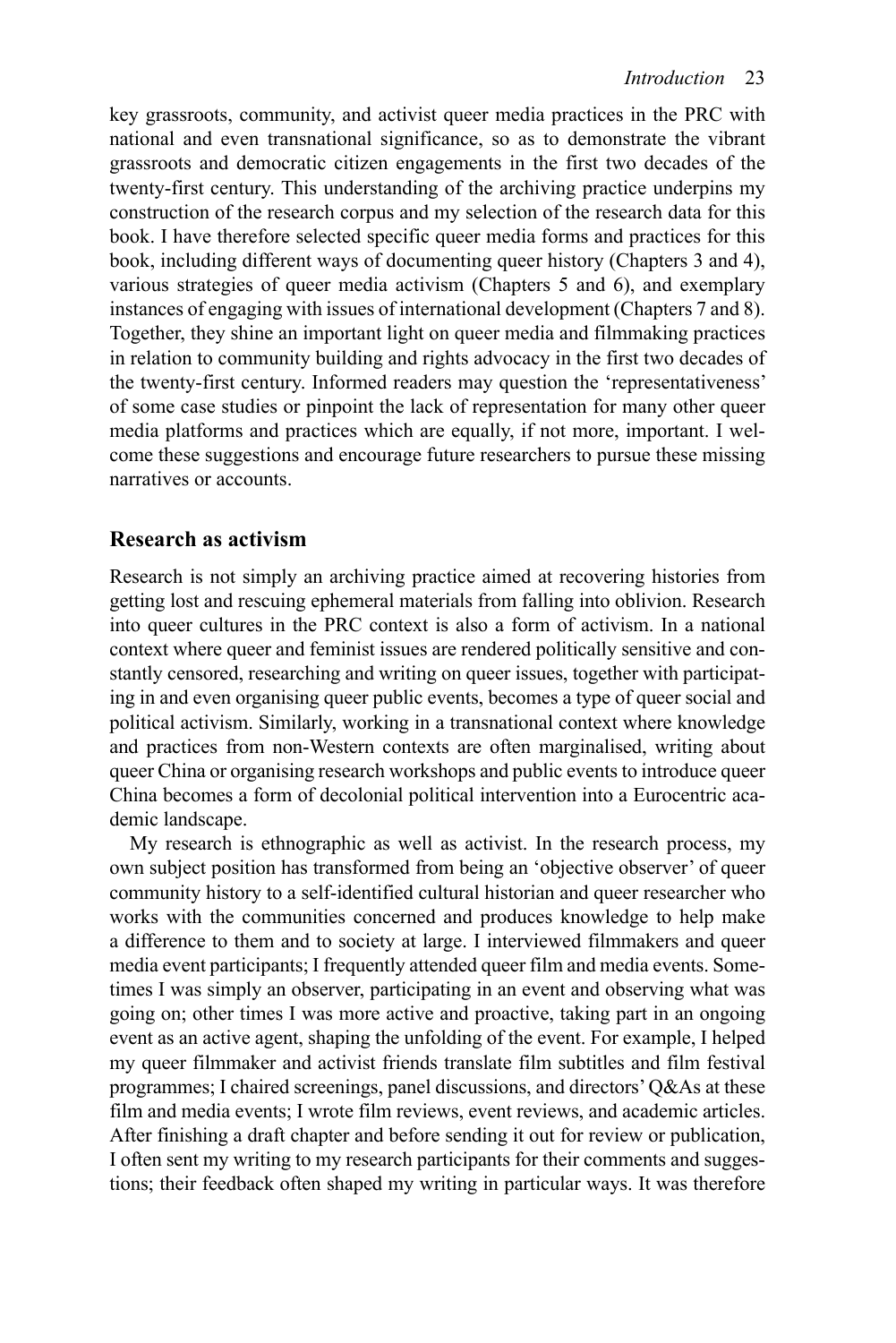more appropriate to speak of a collective authorship, a mode of joint production of knowledge, and a collaborative relationship between the researcher and the ones under research. I believe that this approach is appropriate for communitybased research. This collaborative approach to research and writing foregrounds a researcher's ethical responsibility for the communities about which they write and the topics with which they engage.

This research has been informed by PAR often used in community-based research with an emphasis on participation and action (Fals-Borda 1995; Chevalier and Buckles 2019; Schubotz 2019). PAR seeks to understand the world by being a part of the process of social change. Refusing to make a clear-cut distinction between knowledge production and social change, and between research and activism, PAR recognises the complexity of the social world and the inevitable connectivity between human beings – and non-human beings if we apply insights from Actor-Network Theory (Latour 2007). Indeed, changes are not there passively awaiting to be acted upon; changes are everywhere although their intensities may vary, depending on circumstances and certainly activated by human and nonhuman interventions. In other words, since all researchers effect social changes through their research practices, PAR practitioners simply acknowledge the role that they play; they even magnify that role via self-conscious participation and intervention. Contrary to conventional research methods, most of which emphasise disinterested researchers and the reproducibility of findings, PAR sees each experience as singular and each person as playing a unique role in shaping social processes. Colombian sociologist Orlando Fals-Borda (1995) calls for the incorporation of 'community action' in research. By deprivileging scholarly approaches, working with communities, and learning from ordinary people and real-life experiences, PAR opens up a democratic political vision for academic knowledge production. It has important implications for marginalised people and communities, who are often subject to voyeuristic and othering gazes from a heteronormative mainstream society and from ethnographers coming from the outside. In Chinese queer studies, Travis Kong's (2014, 2019a) oral history project with older gay men in Hong Kong is among the first research projects that self-consciously use PAR as a research method. *Queer/Tongzhi China* (Engebretsen, Schroeder, and Bao 2015) is also exemplary in bringing together queer researchers and activists for research collaboration and dialogues. This book follows the aforementioned examples and continues to explore the use of PAR as a research method, through which to interrogate the politics and ethics of queer and media research.

ethnography by Elspeth Probyn (2003, 2005, 2016), ethology defines the bodies This book can therefore be seen as an outcome of PAR, practised by a researcher who identifies with the communities and who hopes to contribute to the communities with socially relevant research. This approach disrupts the rigid boundary between the researcher and the researched, between subjectivity and objectivity, and between the self and other. My embodied and affective ethnographic methods have also been inspired by the notion of ethology. First proposed by Spinoza and later discussed in Deleuze's (1992) works, and recently brought to life in of humans, and animals by the affects of which they are capable. For Deleuze,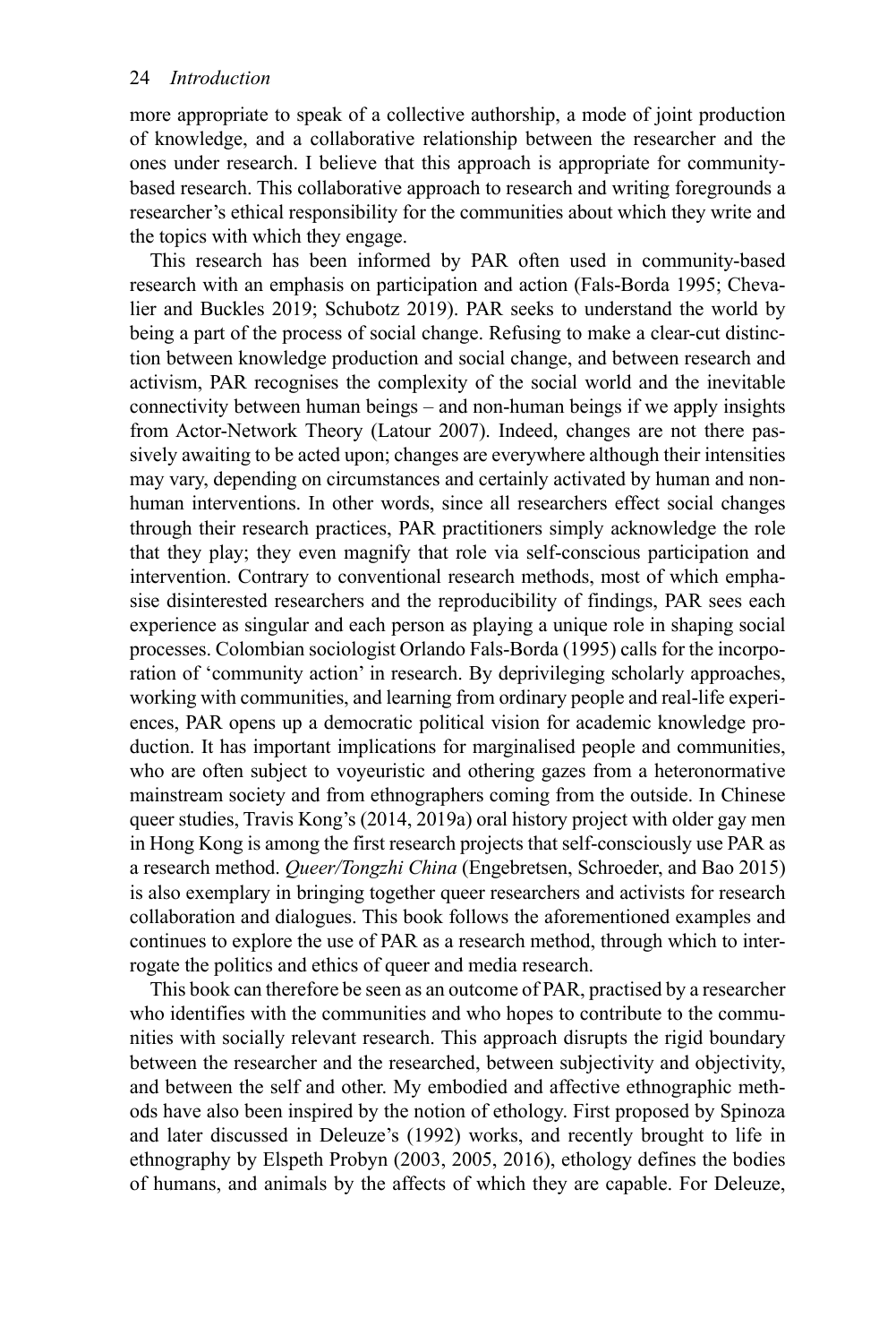capacities for affecting and being affected that characterise each thing' (1992: 'ethology is first of all the study of the relations of speed and slowness, of the 627). In my research, I pay meticulous attention to how people, technologies, and bodies meet and what speeds, intensities, and affects they engender through these encounters and entanglements. These dynamic processes make up the social as we know it. It also highlights the productive role of the academic research in shaping queer identities, communities, and politics.

#### **An overview of the book**

This book is divided into four parts, dealing respectively with distinct and yet interconnected issues about queer community media in contemporary China. They are arranged roughly in a chronological order: from a general queer history since the 1980s to examples of queer media practices in the late 2010s. They have a geographical dimension too: from the national, local, and translocal to the transnational. They cover a wide range of media practices: from community documentaries to queer websites, from queer subcultural health activism to participatory videos made with people living with HIV/AIDS, from Beijing Queer Film Festival to Queer University video-making workshops. Together, they document different aspects of China's queer history in the first two decades of the twenty-first century; they also showcase various instances of queer activist and community media practices.

 Part I situates this book in historical and critical contexts. Chapter 1 traces an 'archaeology' of queer community media in the PRC from the 1990s: leaflets, zines, pagers, telephone hotlines, websites, and gay dating apps. It unravels the community spirit and democratic potentials embedded in older forms of community media. In doing so, it cautions against an overwhelming emphasis on individualism and market values in contemporary neoliberal queer cultures. Chapter 2 proposes a critical concept – the 'queer generation' by grouping together several Chinese queer filmmakers and their filmmaking practices. It sets the historical, social, and cultural contexts for queer community media in China. It also introduces a list of filmmakers and their works, many of which will be discussed in the subsequent chapters.

 Part II focuses on two instances of queer community efforts to document China's gay and lesbian histories, represented by Cui Zi'en's 2008 documentary *Queer China, 'Comrade' China* as well as Zhao Jing and Shi Tou's 2015 documentary *We Are Here*. *Queer China, 'Comrade' China* can be seen as a queer – primarily gay in this case – intervention into an otherwise heteronormative mainstream PRC history. Documenting such a history functions to resist queer marginalisation and historical amnesia. *We Are Here* can be regarded both as a queer intervention into China's feminist history and as a feminist intervention into China's queer history. It also adds Chinese perspectives and experiences to the memory of an international historic event. While the filmmakers have successfully inserted queer women's lives and struggles into China's queer history and activism, they unintentionally risk erasing China's socialist histories and feminist memories. Put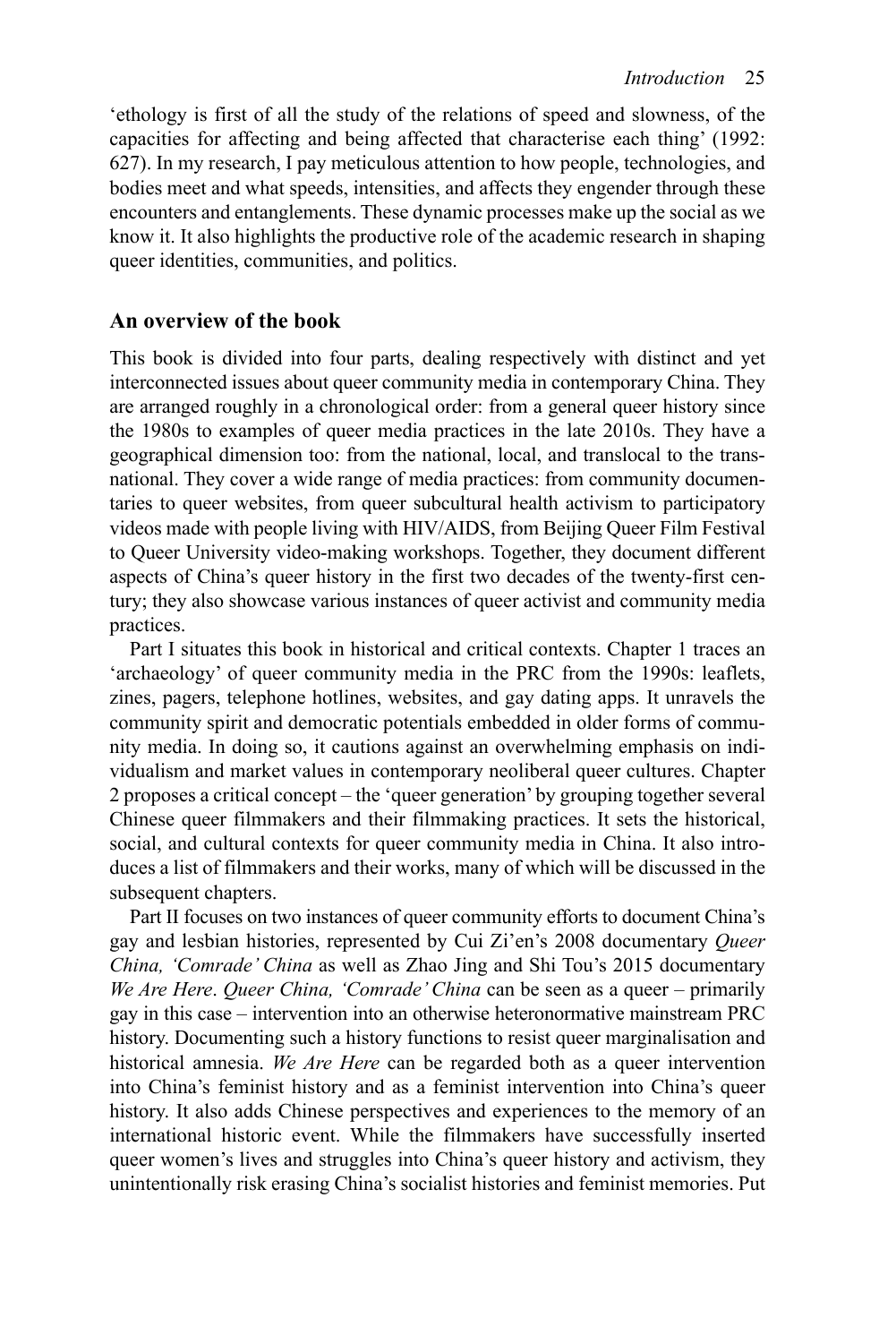#### 26 *Introduction*

together, both films demonstrate the importance of history writing and archival practices for marginalised people and communities; they also epitomise intricate politics of history writing and archiving as critical practices. As I analyse the politics of representation in these films, I also use the two chapters to briefly chronicle China's queer community histories since the 1990s.

Part III examines two cases of queer media activist practices. In Chapter 5, nary people.' Chapter 6 examines the cultural politics of the Beijing Queer Film the Queer Comrades community webcast strives to depathologise homosexuality through producing short online videos with positive representations of queer issues. It appropriates some of the mainstream aesthetics but at the same time also queers them through parody and subversion. The purpose is to write queer people into China's visual history, without spectacularising or exoticising them. As the Chinese title of the webcast programme aptly says: 'queers are also ordi-Festival from the prism of cultural translation: translation not only in terms of the rendition of texts from one language to another but also pertaining to the circulation of ideas, concepts, and practices across the world, and such a circulation is by no means straightforward. The catachresis, or mistranslation, often challenges the global hegemony of queer knowledge and demonstrates the agency of the local queer cultures.

 Part IV situates China's queer media activism in a transnational context by issues are often discussed and framed in the Global South context. Chapter 7 focuses on *The Lucky One*, a 2011 film about the last few days of a woman who questions about participation, agency, and empowerment. Chapter 8 introduces interrogating the politics of international development where queer and activist lived with HIV/AIDS made in a participatory approach. It interrogates dominant paradigms in international development in framing HIV/AIDS issues, and raises the Queer University video production workshop jointly organised by Chinese and African queer filmmakers and activists. It proposes critical terms such as 'queer minor transnationalism' and 'queer Global South'in order to challenge the hegemony of queer theories and practices from the West and the Global North. Through the uneven circulation of these transnational discourses and practices, new social formations and creative alliances are forged; new strategies of resistance are devised; and new geopolitical imaginaries come into being.

The conclusion briefly sums up the arguments of the book. It also highlights this book's scholarly contributions and critical interventions. They include: to underline the study of community media to media, communication, and cultural studies and to highlight the importance of a socialist vison and democratic prefiguration in understanding media, communication, and cultural practices in a world dominated by neoliberalism.

This book also includes an Appendix, in which I interview queer filmmaker and activist He Xiaopei. In her interview, He Xiaopei talks about the queer history, community, and culture that she has experienced from the 1990s and presents her personal perspectives on queer issues in China. Her historical account also informs us of older forms of community media such as pager hotlines, queer zines, and websites that this book has not sufficiently covered.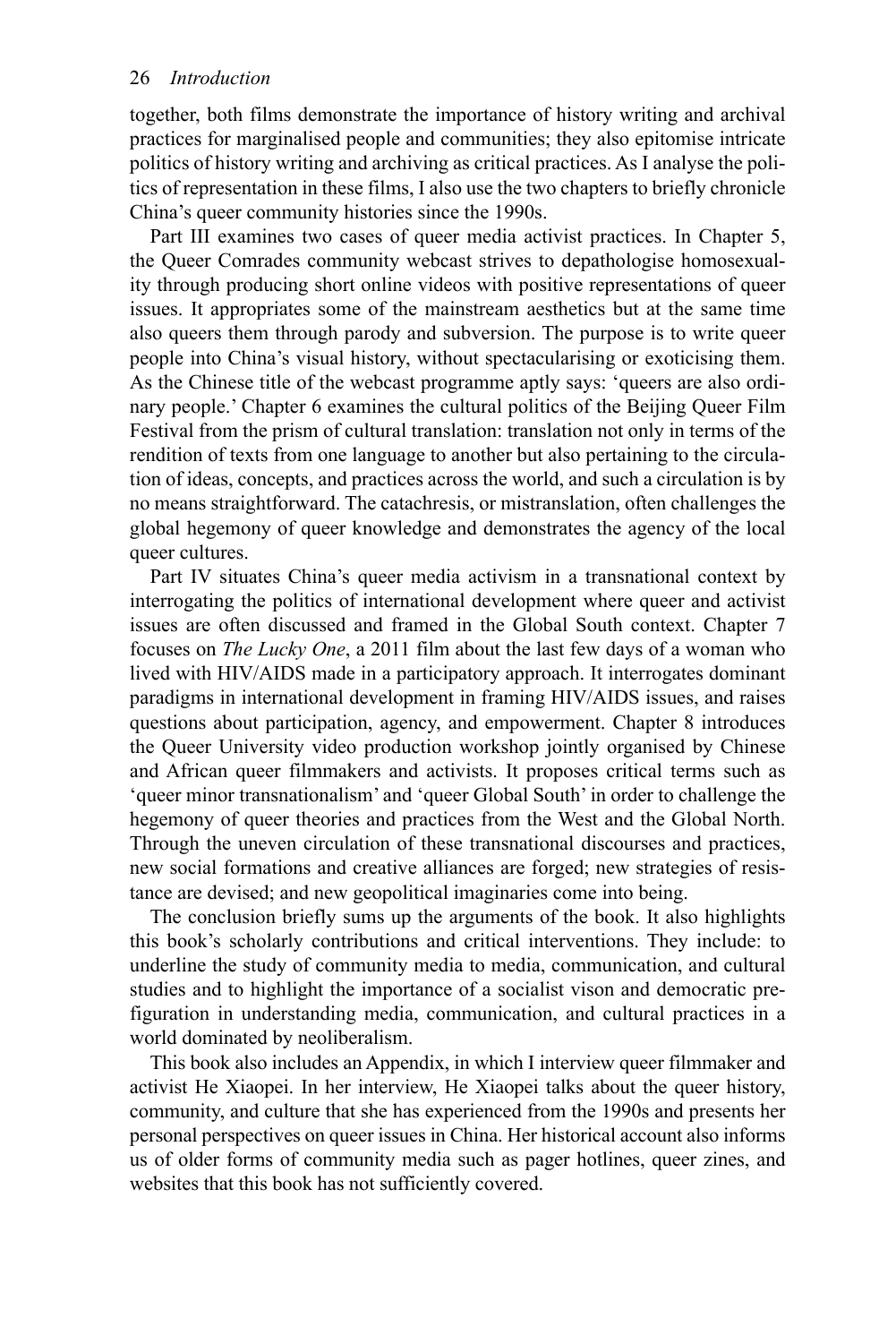dictable than commonly assumed. The 'media as practice' (Couldry 2004) and media as 'articulation and assemblage' (Slack and Wise 2005) perspectives are Put together, these chapters demonstrate the power of digital media and documentary films in constructing queer identities, building communities, and facilitating social and political activism. They also showcase the promises and precariousness of community participation facilitated by digital media and technologies. If media and technologies are 'tools' that help people do things, these tools can be both enabling and disabling in political activism and social movements. They are often articulated with issues of identity, community, and rights, which are further assembled with and into the social. All these articulations and assemblages are highly contingent and political; their intensities and impacts are far more unpretherefore used in this book to overcome a simplistic view of technological determinism, in which media and technologies alone are expected to create social change.

Besides its scholarly interventions in media and communication studies, queer studies, and China/Asia studies, this book highlights community strength and international solidarity in imagining alternative, horizontal, and less hegemonic forms of queer sociality and world geopolitics. In the process of researching this book, I have met numerous queer-identified media workers, filmmakers, and activists in China and internationally; I have seen lots of their wonderful works and heard from them of many ingenious activist strategies; I have also been captivated by their determination, resilience, and imagination. This book is my schematic account of these queer media practices and practitioners as I trace new trajectories of identities, intimacies, politics, and social formations. A queer world is in the making.

#### **Notes**

- 1 In 1997, 'hooliganism' (*liumangzui*) was removed from China's Criminal Law. This was celebrated by China's queer communities to signal the 'decriminalisation' of homosexuality. Legal studies scholar Guo Xiaofei (2007) argues that the 'decriminalisation' of homosexuality was an unexpected result of the removal of 'hooliganism' although it may not have been the intention of the legislators. He further points out that homosexuality had not been criminalised in legal texts in the PRC although the law in action may have been different. For further discussion about homosexuality in Chinese law, see Guo (2007) and Zhou (2009), and Kang (2012). The 'depathologisation' of homosexuality is in fact not complete. CCMD-3 stipulates that only those who are not 'ego-syntonic' (*ziwo hexie*) with their sexual identities need psychological and medical treatment. This has provided justification for some conversion therapy practices in China. See Chapter 5 of this book for more discussions of depathologisation.
- 2 For accounts of homoeroticism before the Mao era, see, for example, Carton (2006), Chiang (2010, 2018a, 2018b), Dikötter (1995), Hinsch (1990), Kang (2009), Kong (2010), Sang (2003), Sommer (2000), Wu (2004), Wu (2003), Xiang (2018), and Zhang Leung (2008), Lim (2006, 2008), Liu (2015), Liu and Ding (2005), Mankekar and  $(2001)$ . For scholarly discussions of homosexuality in the Mao era, see Kang  $(2018)$ and Ye (2018). This chapter focuses on queer issues in the PRC, or mainland China; for discussions of queer issues in Asia or the Sinophone sphere, see, for example, Chao (2020), Chiang and Heinrich (2013), Chiang and Wong (2015, 2017, 2020), Chou (1997, 2000), Erni (2008) Ho and Tsang 2012; Huang (2011), Lavin, Yang, and Zhao (2017),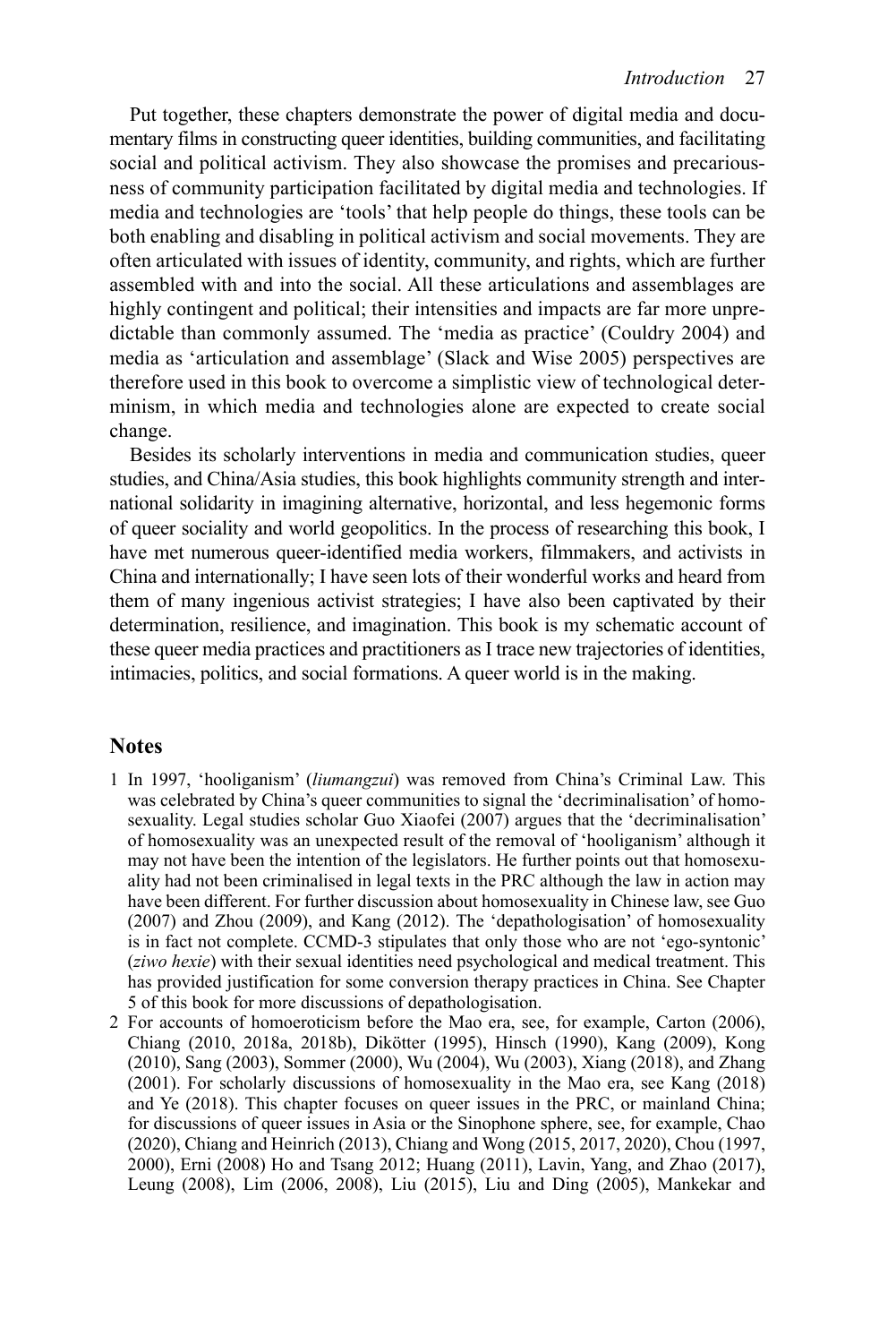#### 28 *Introduction*

Schein (2012), Martin (2000, 2003, 2010), Martin, Berry, and Yue (2003), Kong (2011, 2014, 2019a, 2019b), Martin, Jackson, McLelland, and Yue (2008), Pecic (2016), Tang (2011), Wei (2020), Wijaya 2020; Wilson 2006; Yau (2010), and Yue and Zubillaga-Pow sen (2005, 2008, 2014), Leung (2004, 2008, 2012), Martin (2003, 2010), Sang (2003), for example, Berry (1994, 1996, 1998, 2000, 2001, 2004), Bian (2007), Fan (2007), Fan (2016, 2020), Leung (2008), Robinson (2013, 2015)' Lim (2006), Martin (2003, 2010), Wang (2009), Shi (2015), Pecic (2016), Bao (2020), Chao (2010a, 2010b, 2020), Wei (2012). For specific discussions of queer women in China, see, for example, Engebret-Kam (2013), and Shi (2015). For queer representations in Chinese-language cinema, see, (2020), Wong (2020b), Yue (2012, 2017), and Zhao and Wong (2020).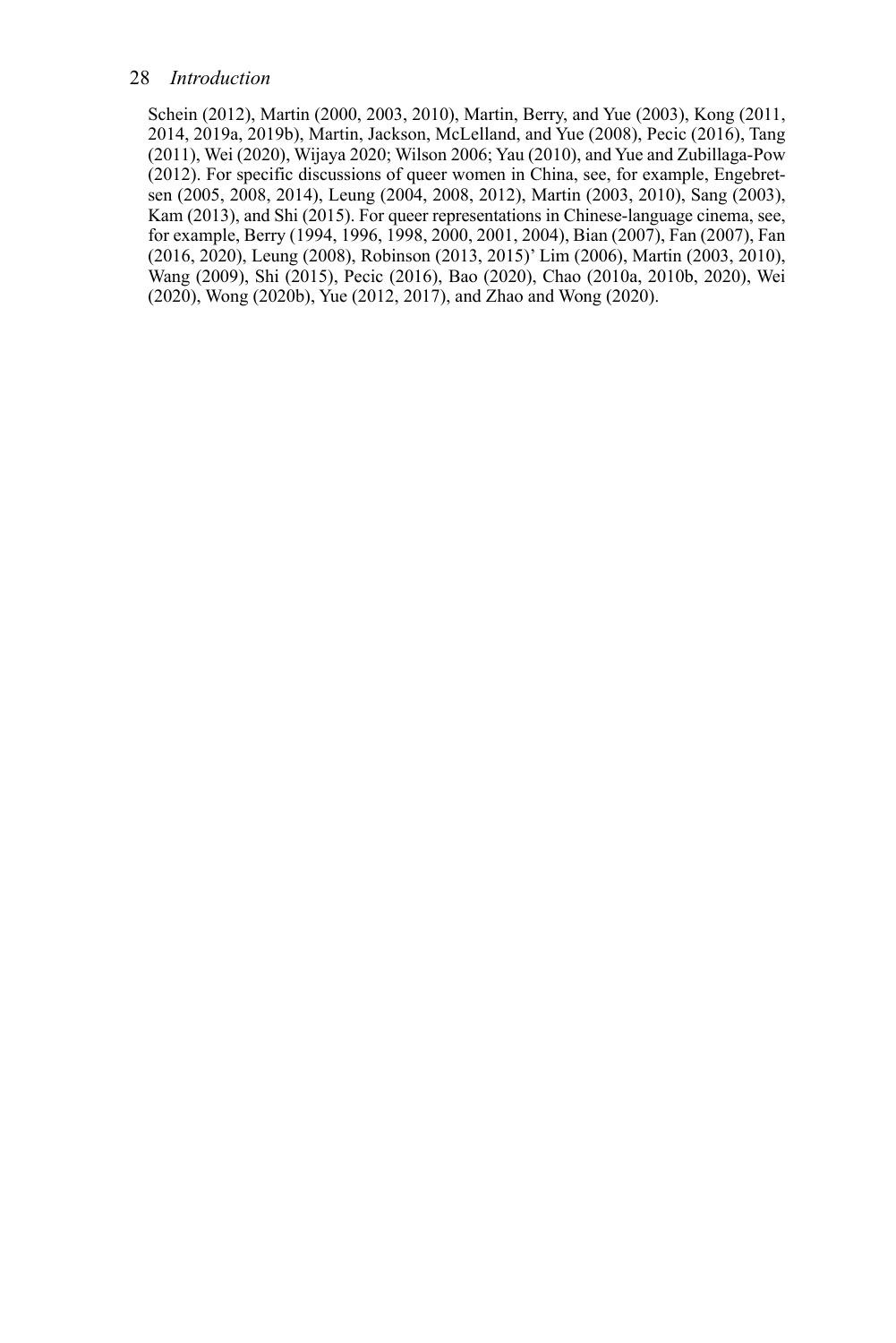### References

Abbas, Ackbar and John Nguyet Erni (2005) Internationalising Cultural Studies: An Anthology. Oxford: Blackwell Publishing.

About Us. (2020) Queer Comrades. www.queercomrades.com/en/about/ (accessed 20 September<sup>2020</sup>)

Adams, Robert N. (2019) Magic: The Gathering Accused of Oueerbaiting, Bowing to Chinas Censorship. Game Revolution. www.gamerevolution.com/news/619848-magic-the-gatheringwizards-of-the-coast-chandra-queerbaiting (accessed 20 September 2020)

Agamben, Giorgio (1993) The Coming Community. Minneapolis, MN: University of Minnesota Press.

Alcoff, Linda (1991) The Problem of Speaking for Others. Cultural Critique 20 (Winter): 532. Althusser, Louis (2001 [1971]) Lenin and Philosophy and Other Essays. New York: New York University Press.

Amin, Samir (2013) The Implosion of Contemporary Capitalism. New York: Monthly Review Press.

Anderson, Benedict (1983) Imagined Communities: Reflections on the Origin and Spread of Nationalism. London: Verso.

Appadurai, Arjun (1996) Modernity at Large: Cultural Dimensions of Globalisation. Minneapolis, MN: University of Minnesota Press.

Atton, Chris (2002) Alternative Media. London: Sage.

Atton, Chris (ed.) (2019) The Routledge Companion to Alternative and Community Media. London: Routledge.

Austin, John Langshaw (1962) How to Do Things with Words. Oxford: Clarendon Press. Baculinao, Eric (2020) Why Is China Raising the Prospect of Same-Sex Marriage? NBC News. www.nbcnews.com/feature/nbc-out/why-china-raising-prospect-same-sex-marriage-n1109471 (accessed 20 September 2020)

Bailey, Olga Guedes , Bart Cammaerts , and Nico Carpentier (2008) Understanding Alternative Media. Maidenhead: Open University Press.

Baker, Mona and Bolette B. Blaagaard (2016) Citizen Media and Public Spaces: Diverse Expressions of Citizenship and Dissent. London: Routledge.

Balnaves, Mark , Stephanie Hemelryk Donald , and Brian Shoesmith (2009) Media Theories and Approaches: A Global Perspective. Basingstoke: Palgrave Macmillan.

Bao, Hongwei (2010a) In Search of Lesbian Continuum: Lesbian Public Space Through Women 50 Minutes . In Mikako Iwatake (ed.) New Perspectives on Japan and China. Helsinki: University of Helsinki Renvall Institute for Area and Cultural Studies, pp. 129161.

203 Bao, Hongwei (2010b) Enlightenment Apace, Affective Space: Travelling Oueer Film Festivals in China. In Mikako Iwatake (ed.) Gender, Mobility and Citizenship in Asia. Helsinki: University of Helsinki Renvall Institute for Area and Cultural Studies, pp. 174205.

Bao, Hongwei (2013) A Queer Comrade in Sydney: Chineseness, Queer Desire and Homonationalism. Interventions: International Journal of Postcolonial Studies 15 (1): 129142. Bao, Hongwei (2018) Queer Comrades: Gay Identity and Tongzhi Activism in Postsocialist China. Copenhagen: NIAS Press.

Bao, Hongwei (2019) Freddie Mercury in China. Asian Dialogue.

https://theasiadialogue.com/2019/05/14/freddie-mercury-in-china/ (accessed 20 September 2020)

Bao, Hongwei (2020) Queer China: Lesbian and Gay Literature and Visual Culture under Postsocialism. London: Routledge.

Barlow, Tani (1997) Formations of Colonial Modernity in China. Durham, NC: Duke University Press.

Barlow, Tani (2004) The Question of Women in Chinese Feminism. Durham, NC: Duke University Press.

Bassel, Leah (2017) The Politics of Listening: Possibilities and Challenges for Democratic Life. Basingstoke: Palgrave Macmillan.

Batchelor, Kathryn and Xiaoling Zhang (2017) Introduction: Images, Nation Building and News Framing. In Kathryn Batchelor and Xiaoling Zhang (eds.) China-Africa Relations: Building Images through Cultural Cooperation, Media Representation and Communication. New York: Routledge, pp. 315.

BBC News (4 July 2017) Gay Chinese Man Wins Legal Battle over Forced Conversion Therapy. BBC. www.bbc.co.uk/news/world-asia-40490946 (accessed 20 September 2020) Beech, Hannah (2016) This Man Was Sectioned in China for Being Gay: Now Hes Fighting Back. Time. http://time.com/4367925/china-lgbt-gay-conversion-therapy-rights/ (accessed 20 September 2020)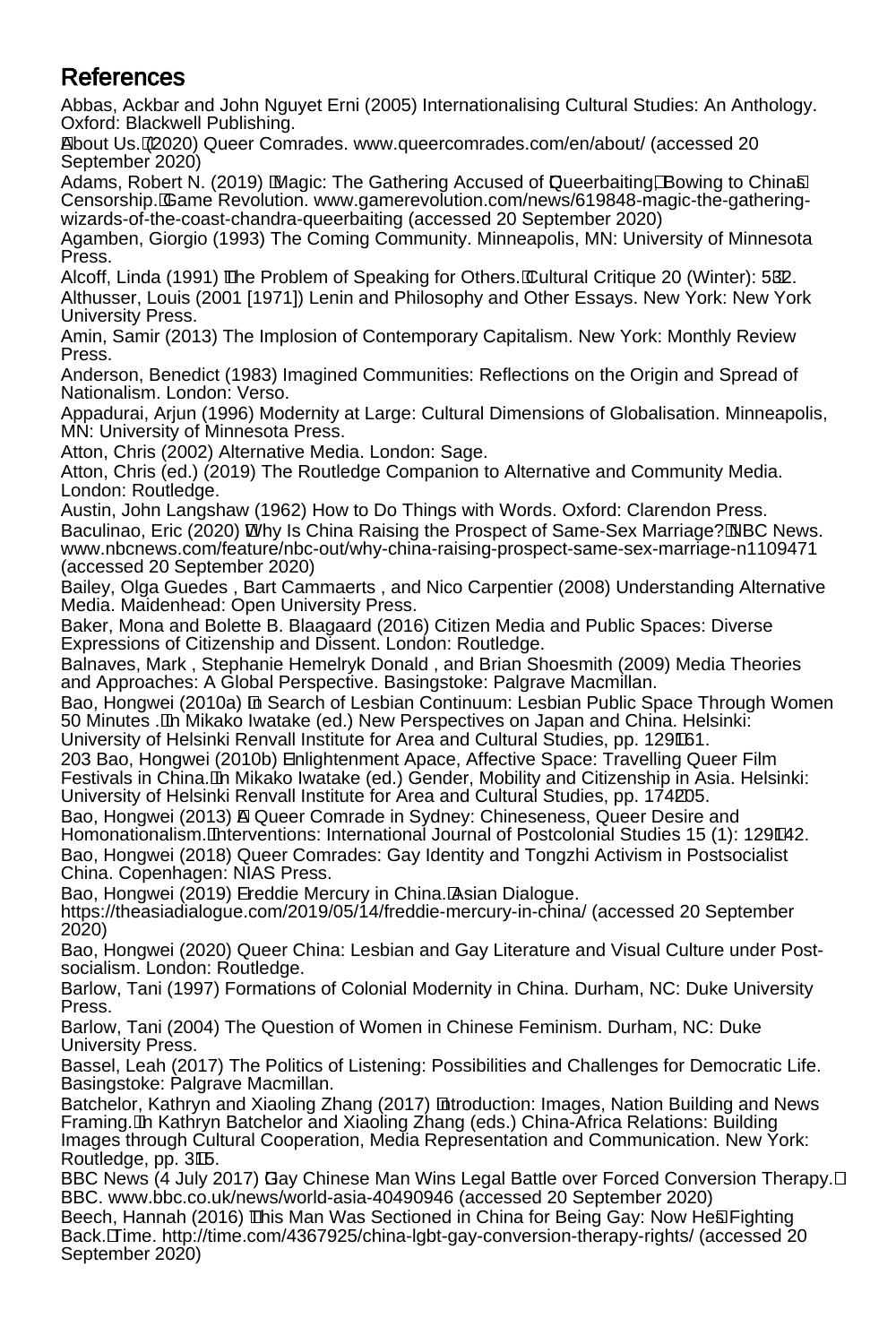Bei, Tong (2016) Beijing Comrades. Translated by Scott E. Meyers . New York: The Feminist Press.

Benjamin, Walter (1999) Illuminations. London: Pimlico.

Bergson, Henri (2003) Creative Evolution. Garden City, NY: Dover Publications Inc.

Berlant, Laurent (2011) Cruel Optimism. Durham, NC: Duke University Press.

Berlant, Laurent and Michael Warner (1998) Sex in Public. Critical Inquiry 24 (2): 547566.

Berry, Chris (1994) A Bit on the Side: East-West Topographies of Desire. Sydney: Empress Publishing.

Berry, Chris (1996) Sexual Disorientations: Homosexual Rights, East Asian Cinemas, and Postmodern Postnationalism. In Xiaobing Tang (eds.) In Pursuit of Contemporary East Asian Culture. Boulder, CL: Westview Press, pp. 157182.

Berry, Chris (1998) East Palace, West Palace: Staging Gay Life in China. Jump Cut 42: 8489. Berry, Chris (2000) Happy Alone? Journal of Homosexuality 39 (3/4): 187200.

Berry, Chris (2001) Asian Values, Family Values. Journal of Homosexuality 40 (34): 211231. Berry, Chris (2004) The Sacred, the Profane, and the Domestic in Cui Ziens Cinema. Positions 12 (1): 195201.

Berry, Chris , Fran Martin , and Audrey Yue (eds.) (2003) Mobile Cultures: New Media in Queer Asia. Durham, NC: Duke University Press.

Berry, Chris and Luke Robinson (eds.) (2017) Chinese Film Festivals: Sites of Translation. London: Palgrave Macmillan.

204 Berry, Chris , Lu Xinyu , and Lisa Rofel (2010) The New Chinese Documentary Movement: For the Public Record. Hong Kong: Hong Kong University Press.

Berry, Michael (2008) A History of Pain: Trauma in Modern Chinese Literature and Film. New York: Columbia University Press.

Bhabha, Homi (2004) The Location of Culture. London: Routledge.

Bickers, Robert (2013) Borders of Sexuality and Desire Network, 2013 Workshop, Beijing. BICC. www.bicc.ac.uk/2013/11/11/borders-of-sexuality-and-desire-network-2013-workshopbeijing/ (accessed 20 September 2020)

Binkley, Sam (2015) Happiness as Enterprise: An Essay on Neoliberal Life. Albany, NY: State University of New York Press.

Blued (2020) One World, One Gay Social App. Blued. www.blued.com/en (accessed 20 September 2020)

Boellstorff, Tom (2005) The Gay Archipelago: Sexuality and Nation in Indonesia. Princeton, NJ: Princeton University Press.

Boggs, Carl (1977) Marxism, Prefigurative Communism, and the Problem of Workers Control. Radical America 11: 99122.

Bourdieu, Pierre (1977) Outline of a Theory of Practice. Cambridge: Cambridge University Press.

Brennan, Joseph (2018) Queerbaiting: The Playful Possibilities of Homoeroticism. International Journal of Cultural Studies 21 (2): 189206.

Brim, Matt (2020) Poor Queer Studies: Confronting Elitism in the University. Durham, NC: Duke University Press.

Brim, Matt and Amin Ghaziani (2016) Introduction: Queer Methods. WSQ: Womens Studies Quarterly 44 (34): 1427.

Browne, Kath and Catherine J. Nash (eds.) (2010) Queer Methods and Methodologies: Intersecting Queer Theories and Social Science Research. London: Routledge.

Brunow, Dagmar (2015) Remediating Transcultural Memory: Documentary Filmmaking as Archival Intervention. Berlin: De Gruyter.

Brunow, Dagmar (2017) Rethinking Remediation and Reworking the Archive: Transcultural Reap-propriations of Documentary Images of Migration. In Barbara Trnguist-Plewa, Niklas Bernsand , and Marco La Rosa (eds.) In Search of Transcultural Memory in Europe. Lund, Sweden: Centre for European Studies, Lund University, pp. 3958.

Brunow, Dagmar (2018) Naming, Shaming, Framing? Ambivalence of Queer Visibility in Audiovisual Archives. In Anu Koivunen , Katariina Kyrl, and Ingrid Ryberg (eds.) The Power of Vulnerability: Mobilising Affect in Feminist, Queer and Anti-Racist Media Cultures. Manchester: Manchester University Press, pp. 174195.

Brunow, Dagmar (2019) Queering the Archive: Amateur Films and LGBT-Memory. In Ingrid Stigsdotter (ed.) Making the Invisible Visible: New Approaches to Reclaiming Womenâs Agency in Film History. Lund, Sweden: Nordic Academic Press, pp. 97117.

Butler, Judith (1990) Gender Trouble. London: Routledge.

CAIFF (2017) China Africa International Film Festival. CAIFF. http://caiff.co.za/ (accessed 20 September 2020)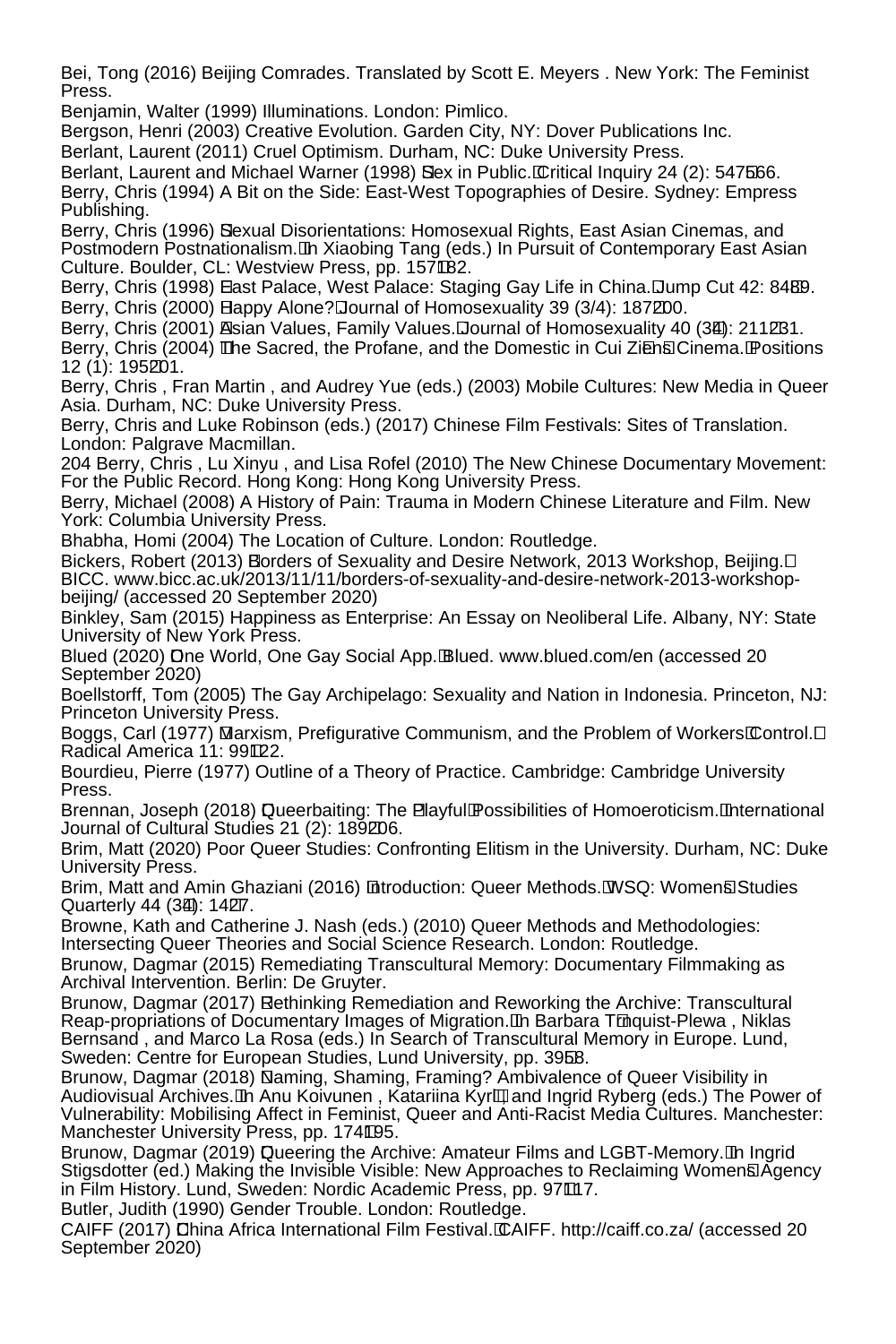Cammaerts, Bart and Nico Carpentier (2006) Reclaiming Media: Communication Rights and Democratic Media Roles. Bristol: Intellect.

Cao, Jin (2009) The Production of Alternative Media in Mainland China: A Case Study of the Journal Friend Exchange . Harvard-Yenching Institute Working Paper Series.

www.unesco.org/new/fileadmin/MULTIMEDIA/HQ/CLT/images/caojinhangzhoucongress.pdf (accessed 20 September 2020)

205 Cao, Jin and Cao Mao (2009) Case Study of Lesbians Health Hotline in a Peripheral Chinee City. Observatorio Journal 10: 273287.

Carey, James W. (2009) Communication as Culture: Essays on Media and Society. New York: Routledge.

Carilli, Theresa (ed.) (2015) Queer Media Images: LGBT Perspectives. Lanham, MD: Lexington Books.

Carpentier, Nico (2017) The Discursive-Material Knot: Cyprus in Conflict and Community Media Participation. New York: Peter Lang.

Cartier, Carolyn, Manuel Castells, and Jack Linchuan Qiu (2005) The Information Have-Less: Inequality, Mobility and Translocal Networks in Chinese Cities. Studies in Comparative International Development 40 (2): 934.

Carton, Adrian (2006) Desires and Same-Sex Intimacies in Asia. In Robert Aldrich (ed.) Gay Life and Culture: A World History. New York, NY: Universe, pp. 302â331.

Chakravarty, Paula and Yuezhi Zhao (2008) Global Communications: Toward a Transcultural Political Economy. Lanham, MD: Rowman and Littlefield.

Channel 4 (2015) Unreported World: Chinas Gay Shock Therapy. Channel 4.

www.channel4.com/programmes/unreported-world/on-demand/60446-009 (accessed 20 September 2020)

Chao, Shi-Yan (2010a) Coming Out of the Box, Marching as Dykes. In Chris Berry , (eds.) The New Chinese Documentary Movement: For the Public Record. Hong Kong: Hong Kong University Press, pp. 7796.

Chao, Shi-Yan (2010b) Performing Gender, Performing Documentary in Postsocialist China. In Yau Ching (ed.) As Normal as Possible: Negotiating Sexuality and Gender in Mainland China and Hong Kong. Hong Kong: Hong Kong University Press, pp. 151176.

Chao, Shi-Yan (2020) Queer Representations in Chinese-Language Film and the Cultural Landscape. Amsterdam: Amsterdam University Press.

Chen, Kuan-Hsing (2010) Asia as Method: Toward Deimperialisation. Durham, NC: Duke University Press.

Chen, Kuan-Hsing and Chua Beng Huat (2007) The Inter-Asia Cultural Studies Reader. London: Routledge.

Chen, Xu and Wilfred Yang Wang (2019) How China Is Legally Recognising Same-Sex Couples, But Not Empowering Them. The Conversation. http://theconversation.com/how-chinais-legally-recognising-same-sex-couples-but-not-empowering-them-122270 (accessed 20 September 2020)

Chen, Ya-Chen (2011) The Many Dimensions of Chinese Feminism. New York: Palgrave Macmillan.

Chevalier, Jacques M. and Daniel J. Buckles (2019) Participatory Action Research: Theory and Methods for Engaged Inquiry. London: Routledge.

Chiang, Howard (2010) Epistemic Modernity and the Emergence of Homosexuality in China. Gender and History  $22^{6}$  (3): 629657.

Chiang, Howard (ed.) (2012) Transgender China. New York: Palgrave Macmillan.

Chiang, Howard (2018a) After Eunuchs: Science: Medicine and the Transformation of Sex in Modern China. New York: Columbia University Press.

Chiang, Howard (ed.) (2018b) Sexuality in China: Histories of Power and Pleasure. Seattle, WA: University of Washington Press.

Chiang, Howard (2019) Gay and Lesbian Communities in Urban China. In Ray Yep, Jane Wang , and Thomas Johnson (eds.) Handbook on Urban Development in China. Cheltenham: Edward Edgar Publishing, pp. 187201.

206 Chiang, Howard and Ari Larissa Heinrich (eds.) (2013) Queer Sinophone Cultures. London: Routledge.

Chiang, Howard and Yin Wang (eds.) (2017) Perverse Taiwan. London: Routledge.

Chiang, Howard and Alvin K. Wong (2015) Queering the Transnational Turn: Regionalism and Queer Asias. Gender, Place and Culture 26 (11): 16431656.

Chiang, Howard and Alvin K. Wong (2017) Asia Is Burning: Queer Asia as Critique. Culture, Theory and Critique 58  $(2)$ : 12112 $\delta$ .

Chiang, Howard and Alvin K. Wong (eds.) (2020) Keywords in Queer Sinophone Studies. London: Routledge.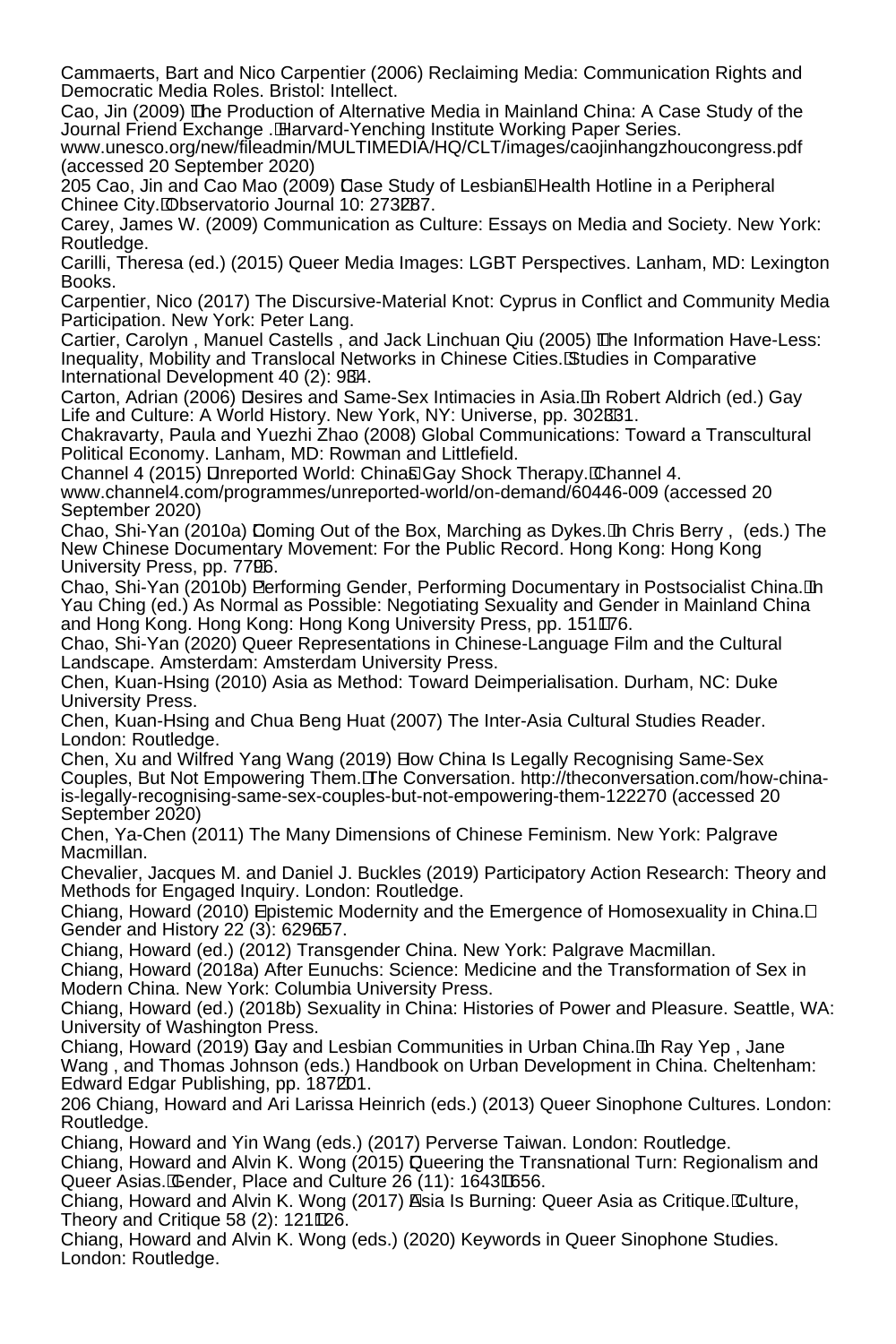China Health and Family Planning Commission (2015) 2015 China AIDS Response Progress Report. Beijing: China Health and Family Planning Commission.

China Rainbow Media Award (2020) Jia Zhongguo caihong meiti jiang 2020 shequn meiti chuanbo kechengâ [âWelcome to Join the China Rainbow Media Award 2020 Community Media and Communication Coursel.

https://ff.lingxi360.com/f?fid=B9t8c=sCJWcc6&utm\_bccid=LXEnMqua (accessed 20 September 2020)

Chio, Jenny (2012) Village Videos and the Visual Mainstream in Rural, Ethnic Guizhou. In Wanning Sun and Jenny Chio (eds.) Mapping Media in China: Region, Province, Locality. London: Routledge, pp. 7993.

Chio, Jenny (2017a) Video Documentary and Rural Public Culture in Ethnic China. In Joshua Neves and Bhaskar Sarkar (eds.) Asian Video Cultures. Durham: Duke University Press, pp. 3553.

Chio, Jenny (2017b) Rural Films in an Urban Festival: Community Films and Cultural Translation at the Yunnan Multi Culture Visual Festival. In Chris Berry and Luke Robinson (eds.) Chinese Film Festivals: Sites of Translation. New York: Palgrave Macmillan, pp. 279â299. Chou, Wah-Shan (1997) Houzhimin Tongzhi [Postcolonial tongzhi]. Hong Kong: Xiang-gang

Tongzhi Yanjiushe. Chou, Wah-Shan (2000) Tongzhi: Politics of Same-Sex Eroticism in Chinese Societies. New

York: Haworth Press.

Christian, Aymar Jean (2017) The Value of Representation: Toward a Critique of Networked Television Performance. International Journal of Communication 11: 15521574.

Chua, Beng Huat (2015) Inter-Asia Referencing and Shifting Frames of Comparison. In Carol Johnson, Vera Mackie , and Tessa Morris-Suzuki (eds.) The Social Sciences in the Asian Century. Canberra: ANU Press, pp. 6780.

Chua, Lynette J. (2014) Mobilising Gay Singapore: Rights and Resistance in an Authoritarian State. Philadelphia, PA: Temple University Press.

Chua, Lynette J. and Timothy Hildebrandt (2013) From Health Crisis to Rights Advocacy? HIV/AIDS and Gay Activism in China and Singapore. International Society for Third Sector Research 25: 15831605.

Compton, DLane, Tey Meadow, and Kristen Schilt (eds.) (2018) Other, Please Specify: Queer Methods in Sociology. Berkeley, CA: University of California Press.

Connell, Raewyn (2007) Southern Theory: Social Theory and the Global Dynamics of Knowledge. Cambridge: Polity Press.

Cooke, Bill and Uma Kothari (2001) Participation: The New Tyranny? New York: Zed Books. Coon, David R. (2018) Turning the Page: Storytelling as Activism in Queer Film and Media. New Brunswick, NJ: Rutgers University Press.

Cornwall, Andrea , Sonia Correa , and Susie Jolly (eds.) (2008) Development with a Body: Sexuality, Human Rights and Development. London: Zed Books.

207 Cornwall, Andrea and Susie Jolly (2009) Sexuality and Development Theory. Development  $52$  (1):  $512$ .

Couldry, Nick (2004) Theorising Media as Practice. Social Semiotics 14 (2): 115132.

Couldry, Nick (2006) Transvaluating Media Studies: Or beyond the Myth of Mediated Centre. In James Curran and David Morley (eds.) Media and Cultural Theory. London: Rout-ledge, pp. 177194.

Couldry, Nick (2012) Media, Society, World: Social Theory and Digital Media Practice. Cambridge: Policy Press.

Couldry, Nick and James Curran (eds.) (2003) Contesting Media Power: Alternative Media in a Networked World. Lanham, MD: Rowman and Littlefield.

Crenshaw, Kimberl (1989) Demarginalising the Intersection of Race and Sex: A Black Feminist Critique of Antidiscrimination Doctrine, Feminist Theory and Antiracist Politics. University of Chicago Legal Forum 1: 139167.

Cristini, Remy (2005) The Rise of Comrade Literature: Development and Significance of a New Chinese Genre. Unpublished MA Dissertation. Leiden University, Leiden, the Netherlands. Cruz-Malave, Arnaldo and Martin F. Manalansan (2002) Queer Globalisations: Citizenship and the Afterlife of Colonialism. New York: New York University Press.

Cui, Zien (2008) Kuer dianying yu yishu: chuantou yunceng de renxing lingguang [Queer Film and Art: The Human Spirit Shines Through the Clouds]. In Tong Ge, (eds.) Zhongguo tongzhi renqun shengtai baogao [Ecological Report of Chinas Homosexual Population]. Beijing: Beijing Gender Health Education Institute, pp. 159176.

Cui, Zien (2009) Yong yingxiang xingdong, gaizao shijie [Acting with Digital Videos and Changing the Worldâ]. http://channel.pybk.com/life/rwjl/2009-08-18/19950.html (accessed 20 September 2020)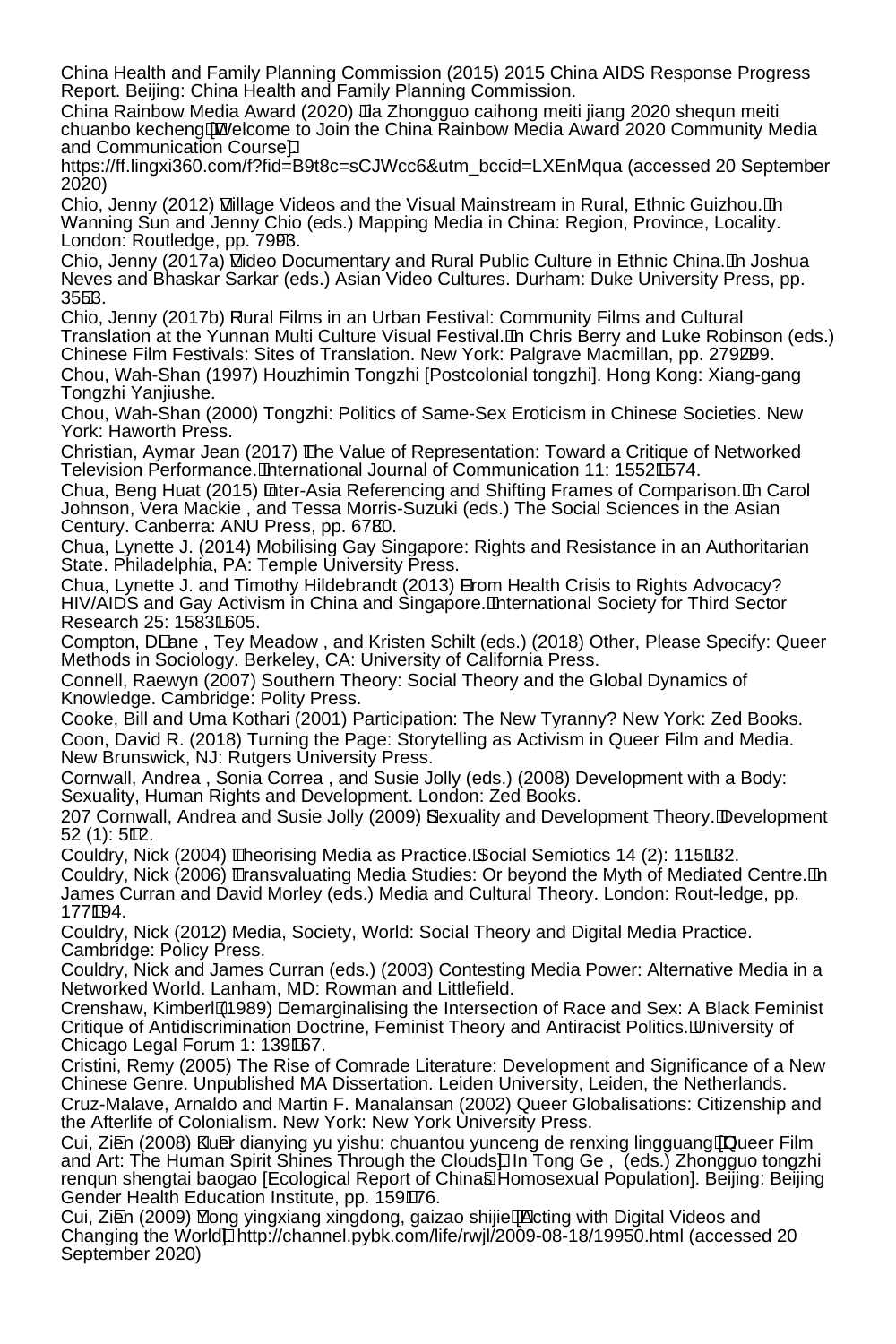Cui, Zien and Petrus Liu (2010) The Communist International of Oueer Film. Positions: East Asia Cultures Critique  $18(2)$ :  $417423$ .

Cui, Zien and Oi Wang (2004) The Ruin Is Already a New Outcome: An Interview with Cui Zien. Positions: East Asia Cultures Critique 12 (1): 181194.

Cummings, James (2020) Now You Can See Whos Around You: Negotiating and Regulating Gay Intimacies on Mobile Media in the Peoples Republic of China. In Jason Vincent A. Cabaes and Cecilia S. Uy-Tioco (eds.) Mobile Media and Social Intimacies in Asia. Berlin: Springer, pp. 15â30.

Curran, James and Myung-Jin Park (1999) De-Westernising Media Studies. New York: Routledge.

Cvetkovich, Ann (2003) An Archive of Feelings: Trauma, Sexuality, and Lesbian Public Cultures. Durham: Duke University Press.

Dai, Jinhua (2002) Gender and Narration: Women in Contemporary Chinese Film. In Jing Wang and Tani Barlow (eds.) Cinema and Desire. London: Verso, pp. 99150.

Dasgupta, Rohit K. (2017) Digital Queer Cultures in India: Politics, Intimacies and Belonging. London: Routledge.

Davis, Gloria (2007) Worrying About China: The Language of Chinese Critical Inquiry. Cambridge, MA: Harvard University Press.

Day, Faithe and Aymar Jean Christian (2017) Locating Black Queer TV: Fans, Producers, and Networked Publics on YouTube. Transformative Works and Cultures 24.

https://doi.org/10.3983/twc.2017.0867 (accessed 20 September 2020)

de Certeau, Michel (1984) The Practice of Everyday Life. Berkeley: University of California Press.

208 de Lauretis, Teresa (1991) Queer Theory: Lesbian and Gay Sexualities. Differences: A Journal of Feminist Cultural Studies 3 (2): iiixviii.

Deklerck, Stijn (2017) Bolstering Queer Desires, Reaching Activist Goals: Practicing Queer Activist Documentary Filmmaking in Mainland China. Studies in Documentary Film 11 (3): 232247.

Deklerck, Stijn and Xiaogang Wei (2015) Queer Online Media and the Building of Chinas LGBT Community. In Elisabeth L. Engebretsen , William F. Schroeder , and Hongwei Bao (eds.) Queer/Tongzhi China: New Perspectives on Research, Activism and Media Cultures. Copenhagen: NIAS Press, pp. 18â34.

Deleuze, Giles (1990) Control and Becoming: Conversation with Toni Negri. Futur Anterieur 1 (spring). https://thefunambulist.net/law/philosophy-control-and-becoming-a-conversationbetween-toni-negri-and-gilles-deleuze (accessed 20 September 2020)

Deleuze, Giles (1992) Ethology: Spinoza and Us. In Jonathan Crary and Sanford Kwinter (eds.) Zone 6: Incorporations. New York: Zone Books, pp. 625633.

Deleuze, Giles and Flix Guattari (1986) Kafka: Toward a Minor Literature. Minneapolis, MN: University of Minnesota Press.

Deleuze, Giles and Flix Guattari (1987) A Thousand Plateaus. Minneapolis, MN: University of Minnesota Press.

Deleuze, Giles and Flix Guattari (2013) Anti-Oedipus. London: Bloomsbury Academic.

deLisle, Jacques , Avery Goldstein , and Guobin Yang (2016) The Internet, Social Media, and a Changing China. Philadelphia, PA: University of Pennsylvania Press.

Derrida, Jacques (1984) Margins of Philosophy. Translated by Alan Bass . Chicago, IL: University of Chicago Press.

Derrida, Jacques (1994) Spectres of Marx. London: Routledge.

Derrida, Jacques (1996) Archive Fever. Chicago: University of Chicago Press.

de Villiers, Nicholas (2017) Sexography: Sex Work in Documentary. Minneapolis: University of Minnesota Press.

Diktter, Frank (1995) Sex, Culture, and Modernity in China: Medical Science and the Construction of Sexual Identities in the Early Republican Period. Honolulu, HI: University of Hawaii Press.

Dirlik, Arif (2007) Global South: Predicament and Promise. The Global South 1 (12): 1213. Ditsie, Palesa Beverley (2007) [1995] Statement of the International Gay and Lesbian Human Rights Commission. In Estelle B. Freedman (ed.) The Essential Feminist Reader. New York: The Modern Library. pp. 408409.

Donald, Stephanie Hemelryk (2000) Public Secrets, Public Spaces: Cinema and Civility in China. Lanham, MD: Rowman & Littlefield.

Donald, Stephanie Hemelryk (2005) Little Friends: Childrenâs Film and Media Culture in China. Lanham, MD: Rowman and Littlefield.

Donald, Stephanie Hemelryk (2011) Chinese Media Studies: A Belated Introduction. Media International Australia 138 (1): 5765.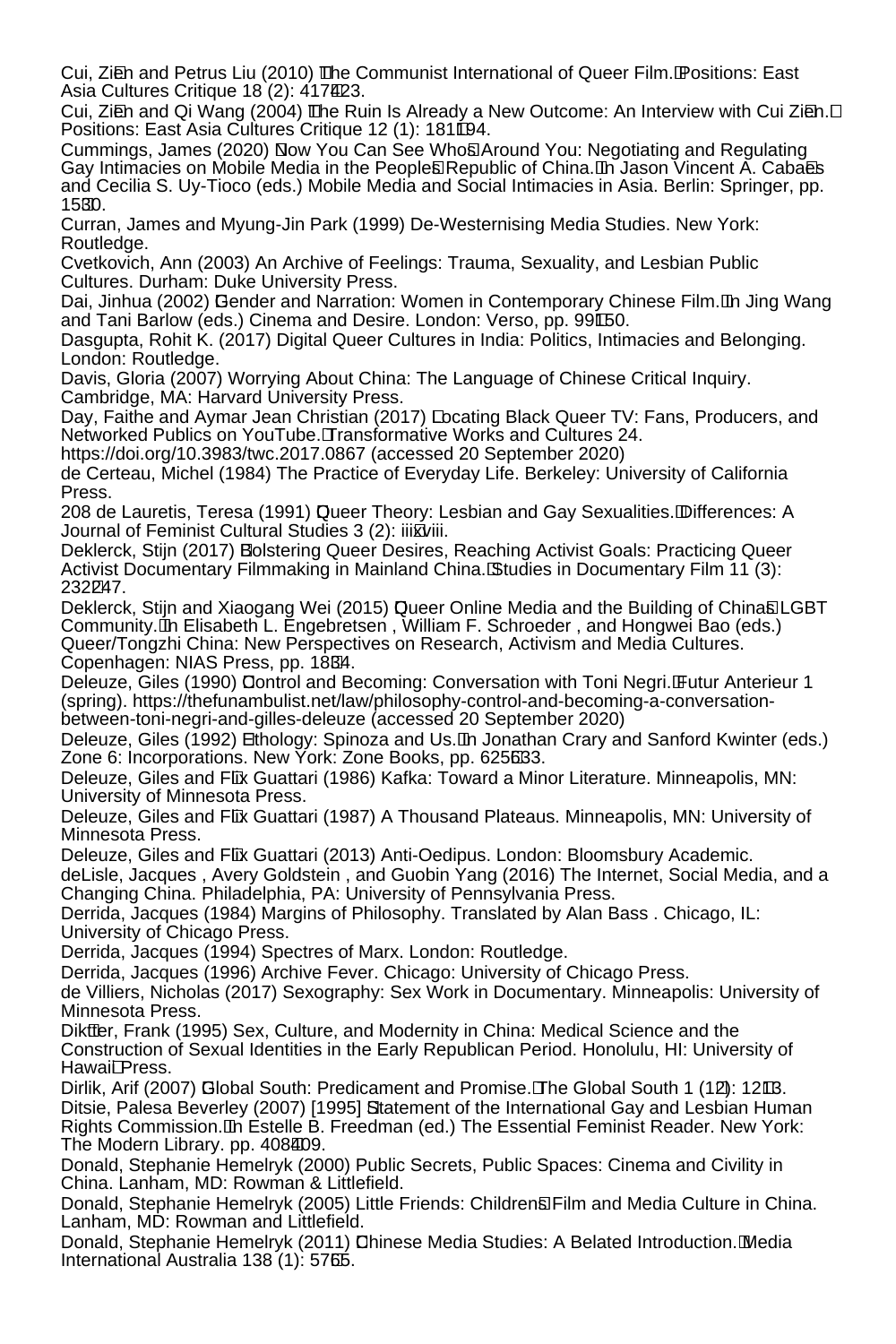Donald, Stephanie Hemelryk , Theresa Dirndorfer Anderson , and Damien Spry (eds.) (2010) Youth, Society, and Mobile Media in Asia. London: Routledge.

Downing, John D.H. (2001) Radical Media: Rebellious Communication and Social Movement. London: Sage.

Drama Queens (2019) About. Drama Queens. https://dramagueensgh.com/front-page/about/ (accessed 20 September 2020)

Duggan, Lisa (2004) The Twilight of Equality: Neoliberalism, Cultural Politics, and the Attack on Democracy. Boston, MA: Beacon Press.

209 Durkheim, Emile (1982) The Rules of Sociological Method: And Selected Texts on Sociology and Its Method. Basingstoke: Palgrave Macmillan.

Dutta, Mohan J. (2011) Communicating Social Change: Structure, Culture, and Agency. New York: Routledge.

Dyer, Richard (2002) The Culture of Queers. London: Routledge.

Edelman, Lee (2004) No Future: Queer Theory and Death Drive. Durham, NC: Duke University Press.

Edwards, Louise (2008) Women Politics and Democracy: Womens Suffrage in China. Stanford, CA: Stanford University Press.

Eguchi, Shinsuke (ed.) (2019) Queer Intercultural Communication: The Intersectional Politics of Belonging in and across Differences. Lanham, MD: Rowman & Littlefield.

E-International Relations (2015) Interview: Popo Pan. E-International Relations. www.eir.info/2015/08/20/interview-popo-fan/ (accessed 20 September 2020)

Eng, David (2010) The Feeling of Kinship: Queer Liberalism and the Racialisation of Intimacy. Durham, NC: Duke University Press.

Eng, David, Judith Halberstam, and Jos Esteban Muoz (2005) Introduction: Whats Oueer about Queer Studies Now? Social Text 23 (34): 117.

Engebretsen, Elisabeth L. (2005) Lesbian Identity and Community Projects in Beijing: Notes from the Field on Studying and Theorising Same-Sex Cultures in the Age of Globalisation. The Permanent Archive of Sexualities, Genders, and Rights in Asia: 1st International Conference of Asian Queer Studies. http://bangkok2005.anu.edu.au/papers/Engbretsen.pdf (accessed 20 September 2020)

Engebretsen, Elisabeth L. (2008) Queer Ethnography in Theory and Practice: Reflections on Studying Sexual Globalisation and Womens Queer Activism in Beijing. Graduate Journal of Social Science 5 (2): 88116.

Engebretsen, Elisabeth L. (2011) Queer Guerrilla Activism in China: Reflections on the Tenth-Anniversary Beijing Queer Film Festival 2011. Trikster. http://trikster.net/blog/?p=527 (accessed 20 September 2020)

Engebretsen, Elisabeth L. (2014) Queer Women in Urban China: An Ethnography. London: Routledge.

Engebretsen, Elisabeth L. (2015) Of Pride and Visibility: The Contingent Politics of Queer Grassroots Activism in China. In Elisabeth L. Engebretsen, William F. Schroeder, and Hongwei Bao (eds.) Queer/Tongzhi China. Copenhagen: NIAS Press, pp. 89110.

Engebretsen, Elisabeth L. , William F. Schroeder , and Hongwei Bao (eds.) (2015) Queer/Tongzhi China: New Perspectives on Research, Activism and Media Cultures. Copenhagen: NIAS Press.

Erni, John Nguyet (2008) Run Queer Asia Run. Journal of Homosexuality 45 (24): 381384. Evans, Harriet (1997) Women and Sexuality in China: Dominant Discourses of Female Sexuality and Gender since 1949. Cambridge: Polity Press.

Evans, Harriet (2007) The Subject of Gender: Daughters and Mothers in Urban China. Lanham, MD: Rowman and Littlefield.

Fals-Borda, Orlando (1995) Research for Social Justice: Some North-South Convergences.

http://comm-org.wisc.edu/si/falsborda.htm (accessed 20 September 2020)

Fan, Popo (2007) Baibu tongzhi dianying quan jilu [A Complete Record of One Hundred Queer Films]. Beijing: Beifang wenyi chubanshe.

Fan, Popo (2015) Interview with Cui Zien. In Elisabeth L. Engebretsen and William F. Schroeder (eds.) Queer/Tongzhi China: New Perspectives on Research, Activism and Media Culture. Copenhagen: NIAS Press, pp. 245266.

210 Fan, Popo (2020) How Can We See (Each Other)? Bi-Bak. https://bi-bak.de/en/bibakino/how-can-we-see-each-other (accessed 20 September 2020)

Fan, Victor (2016) âFree-Indirect-Discourse Reboot: Beijing Queer Independent Cinema as a Mediating Environment. Reconstruction 16 (2).

http://reconstruction.eserver.org/test/162/Fan.shtml (accessed 1 October 2017)

Fan, Victor (2020) Ontopower and Queer Radical Changes. Queer Asia Blog.

https://queerasia.com/victorfan/ (accessed 20 September 2020)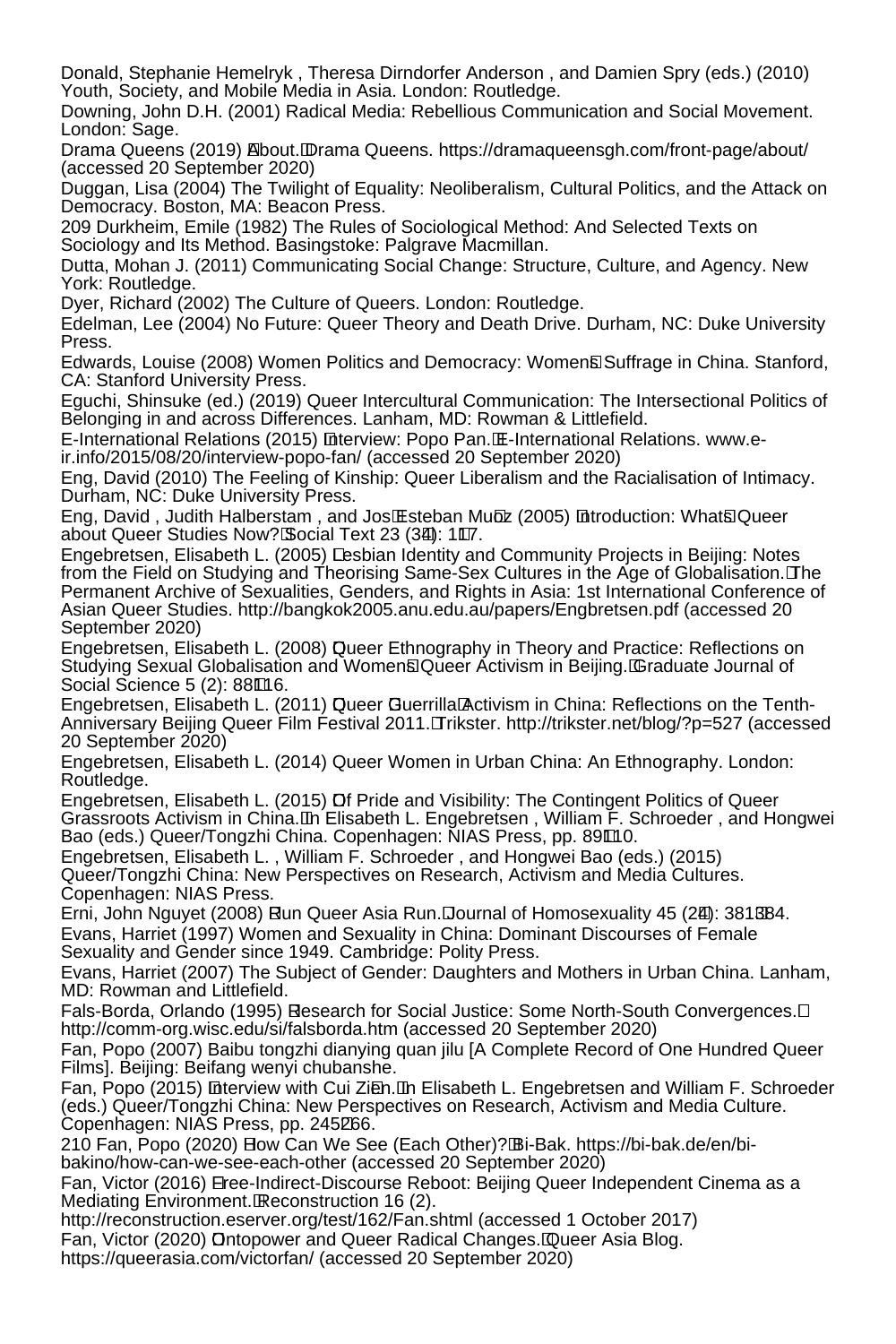Fang, Gang (1995) Tongxinglian zai zhongguo [Homosexuality in China]. Changchun: Jilin renmin chubanshe.

Feizan (2020) Feizan. www.feizan.com/ (accessed 20 September 2020)

Fenton, Natalie (2016) Digital, Political, Radical. Cambridge: Polity Press.

Fincher, Leta Hong (2018) Betraying Big Brother: The Feminist Awakening in China. London: Verso.

Fisher, Mark (2009) Capitalist Realism: Is There No Alternative? Hants: Zero Books.

Flew, Terry (2007) Understanding Global Media. Basingstoke: Palgrave Macmillan.

FOCAC (2015) Chinese Film Festival Opens in Namibia. Forum on China-Africa Cooperation. www.focac.org/eng/zxxx/t1274512.htm (accessed 20 September 2020)

Foucault, Michel (1972) The Archaeology of Knowledge. London: Routledge.

Foucault, Michel (1990) The History of Sexuality (Vol. 1). London: Penguin.

Foucault, Michel (2004) Preface. In Giles Deleuze and Felix Guattari (eds.) Anti-Oedipus. London: Continuum, pp. xiiixxvi.

Freire, Paulo (1997) Pedagogy of the Oppressed. New York, NY: Continuum.

Freud, Sigmund (2003) Beyond the Pleasure Principle and Other Writings. London: Penguin. Friends Project (2009) Conference Proceedings of the National Conference on HIV/Aids Prevention and Treatment among Men Who Have Sex with Men/the Tenth Anniversary Celebration of Friends Project/Barry & Martin Prize-Giving Ceremony. Qingdao: Pengyou xiangmuzu.

Gayspot (2012) Luoshanji tongzhi shequn lingdaoli xiangmu [Tongzhi Community Leadership Capacity Programme at the Los Angles LGBT Centre]. Dian [Gayspot] 16: 1.

Gerbner, George and Larry Gross (1976) Living with Television: The Violence Profile. Journal of Communication 26: 172199.

Ghaziani, Amin and Matt Brim (eds.) (2019) Imagining Queer Methods. New Work: New York University Press.

Gibson, Cynthia M. (2017) Participatory Grantmaking: Has Its Time Come? The Ford Foundation. Ford Foundation. www.fordfoundation.org/media/3599/participatory\_grantmakinglmv7.pdf (accessed 20 September 2020)

Gilroy, Paul (1993) The Black Atlantic. Boston, MA: Harvard University Press.

Global Max Media Group (2018) China-Africa Film Festival Program Announced for CTIFM&F. GMMG. www.gmmg.com/en/News/2018/0309/86.html (accessed 20 September 2020)

Goggin, Gerald and Mark McLelland (2010) Internationalizing Internet Studies: Beyond Anglophone Paradigms. London: Routledge.

Gordon, Avery F. (2008) Ghostly Matters: Haunting and the Sociological Imagination. Minneapolis, MN: University of Minnesota Press.

Gramsci, Antonio (1971) Selections from the Prison Notebooks. New York: International Publishers.

Griffin, F. Hollis (2017) Feeling Normal: Sexuality and Media Criticism in the Digital Age. 211 Gross, Larry (2002) Up from Invisibility: Lesbians, Gay Men, and the Media in America. New York: Columbian University Press.

Grossman, Andrew (ed.) (2000) Queer Asian Cinema: Shadows in the Shade. Binghamton, NY: The Haworth Press.

Gubrium, Aline and Krista Harper (2013) Participatory Visual and Digital Methods. London: Routledge.

Guo, Ting and Jonathan Evans (2020) Translational and Transnational Queer Fandom in China: The Fansubbing of Carol. Feminist Media Studies 20 (4): 515529.

Guo, Xiaofei (2007) Zhongguo fa shiye xiade tongxinglian [Homosexuality under the Gaze of the Chinese Law]. Beijing: Zhishi Chanquan Shubanshe.

Guo, Xiaofei (2018) Xing/bie shaoshu qunti pingdeng baohu yanjiu [A Study of the Equal Rights Protection for Gender and Sexual Minorities]. Beijing: Zhongguo zhengfa daxue chubanshe. Guo, Yujie (2015) Its Time for Chinese Lesbians to Speak for Themselves. E-International Relations. www.e-ir.info/2015/08/18/its-time-for-chinas-lesbians-to-speak-for-themselves/ (accessed 20 September 2020)

Halberstam, Jack (1998) Female Masculinity. Durham, NC: Duke University Press. Hamelink, Cees J. (2015) Global Communication. London: Sage.

Harvey, David (2007) A Brief History of Neoliberalism. Oxford: Oxford University Press. Hawthorne, Sian Melvill and Adriaan Klinken van (2013) Catachresis: Religion, Gender, and Postcoloniality. Religion and Gender 3 (2): 159167.

He, Xiaopei (2001) Chinese Queer (Tongzhi) Women Organising in the 1990s, In Hsiung, Pingchun , (eds.) Chinese Women Organising: Cadres, Feminists, Muslims, Queers. Oxford: Berg, pp. 4160.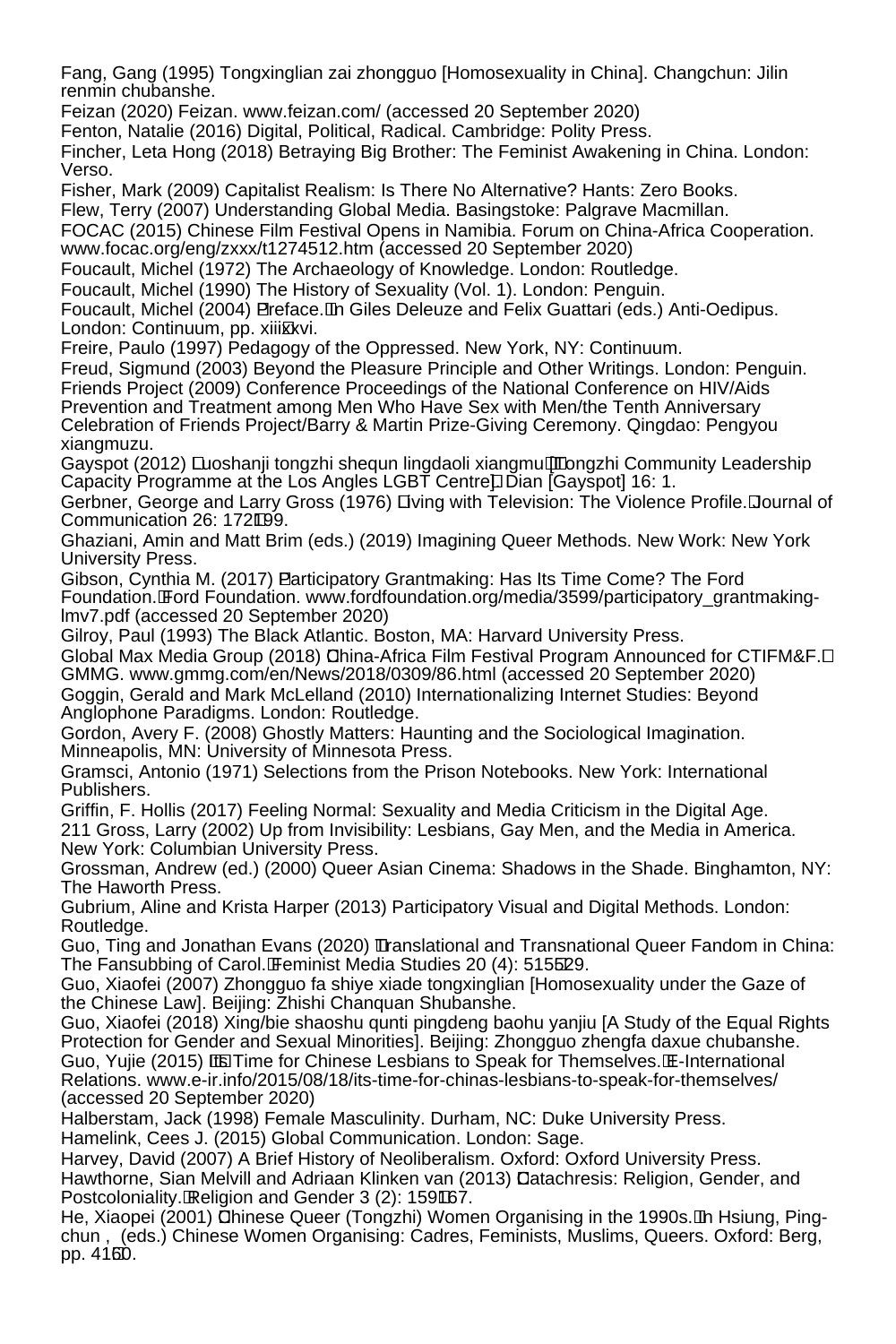He, Xiaopei (2013) Building a Movement for Sexual Rights and Pleasure. In Susie Jolly Andrea Cornwall , and Kate Hawkins (eds.) Women, Sexuality and the Political Power of Pleasure. London: Zed Books, pp. 93110.

He, Xiaopei (2016) Pink Space and the Pleasure Approach to Sexuality and the Development Industry in China. In Wendy Harcourt (ed.) The Palgrave Handbook of Gender and Development. New York: Springer, pp. 561571.

He, Xiaopei (2019) Rich in Desire: Sexualities and Fantasies Deriving from Poverty, Stigmatisation and Oppression. In J. Daniel Luther and Jennifer Ung Loh (eds.) Queer Asia: Decolonising and Reimagining Sexuality and Gender. London: Zed Books, pp. 65â84.

He, Xiaopei, Sagh Kehoe, and Hongwei Bao (2019) I Want to Make Queer Films, But Not LGBT Films: An Interview with He Xiaopei. Positions 27 (4): 811823.

Henderson, Lisa (2013) Love and Money: Queers, Class, and Cultural Production. New York: New York University Press.

Hershatter, Gail (2007) Women in Chinas Long Twentieth Century. Berkeley, CA: University of California Press.

Hildebrandt, Timothy (2012) Development and Division: The Effect of Transnational Linkages and Local Politics on LGBT Activism in China. Journal of Contemporary China 21 (77): 845862. Hildebrandt, Timothy (2013) Social Organisations and the Authoritarian State in China. Cambridge: Cambridge University Press.

Hinsch, Bret (1990) Passions of the Cut Sleeve: The Male Homosexual Tradition in China. Berkeley, CA: University of California Press.

Ho, Josephine Chuen-juei (2010) Queer Existence under Global Governance: A Taiwan Exemplar. Positions: Asia Critique 18 (2): 537554.

212 Ho, Loretta Wing Wah (2007) The Gay Space in Chinese Cyberspace: Self-Censorship, Commercialisation and Mis-Representation. China Aktuell 4: 4573.

Ho, Loretta Wing Wah (2010) Gay and Lesbian Subculture in Urban China. London and New York: Routledge.

Ho, Petula Sik Ying and A. Ka Ta Tsang (2012) Sex and Desire in Hong Kong. Hong Kong: Hong Kong University Press.

Holmlund, Chris and Cynthia Fuchs (1997) Between the Sheets, in the Streets: Queer, Lesbian and Gay Documentary. Minneapolis, MN: University of Minnesota Press.

Hou, Holly Lixian (2014) LGBT Activism in Mainland China. Solidarity. www.solidarityus.org/node/4289#N1 (accessed 20 September 2020)

Howell, Jude (1996) The Struggle for Survival: Prospects for the Womens Federation in Post-Mao China. World Development 1: 129143.

Howley, Kevin (2005) Community Media: People, Places and Communication Technologies. Cambridge: Cambridge University Press.

Howley, Kevin (ed.) (2010) Understanding Community Media. London: Sage.

Hsiung, Ping-Chun , Maria Jaschok , and Cecilia Milwertz (eds.) (2001) Chinese Women Organising: Cadres, Feminists, Muslims, Queers. Oxford: Berg.

Huang, Ana (2017) Precariousness and the Queer Politics of Imagination in China. Culture, Theory and Critique 58  $(2)$ : 226242.

Huang, Hans Tao-Ming (2011) Queer Politics and Sexual Modernity in Taiwan. Hong Kong: Hong Kong University Press.

Huang, Xin (2018) The Gender Legacy of the Mao Era: Womens Stories in Contemporary China. Albany, NY: State University of New York Press.

Huyssen, Andreas (1995) Twilight Memories: Marking Time in a Culture of Amnesia. London: Routledge.

Iwabuchi, Koichi (2014) De-Westernisation, Inter-Asian Referencing and Beyond. European Journal of Cultural Studies 17 (1): 4457.

Jeffreys, Elaine (ed.) (2006) Sex and Sexuality in China. Abingdon: Routledge.

Jeffreys, Elaine and Haiqing Yu (2015) Sex in China. Cambridge: Polity Press.

Jia, Lianrui and Tianyang Zhou (2017) The Making of An Online Celebrity: A Case Study of Chinese Rural Same-Sex Male Couple Anwei and Yebin. In Mike Kent, Katie Ellis, and Jian Xu (eds.) Chinese Social Media: Social, Cultural, and Political Implications. London: Routledge, pp. 4258.

Johnson, Matthew D. (2014) Bringing the Transnational Back Into Documentary Cinema: Wu Wenguangs China Village Documentary Project, Participatory Video and the NGO Aesthetics. In Matthew D. Johnson, (eds.) Chinas iGeneration: China and the Moving Image Culture for the Twentieth-First Century. London: Bloomsbury, pp. 255282.

Johnson, E. Patrick (2016) No Tea, No Shade: New Writings in Black Queer Studies. Durham, NC: Duke University Press.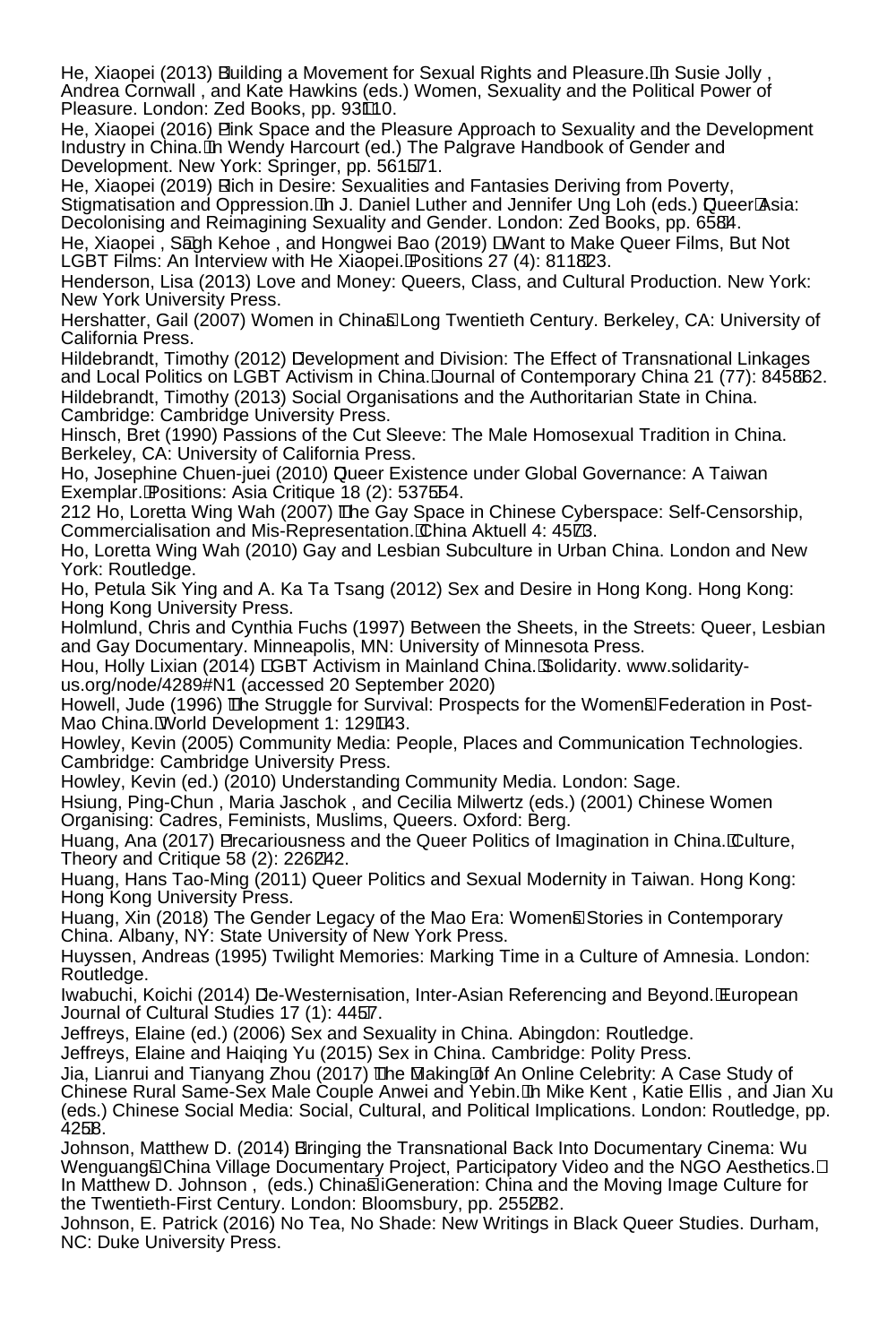Jolly, Susie (2006) Not So Strange Bedfellows: Sexuality and International Development. Development 49 (1): 77â80.

Jolly, Susie (2016) Positive Approaches to Sexuality and New Normative Frames: Strands of Research and Action in China and the USA. Sex Education 16 (3): 294307.

Jolly, Susie , Andrea Cornwall , and Kate Hawkins (eds.) (2013) Women, Sexuality and the Political Power of Pleasure. London: Zed Books.

Jones, Rodney H. (1999) Mediated Action and Sexual Risk: Searching for Culture in Discourses of Homosexuality and AIDS Prevention in China. Culture, Health and Sexuality 1 (2): 161180. 213 Jones, Rodney H. (2007) Imagined Comrades and Imaginary Protections. Journal of Homosexuality  $53(3)$ :  $83115$ .

Kam, Lucetta Yip Lo (2013) Shanghai Lalas: Female Tongzhi Communities and Politics in Urban China. Hong Kong: Hong Kong University Press.

Kam, Lucetta Yip Lo (2018) The Queer Politics and Aesthetics of Les+ . Women and Gender in China. www.wagic.org/blank-2/2018/02/05/The-Queer-Politics-and-Aesthetics-of-Plus (accessed 20 September 2020)

Kang, Wenging (2009) Obsession: Male Same-Sex Relations in China, 19001950. Hong Kong: Hong Kong University Press.

Kang, Wenging (2012) The Decriminalisation and Depathologisation of Homosexuality in China. In Timothy B. Weston , (eds.) China in and beyond the Headlines. Lanham, MD: Rowman and Littlefield Publishers, pp. 231248.

Kang, Wenging (2018) Male Same-Sex Relations in Socialist China. The PRC History Review 3  $(1)$ : 136.

Kent, Mike , Katie Ellis , and Jian Xu (eds.) (2017) Chinese Social Media: Social, Cultural, and Political Implications. London: Routledge.

Kong, Travis S.K. (2011) Chinese Male Homosexualities: Memba, Tongzhi, and Golden Boy. London: Routledge.

Kong, Travis S.K. (2014) Nannan zhengzhuan: Xiangang nianzhang tongzhi koushushi [Oral History of Older Gay Men in Hong Kong]. Hong Kong: Stepforward Multimedia.

Kong, Travis S.K. (2019a) Oral Histories of Older Gay Men in Hong Kong: Unspoken but Unforgotten. Hong Kong: Hong Kong University Press.

Kong, Travis S.K. (2019b) Transnational Queer Sociological Analysis of Sexual Identity and Civic-Political Activism in Hong Kong, Taiwan and Mainland China. The British Journal of Sociology 70 (5): 19041925.

Laclau, Ernesto and Chantal Mouffe (1985) Hegemony and Socialist Strategy. London: Verso. Lasswell, Harold (1948) The Structure and Function of Communication in Society. In Lyman Bryson (ed.) The Communication of Ideas. New York: Harper & Row, pp. 3251.

Latour, Bruno (2007) Reassembling the Social: An Introduction to Actor-Network-Theory. Oxford: Oxford University Press.

Laverack, Glenn (2013) Health Activism: Foundations and Strategies. London: Sage. Lavin, Medd, Ling Yang, and Jamie Jing Zhao (eds.) (2017) Boys Love, Cosplay and Androgynous Idols: Queer Fan Cultures in Mainland China, Hong Kong and Taiwan. Hong Kong: Hong Kong University Press.

Lee, Chin-Chuan (ed.) (1990) Voices of China: The Interplay of Politics and Journalism. New York: Guilford Press.

Lee, Chin-Chuan (ed.) (1994) Chinas Media, Medias China. Boulder, CO: Westview Press. Lee, Chin-Chuan (ed.) (2000) Power, Money, and Media: Communication Patterns and Bureaucratic Control in Cultural China. Evanston, IL: Northwestern University Press. Lee, Chin-Chuan (ed.) (2003) Chinese Media, Global Contexts. London: RoutledgeCurzon.

Leung, Helen Hok-Sze (2004) New Oueer Cinema and Third Cinema. In Michele Aaron (ed.) New Queer Cinema: A Critical Reader. Edinburgh: Edinburgh University Press, pp. 155167. Leung, Helen Hok-Sze (2008) Undercurrents: Queer Culture and Postcolonial Hong Kong. Vancouver: University of British Columbia Press.

Leung, Helen Hok-Sze (2012) Homosexuality and Queer Aesthetics. In Yingjin Zhang (ed.) A Companion to Chinese Cinema. Chichester: Wiley-Blackwell, pp. 518534.

214 Levenstein, Lisa (2018) A Social Movement for a Global Age: U.S. Feminism and the Beijing Womens Conference of 1995. Journal of American History 105 (2): 336365.

Li, Eva Cheuk Yin (2015) Approaching Transnational Chinese Queer Fandom as Zhongxing (Neutral Sex/Gender) Sensibility. East Asian Journal of Popular Culture 1 (1): 7595.

Li, Eva Cheuk Yin (2017) Desiring Queer, Negotiating Normal: Denise Ho (HOCC) Fandom before and after the Coming-Out. In Maud Lavin, Ling Yang, and Jamie Jing Zhao (eds.) Boys Love, Cosplay, and Androgynous Idols: Queer Fan Cultures in Mainland China, Hong Kong, and Taiwan. Hong Kong: Hong Kong University Press, pp. 131156.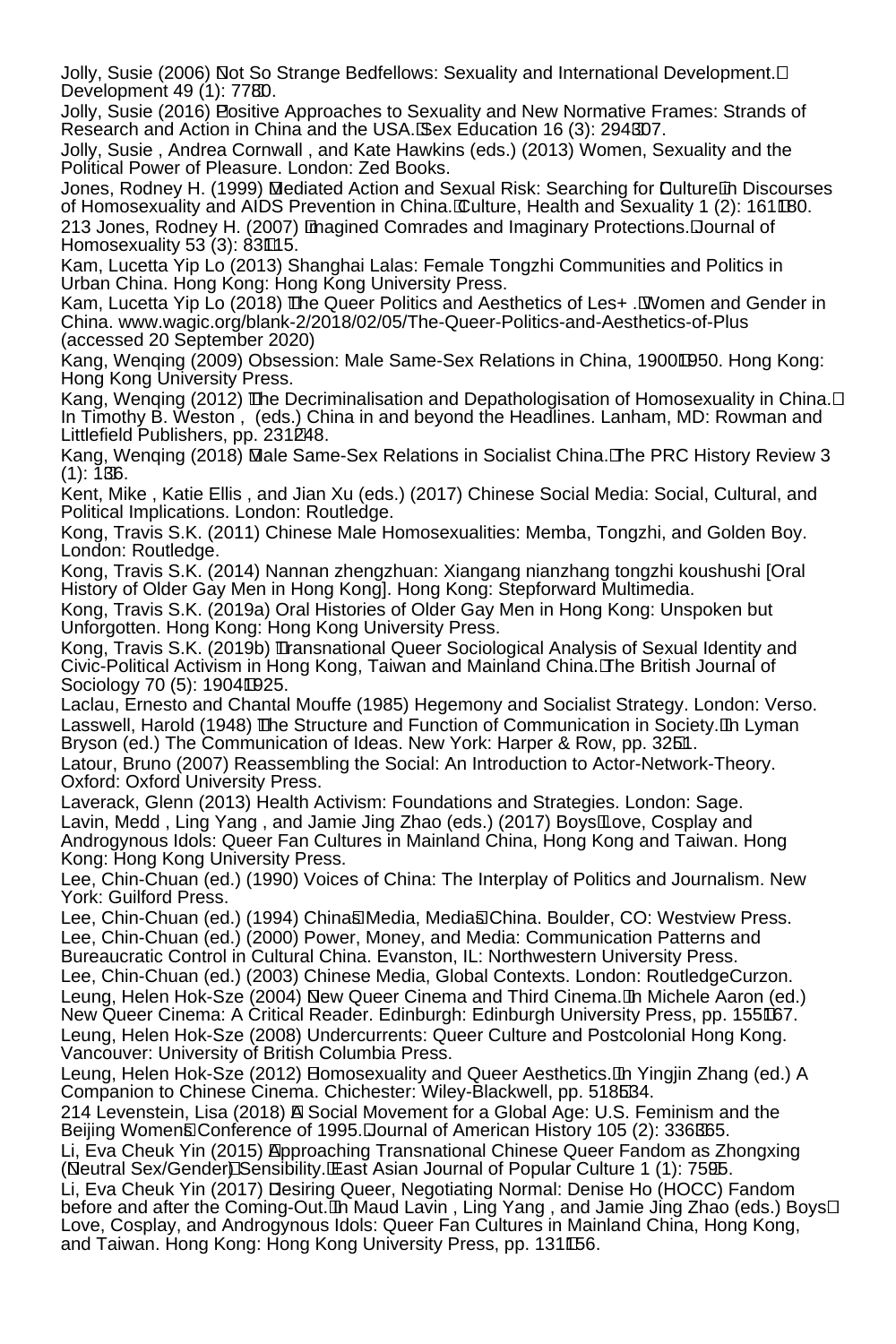Li, Haili (2020) Transnational Togetherness Through Rela: Chinese Oueer Womens Practices for Maintaining Ties with the Homeland. International Journal of Cultural Studies 23 (5): 692708. Li, Shubo (2017) Mediatised China-Africa Relations: How Media Discourses Negotiate the Shifting of Global Order. Singapore: Palgrave Macmillan.

Li, Sipan (2014) Zhongguo nguan: shifu hui hou ershi nian [Chinese Feminists: The UN World Conference on Women, 20 Years on]. China Development Brief.

www.chinadevelopmentbrief.org.cn/news-9074.html (accessed 20 September 2020) Li, Sipan (2017) Zhongguo ban nquan zhuyi: qimeng dao zijue [Feminism in Chinese Version: From Enlightenment to Self-Consciousness]. Zhihu. https://zhuanlan.zhihu.com/p/27412303 (accessed 20 September 2020)

Li, Yinhe (trans. and ed.) (2000) Kuâer lilun [Queer Theory]. Beijing: Shishi chubanshe.

Li, Yinhe and Xiaobo Wang (1992) Tamen de shijie: zhongguo nan tongxinglian qunluo toushi [Their World: A Perspective on Chinaâs Male Homosexual Community]. Hong Kong: Cosmos Books Limited.

Liao, Sara (2019) #IAmGay# What About You?: Storytelling, Discursive Politics, and Affective Dimension of Social Media Activism Against Censorship in China. International Journal of Communication 13: 2314â2333.

Lim, Song Hwee (2006) Celluloid Comrades: Representations of Male Homosexuality in Contemporary Chinese Cinemas. Honolulu, HI: University of Hawaii Press.

Lim, Song Hwee (2008) How to Be Queer in Taiwan: Translation, Appropriation, and the Construction of a Queer Identity in Taiwan. In Fran Martin , Peter Jackson , Mark McLelland , and Audrey Yue (eds.) AsiaPacifiQueer: Rethinking Genders and Sexualities. Urbana, IL: University of Illinois Press, pp. 235250.

Lionnet, Franoise and Shu-mei Shih (2005) Introduction: Thinking Through the Minor, Transnationally. In Franoise Lionnet and Shu-mei Shih (eds.) Minor Transnationalism. Durham: Duke University Press, pp. 123.

Liu, Bohong (2001) The All-China Womens Federation and Womens NGOs. In Ping-Chun Hsiung , Maria Jaschok , and Cecilia Milwertz (eds.) Chinese Women Organising: Cadres, Feminist, Muslims, Queers. Oxford: Berg, pp. 144158.

Liu, Dalin and Longguang Lu (2005) Zhongguo tongxinglian yanjiu [Studies of Chinese Homosexuality]. Beijing: Zhongguo shehui chubanshe.

Liu, Jen-Peng and Naifei Ding (2005) Reticent Politics, Queer Politics. Inter-Asia Cultural Studies  $6(1)$ : 3055.

Liu, Jun (2020) Shifting Dynamics of Contention in the Digital Age: Mobile Communication and Politics in China. Oxford: Oxford University Press.

Liu, Lydia (1994) Translingual Practice: Literature, National Culture, and Translated Modernity, China, 19001937. Stanford, CA: Stanford University Press.

Liu, Lydia , Rebecca Karl , and Dorothy Ko (eds.) (2013) The Birth of Chinese Feminism: Essential Texts in Transnational Theory. New York: Columbia University Press.

215 Liu, Petrus (2010) Why Does Queer Theory Need China? Positions 18 (2): 291320.

Liu, Petrus (2015) Queer Marxism in Two Chinas. Durham, NC: Duke University Press.

Liu, Petrus (2018) Women and Children First: Jingoism, Ambivalence, and Crisis of Masculinity in Wolf Warrior II. Modern Chinese Language and Culture.

https://u.osu.edu/mclc/2018/02/22/wolf-warrior-ii-the-rise-of-china-and-gendersexuality-politics/ (accessed 20 September 2020)

Liu, Petrus and Lisa Rofel (2018) Wolf Warrior II: The Rise of China and Gender/Sexual Politics: Introduction. Modern Chinese Language and Culture.

https://u.osu.edu/mclc/2018/02/22/wolf-warrior-ii-the-rise-of-china-and-gendersexuality-politics/ (accessed 20 September 2020)

Liu, Tingting (2016) Neoliberal Ethos, State Censorship, and Sexual Culture: A Chinese Dating/Hook-Up App. Continuum: Journal of Media & Cultural Studies 30 (5): 557566. Liu, Tingting (2017) LESDO: Emerging Digital Infrastructures of Community-Based Care for Female Queer Subjects. Feminist Media Studies 17 (2): 301305.

Liu, Yi-Ling (2020) How a Dating App Helped a Generation of Chinese Come Out of the Closet. The New York Times Magazine. www.nytimes.com/2020/03/05/magazine/blued-china-gaydating-app.html (accessed 20 September 2020)

Loist, Skadi (2015) Crossover Dreams: Global Circulation of Queer Film on the Film Festival Circuits. Diogenes 62 (1): 5772.

Longarino, Darius (17 September 2020) Could Same-Sex Marriage Advocacy in China Be Poised for a Breakthrough? China File. www.chinafile.com/reporting-opinion/viewpoint/couldsame-sex-marriage-advocacy-china-be-poised-breakthrough (accessed 20 September 2020) Lpez, Alfred J. (2007) Introduction: The (Post)Global South. The Global South 1 (12): 111. Love, Heather (2010) Close But Not Deep: Literary Ethics and the Descriptive Turn. New Literary Theory 41: 371391.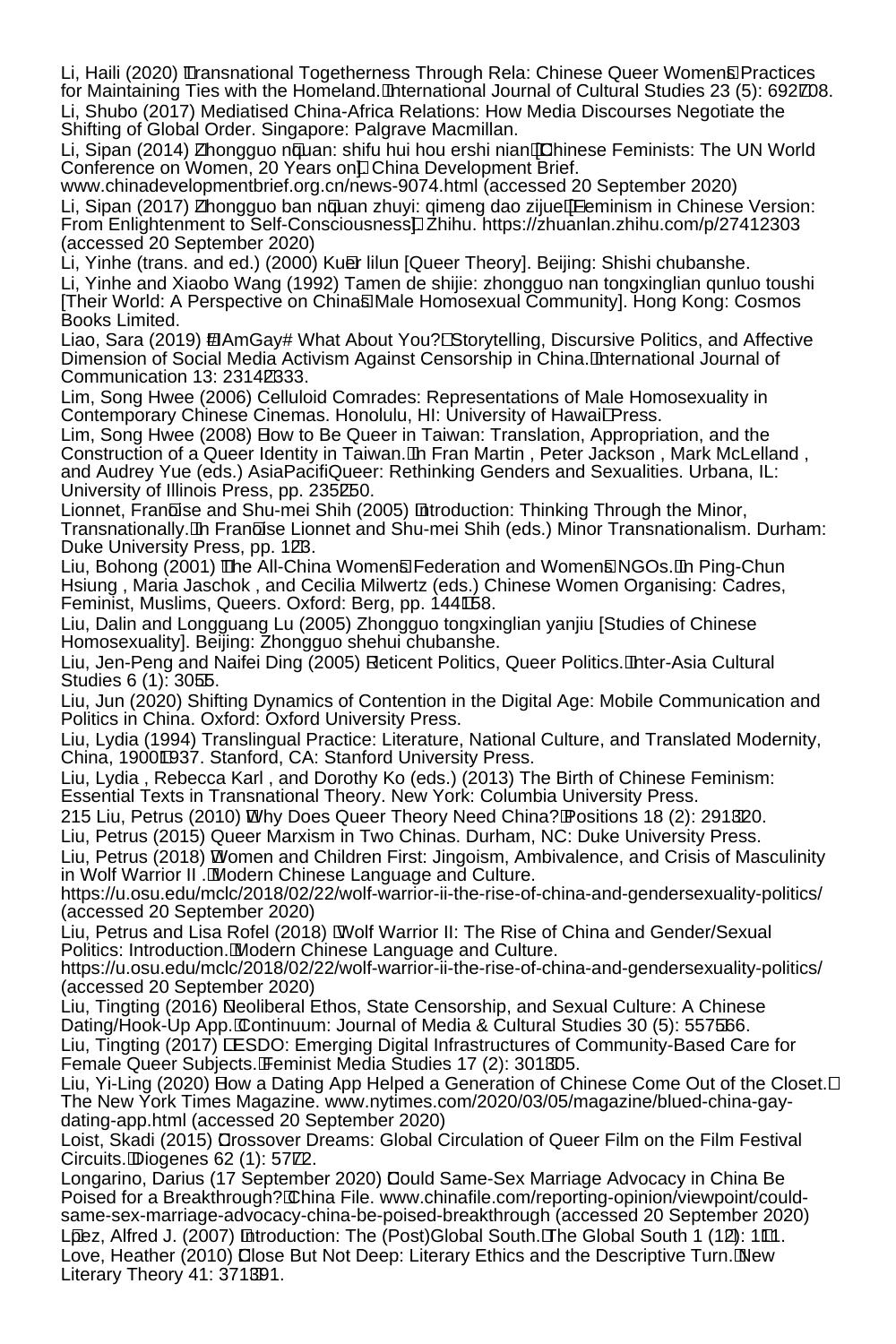Love, Heather (2013) Close Reading and Thin Description. Public Cultures 25 (3): 401434. Love, Heather (2015) Doing Being Deviant: Deviance Studies, Description, and the Oueer Ordinary. Differences 26 (1): 7495.

Love, Heather (2016) Queer Messes. WSQ: Womens Studies Quarterly 44 (34): 345349. Love, Heather (2019) How the Other Half Thinks: An Introduction to the Volume. In Amin Ghaziani and Matt Brim (eds.) Imagining Queer Methods. New York: New York University Press, pp. 2842.

Lu, Sheldon H. (2014) Genealogies of Four Critical Paradigms in Chinese-Language Film Studies. In Audrey Yue and Olivia Khoo (eds.) Sinophone Cinemas. Basingstoke: Pal-grave Macmillan, pp. 2325.

Luther, J. Daniel and Jennifer Ung Loh (2019) Queer Asia: Decolonising and Reimagining Sexuality and Gender. London: Zed Books.

Ma, Ran (2019) Independent Filmmaking across Borders in Contemporary Asia. Amsterdam: Amsterdam University Press.

Macey, David (1993) The Lives of Michel Foucault. New York: Pantheon Books.

Mankekar, Purnima and Louisa Schein (2012) Media, Erotics, and Transnational Asia. Durham, NC: Duke University Press.

Manyozo, Linje (2012) Media, Communication and Development. London: Sage.

Martin, Fran (2000) Surface Tensions: Reading Production of Tongzhi in Contemporary Taiwan. GLQ: A Journal of Lesbian and Gay Studies  $6(1)$ : 6186.

Martin, Fran (2003) Situating Sexualities: Queer Representation in Taiwanese Fiction, Film and Public Culture. Hong Kong: Hong Kong University Press.

216 Martin, Fran (2010) Backward Glances: Contemporary Chinese Cultures and the Female Homoerotic Imaginary. Durham, NC: Duke University Press.

Martin, Fran , Chris Berry , and Audrey Yue (2003) Mobile Cultures: New Media in Queer Asia. Durham, NC: Duke University Press.

Martin, Fran , Peter Jackson , Mark McLelland , and Audrey Yue (2008) AsiaPacifiQueer: Rethinking Genders and Sexualities. Champaign, IL: University of Illinois Press.

Marx, Karl (2007) [1852] The Eighteenth Brumaire of Louis Bonaparte. Radford, VA: Wilder Publications.

Massad, Joseph A. (2007) Desiring Arabs. Chicago, IL: The University of Chicago Press. Massumi, Brian (2015) Politics of Affect. Cambridge: Polity Press.

McGlotten, Shaka (2013) Virtual Intimacies. Albany, NY: SUNY Press.

McLelland, Mark and Vera Mackie (2014) Routledge Handbook of Sexuality Studies in East Asia. London: Routledge.

McRuer, Robert (2006) Crip Theory. New York: New York University Press.

Meng, Bingchun (2018) The Politics of Chinese Media: Consensus and Contestation. Basingstoke: Palgrave Macmillan.

Mesquita, Sushila , Maria Katharina Wiedlack , and Katrin Lasthofer (eds.) (2012) Import-Export-Transport: Queer Theory, Queer Critique and Activism in Motion. Vienna: Zaglossus. Miller, Toby and Marwan M. Kraidy (2016) Global Media Studies. Cambridge: Polity Press. Milwertz, Cecilia (2002) Beijing Women Organising for Change: A New Wave of the Chinese Womens Movement. Copenhagen: NIAS Press.

Min, Dongchao (2017) Translation and Travelling Theory: Feminist Theory and Praxis in China. London: Routledge.

Minford, John (trans.) (2016) I Ching. London: Penguin.

Mishra, Sudesh R. (2018) The Global South: Modernity and Exceptionality. In Russell West-Pavlov (ed.) The Global South and Literature. Cambridge: Cambridge University Press, pp. 4555.

Mody, Bella (ed.) (2003) International and Development Communication: A 21st-Centiry Perspective. London: Sage.

Mohan, Giles (2007) Participatory Development: From Epistemological Reversals to Active Citizenship. Geography Compass 1 (4): 779796.

Moores, Shaun (2012) Media, Place and Mobility. Basingstoke: Palgrave Macmillan. Moshood, Hamza (2018) Queer Universities in a Time of Reordering. Between 10 and 5. http://10and5.com/2018/04/25/queer-universities-in-a-time-of-reordering/ (accessed 20 September 2020)

Mowlabocus, Sharif (2010) Gaydar Culture: Gay Men, Technology and Embodiment in the Digital Age. London: Routledge.

Mulhall, Stephen and Adam Swift (1996) Liberals and Communitarians. Hoboken, NJ: Wiley Blackwell.

Muoz, Jos Esteban (1996) Ephemera as Evidence: Imagining Relationality with Sociality. Women and Performance: A Journal of Feminist Theory 8 (2): 516.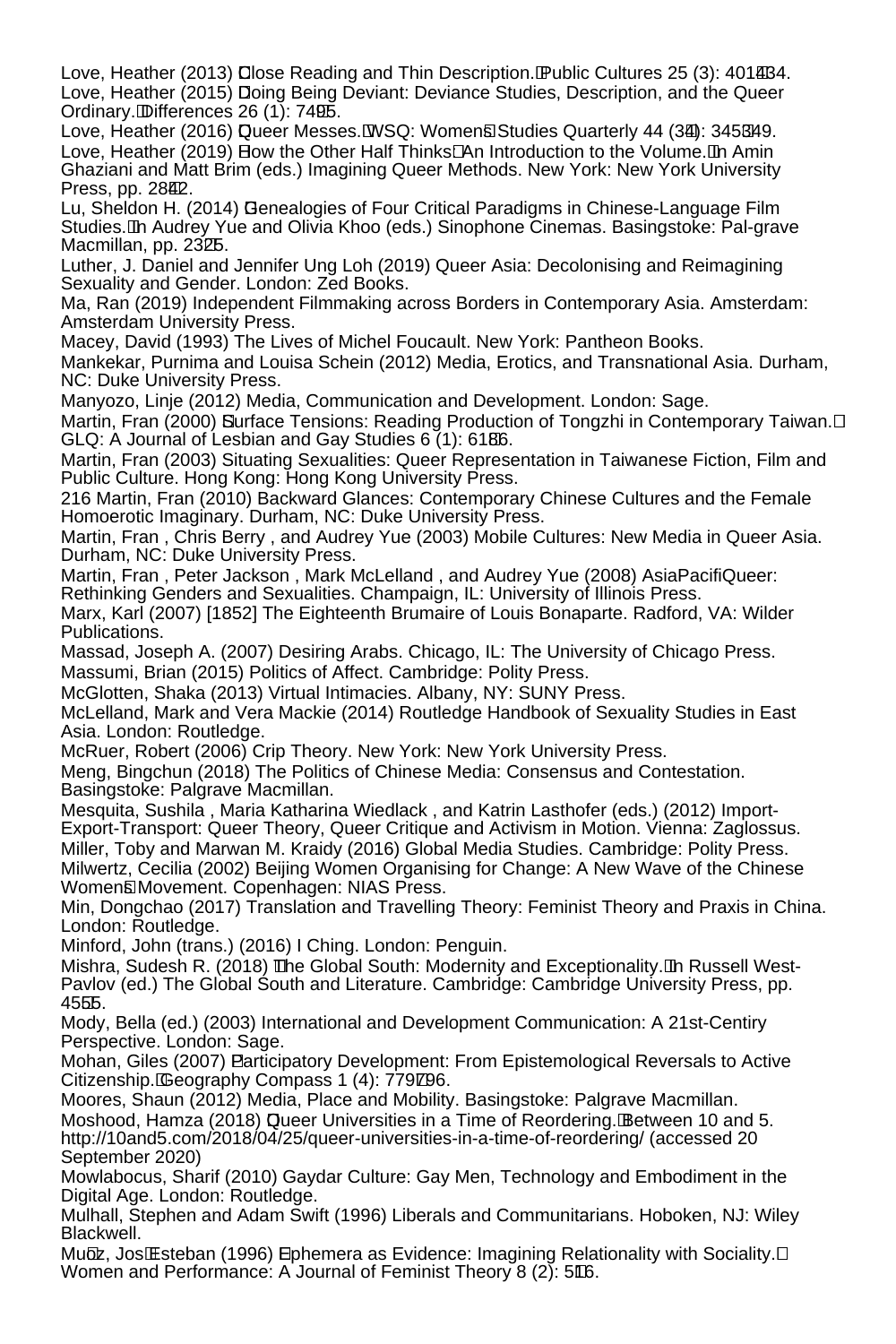Muoz, Jos Esteban (1999) Disidentifications: Queer of Colour and the Performance of Politics. Minneapolis, MN: University of Minnesota Press.

Muoz, Jos Esteban (2009) Cruising Utopia: The Then and There of Oueer Futurity. New York: New York University Press.

Nancy, Jean-Luc (2000) Being Singular Plural. Stanford, CA: Stanford University Press. 217 Nelson, Nici and Susan Wright (eds.) (1995) Power and Participatory Development: Theory and Practice. Rugby: Practical Action.

Nichols, Bill (1992) Representing Reality: Issues and Concepts in Documentary. Bloomington, IN: Indian University Press.

Nichols, Bill (1994) Blurred Boundaries. Bloomington: Indiana University Press.

Norton, Sarah (2016) Woman Sues Chinese Education Ministry Over 2013 Textbook Describing Homosexuality as a Disorder. SBS.

www.sbs.com.au/topics/sexuality/agenda/article/2016/06/17/woman-sues-chinese-educationministry-over-2013-textbook-describing-homosexuality (accessed 20 September 2020) Nguanzaixian (2012) Biaoyan yu yuwang: chonger muhou minjian yingxiang shensi fuguan [âPerformance and Desire: Reflecting Critically on Empowerment in Grassroots Documentary The Lucky One â]. Douban. www.douban.com/note/219546917/ (accessed 20 September 2020) Olander, Eric and Cobus van Staden (2016) This Short Film Aims to Humanise the China-Africa Relationship. Huffington Post. www.huffingtonpost.com/entry/film-china-africa-relationship-

laisuotuo us 57e970cde4b0e28b2b557bb9?guccounter=1 (accessed 20 September 2020) Onishi, Norimitsu (2015) US Support of Gay Rights in Africa May Have Done More Harm Than Good. The New York Times. www.nytimes.com/2015/12/21/world/africa/us-support-of-gayrights-in-africa-may-have-done-more-harm-than-good.html (accessed 20 September 2020) ORiordan, Kate and David J. Philips (eds.) (2007) Queer Online: Media, Technology and Sexuality. New York: Peter Long.

Parikka, Jussi (2012) What Is Media Archaeology? Cambridge: Polity Press.

Pecic, Zoran Lee (2016) New Queer Sinophone Cinema: Local Histories, Transnational Connections. London: Palgrave Macmillan.

Peele, Thomas (2007) Queer Popular Culture: Literature, Media, Film and Television. Basingstoke: Palgrave Macmillan.

Peng, Yanzi (2018) Using the UN to Advance LGBT Rights in China. Open Global Rights. www.openglobalrights.org/using-the-un-to-advance-lgbt-rights-in-china/ (accessed 20 September 2020)

Phillips, Robert (2020) Virtual Activism: Sexuality, the Internet, and a Social Movement in Singapore. Toronto: University of Toronto Press.

Pigg, Stacey Leigh and Vincanne Adams (2005) Sex in Development. Durham, NC: Duke University Press.

Prashad, Vijay (2007) The Darker Nations: A Peoples History of the Third World. New York: New Press.

Probyn, Elspeth (1996) Outside Belongings: Disciplines, Nations and the Place of Sex. London: Routledge.

Probyn, Elspeth (2003) Carnal Appetites: FoodSexIdentities. London: Routledge.

Probyn, Elspeth (2005) Blush: Faces of Shame. London: Routledge.

Probyn, Elspeth (2016) Eating the Ocean. Durham, NC: Duke University Press.

Puar, Jasbir K. (2007) Terrorist Assemblages: Homonationalism in Queer Times. Durham, NC: Duke University Press.

Probyn, Elspeth (2012) The Cost of Getting Better: Suicide, Sensation, Switchpoints. GLQ 18  $(1)$ : 149158.

Pullen, Christopher (2006) Documenting Gay Men: Identity and Performance in Reality Television and Documentary Film. London: McFarland and Company.

218 Pullen, Christopher (2009) Gay Identity, New Storytelling and the Media. Basingstoke: Palgrave Macmillan.

Pullen, Christopher (ed.) (2012) LGBT Transnational Identity and the Media. Basingstoke: Palgrave Macmillan.

Pullen, Christopher (ed.) (2014) Queer Youth and Media Cultures. Basingstoke: Palgrave Macmillan.

Pullen, Christopher and Margaret Cooper (eds.) (2010) LGBT Identity and Online New Media. London: Routledge.

PV-NET (2008) The Walton Hall Statement on Participatory Video in Research. PV-NET Closing Conference, Walton Hall, UK.

Qian, Zhecheng (2018) First Gay-ish Film Widely Released in China. Sixth Tone. www.sixthtone.com/news/1002095/first-gay-ish-film-widely-released-in-china (accessed 20 September 2020)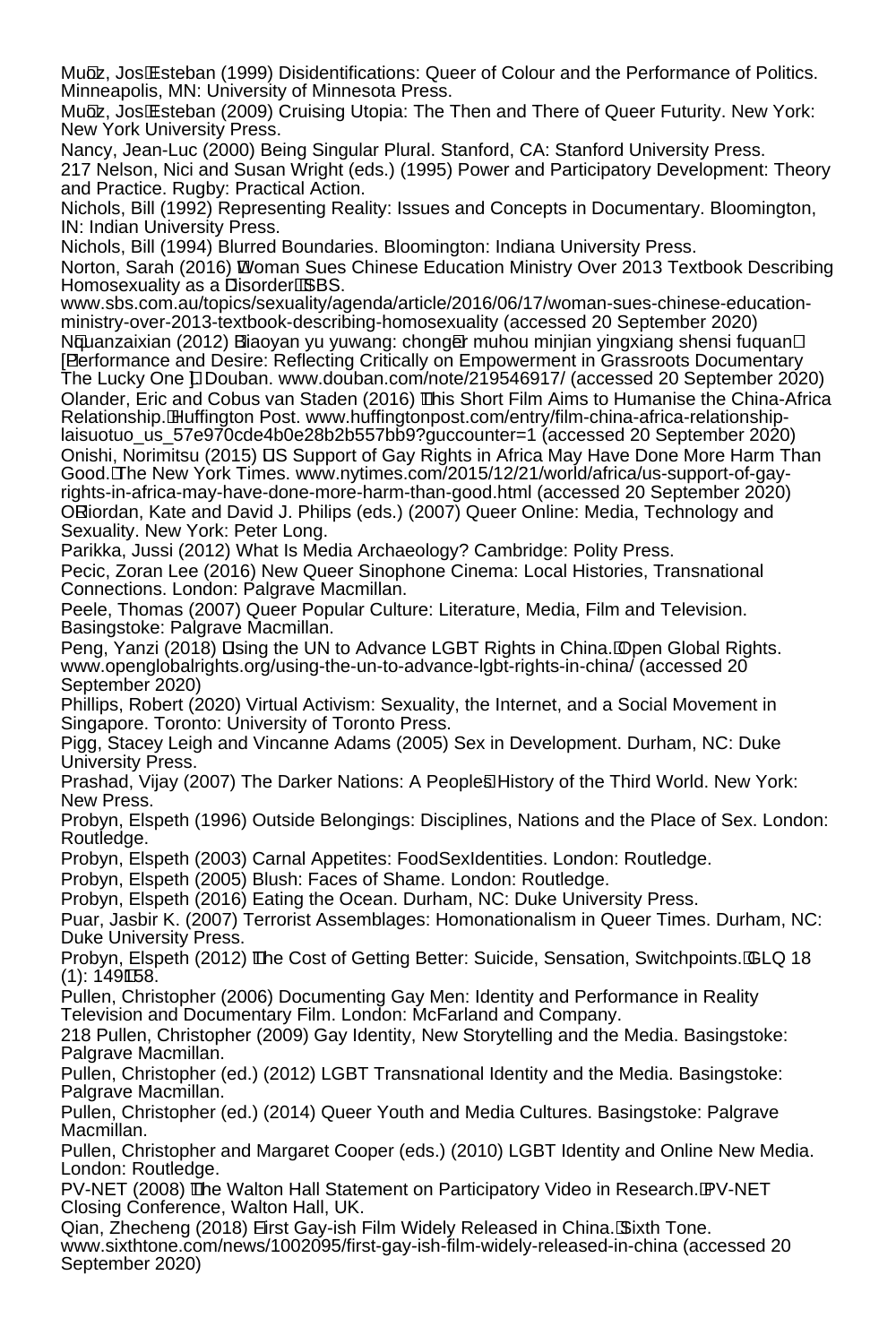Qiu, Jack Linchuan (2009) Working-Class Network Society: Communication Technology and the Information Have-Less in Urban China. Cambridge, MA: The MIT Press.

Qiu, Jack Linchuan and Julie Yuiie Chen (2019) Margins at the Centre: Alternative Digital Economies in Shenzhen, China. In Mark Graham (ed.) Digital Economies at Global Margins. Cambridge, MA: The MIT Press, pp. 319339.

Rao, Rahul (2020) Out of Time: The Queer Politics of Postcoloniality. Oxford: Oxford University Press.

Raun, Tobias (2016) Out Online: Trans Self-Representation and Community Building on YouTube. New York: Routledge.

Rawnsley, Gary D. (2015) Chinese International Broadcasting, Public Diplomacy and Soft Power. In Rawnsley, Gary D. and Ming-yeh Rawnsley (eds.) Routledge Handbook of Chinese Media. London: Routledge, pp. 460475.

Rennie, Ellie (2006) Community Media: A Global Introduction. Lanham, MD: Rowman and Littlefield.

Repnikova, Maria (2017) Media Politics in China: Improvising Power under Authoritarianism. Cambridge: Cambridge University Press.

Reuters (2020) Chinese LGBTQ Group ShanghaiPRIDE Halts Work to Protect Safety. NBC News. www.nbcnews.com/feature/nbc-out/chinese-lgbtq-group-shanghaipride-halts-workprotect-safety-

n1236728?fbclid=IwAR2kSguwtGRw2s5GBRrFqicZNJjasLbgNndxvCOQ\_CTEqKYSpVj0hHfxtA (accessed 20 September 2020)

Rhyne, Ragan (2007) Pink Dollars: Gay and Lesbian Film Festivals and the Economy of Visibility. PhD Dissertation. New York University, New York.

Rhyne, Ragan (2011) Comrades and Citizens: Gay and Lesbian Film Festivals in China. In Dina Iordanova and Ruby Cheung (eds.) Film Festival Yearbook 3: Film Festivals and East Asia. St Andrews: St Andrews Film Studies, pp. 110124.

Rich, B. Ruby (2013) New Queer Cinema: The Directors Cut. Durham, NC: Duke University Press.

Ritzer, George (2000) The McDonaldisation of Society. London: Sage.

Roberts, Tony and Chris Lunch (2015) Participatory Video. In The International Encyclopaedia of Digital Communication and Society. London: Wiley and Sons, pp. 16. DOI: 10.1002/9781118767771.wbiedcs148

Robinson, Luke (2013) Independent Chinese Documentary: From the Studio to the Street. London: Palgrave Macmillan.

Robinson, Luke (2014) Chinese Documentary as Public Culture. International Communication of Chinese Culture 2  $(1)$ : 6975.

Robinson, Luke (2015) To Whom Do Our Bodies Belong? Being Queer in Chinese DV Documentary. In Zhen Zhang and Angela Zito (eds.) DV Made China: Digital Subjects and 219Social Transformations after Independent Film. Honululu: University of Hawaiâi Press, pp. 289315.

Rofel, Lisa (1999) Other Modernities: Gendered Yearnings in China after Socialism. Berkeley, CA: University of California Press.

Rofel, Lisa (2007) Desiring China: Experiments in Neoliberalism, Sexuality, and Public Culture. Durham, NC: Duke University Press.

Rofel, Lisa (2013) Grassroots Activism: Non-Normative Sexual Politics in Postsocialist China. In Wanning Sun and Yingjie Guo (eds.) Unequal China: The Political Economy and Cultural Politics of Inequality. Abingdon: Routledge, pp. 154167.

Rofel, Lisa and Petrus Liu (2010) Beyond the Strai(gh)ts: Transnationalism and Queer Chinese Politics. Durham, NC: Duke University Press.

Said, Edward (1991) Orientalism. London: Penguin.

Said, Edward (1994) Culture and Imperialism. New York: Vintage.

Sang, Tze-Lan Deborah (2003) The Emerging Lesbian: Female Same-Sex Desire in Modern China. Chicago, IL: The University of Chicago Press.

Santos, Boaventura de Sousa (2014) Epistemologies of the South: Justice Against Epistemicide. New York: Routledge.

Schoonover, Karl and Rosalind Galt (2016) Queer Cinema in the World. Durham, NC: Duke University Press.

Schroeder, William F. (2012) On Cowboys and Aliens: Affective History and Queer Becoming in Contemporary China.  $GLO$  18 (4): 425452.

Schroeder, William F. (2018) Talking of Happiness: How Hope Configures Queer Experience in China. In Gerda Wielander and Derek Hird (eds.) Chinese Discourses on Happiness. Hong Kong: Hong Kong University Press, pp. 169188.

Schubotz, Dirk (2019) Participatory Research: Why and How to Involve People in Research. London: Sage.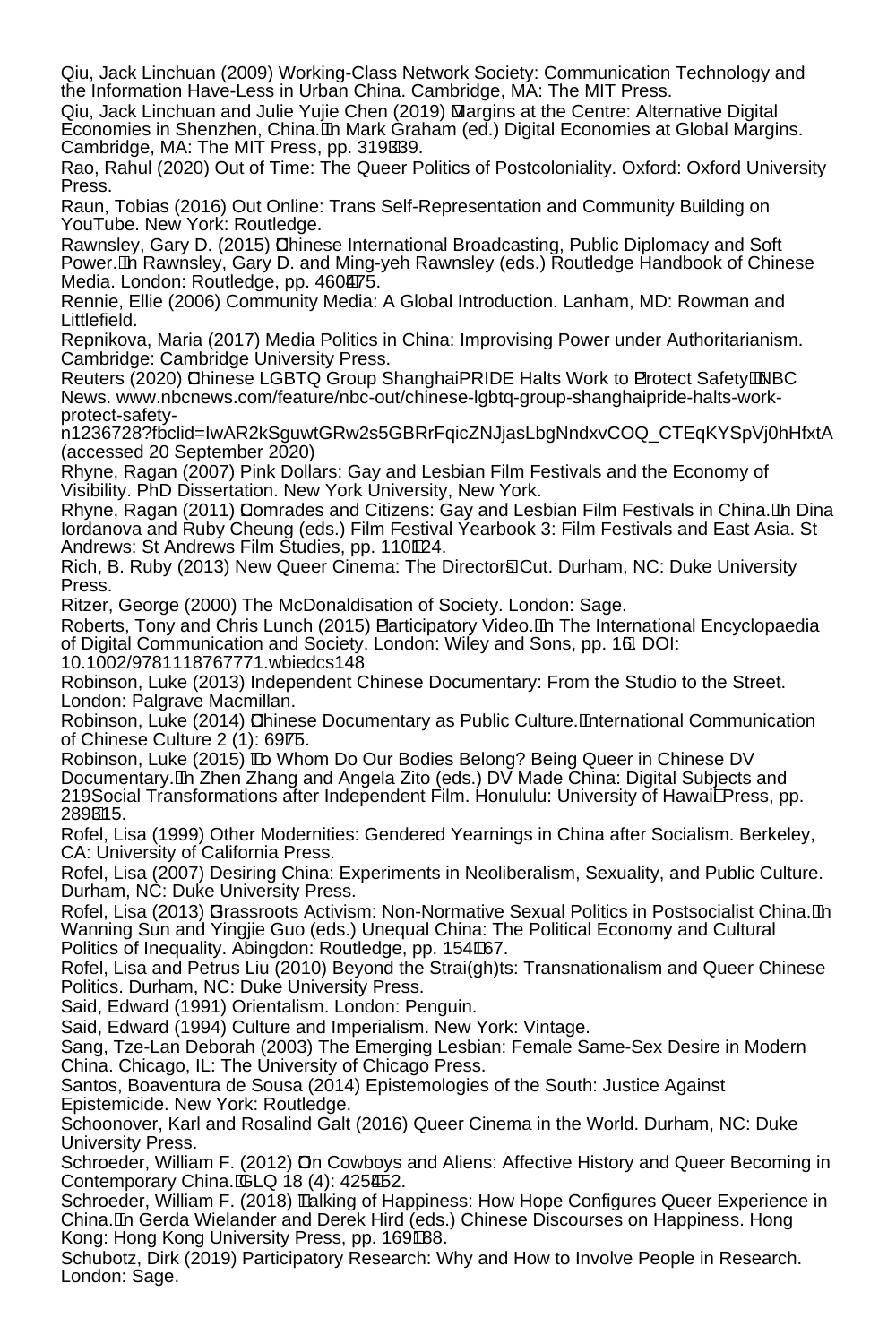Sedgwick, Eve Kosovsky (1993) Tendencies. Durham, NC: Duke University Press. Shang, Hong and Lingi Zhang (2015) MSM and HIV Infection in China. National Science Review 2 (4): 388â391.

ShanghaiPRIDE (2018) ShanghaiPRIDE 2018. ShanghaiPRIDE.

www.shpride.com/press2018/?lang=en (accessed 20 September 2020)

ShanghaiPRIDE (2020) The End of the Rainbow. ShanghaiPRIE. www.shpride.com/?lang=en (accessed 20 September 2020)

Shaw, Gareth and Xiaoling Zhang (2018) Cyberspace and Gay Rights in a Digital China: Queer Documentary Filmmaking under State Censorship. China Information 32 (2): 270292.

Shi, Liang (2015) Chinese Lesbian Cinema: Mirror Rubbing, Lala and Les. Lanham, MD: Rowman and Littlefield.

Shih, Shu-mei (2007) Visuality and Identity: Sinophone Articulations Across the Pacific. Berkeley, CA: University of California Press.

Slack, Jennifer Daryl and J. Macgregor Wise (2005) Culture and Technology: A Primer. New York: Peter Lang.

Sommer, Matthew H. (2000) Sex, Law, and Society in Late Imperial China. Stanford, CA: Stanford University Press.

Song, Lin (2020) Entertainingly Oueer: Illiberal Homonormativity and Transcultural Oueer Politics in a Chinese Broadway Musical. Feminist Media Studies. DOI:

10.1080/14680777.2019.1690019

Song, Shaopeng (2015) Nquan? Haishi yao jiangjiang shehui zhuyi he ziben zhuyi [Feminism? The Importance of Talking about Socialism and Capitalismâ]. Guancha. 220

www.guancha.cn/songshaopeng/2015\_03\_06\_311232.shtml (accessed 20 September 2020) Spakowski, Nicola (2018) Socialist Feminism in Postsocialist China. Positions: Asia Critique 26  $(4)$ : 561592.

Spinoza, Benedict (1996) Ethics. London: Penguin.

Spivak, Gayatri Chakravorty (1988a) Can the Subaltern Speak? In Cary Nelson and Lawrence Grossberg (eds.) Marxism and the Interpretation of Culture. Chicago, IL: University of Illinois Press, pp. 271313.

Spivak, Gayatri Chakravorty (1988b) Subaltern Studies: Deconstructing Historiography. In In Other Worlds. London: Routledge, pp. 197221.

Su, Yingru (2012) Beijing kuer de dianying youjizhan: zhuanfang Beijing kuer yingzhan cezhanren yangyang. [Beijing Queers Film Guerrilla Warfare: An Interview with the Beijing Queer Film Festival Organizer Yang Yang] POTS Magazine. http://pots.tw/node/10824 (accessed 28 October 2014, webpage no longer available).

Sullivan, Gerard and Peter A. Jackson (eds.) (2001) Gay and Lesbian Asia: Culture, Identity, Community. Binghamton, NY: The Haworth Press.

Sun, Wanning (2002) Leaving China: Media, Migration and Transnational Imagination. Lanham, MD: Rowman & Littlefield.

Sun, Wanning (2009) Maid in China: Media, Morality and the Cultural Politics of Boundaries. London: Routledge.

Sun, Wanning (2014) Subaltern China: Rural Migrants, Media, and Cultural Practices. Lanham, MD: Rowman and Littlefield.

Sun, Wanning (2011) The Chinese-Language Press in Australia: A Preliminary Scoping Study. Media International Australia 138 (1): 137â148. DOI:10.1177/1329878X1113800115

Sun, Wanning and Jenny Chio (eds.) (2012) Mapping Media in China: Region, Province, Locality. London: Routledge.

Sun, Wanning and Yingjie Guo (eds.) (2013) Unequal China: The Political Economy and Cultural Politics of Inequality. Abingdon: Routledge.

Sun, Wanning and Yang Ling (2020) Love Stories in China: The Politics of Intimacy in the Twenty-First Century. London: Routledge.

Sun, Wanning and John Sinclair (2015) Media and Communication in the Chinese Diaspora: Rethinking Transnationalism. London: Routledge.

Szulc, Lukasz (2018) Transnational Homosexuals in Communist Poland: Cross-Border Flows in Gay and Lesbian Magazines. Basingstoke: Palgrave Macmillan.

Tan, Jei-Jei (2016) Queer Chinese Filmmaker Popo Fan Discusses Work, Life. Tufts Daily. https://tuftsdaily.com/news/2016/09/21/queer-chinese-filmmaker-popo-fan-discusses-work-life/ (accessed 20 September 2020)

Tan, Jia (2016) Aesthetics of Queer Becoming: Comrade Yue and Chinese Community-Based Documentaries Online. Critical Studies in Media Communication 33 (1): 3852.

Tan, Jia (2019) Networking Asia Pacific: Queer Film Festivals and the Spatiotemporal Politics of Inter-Referencing. Inter-Asia Cultural Studies 20 (2): 204219.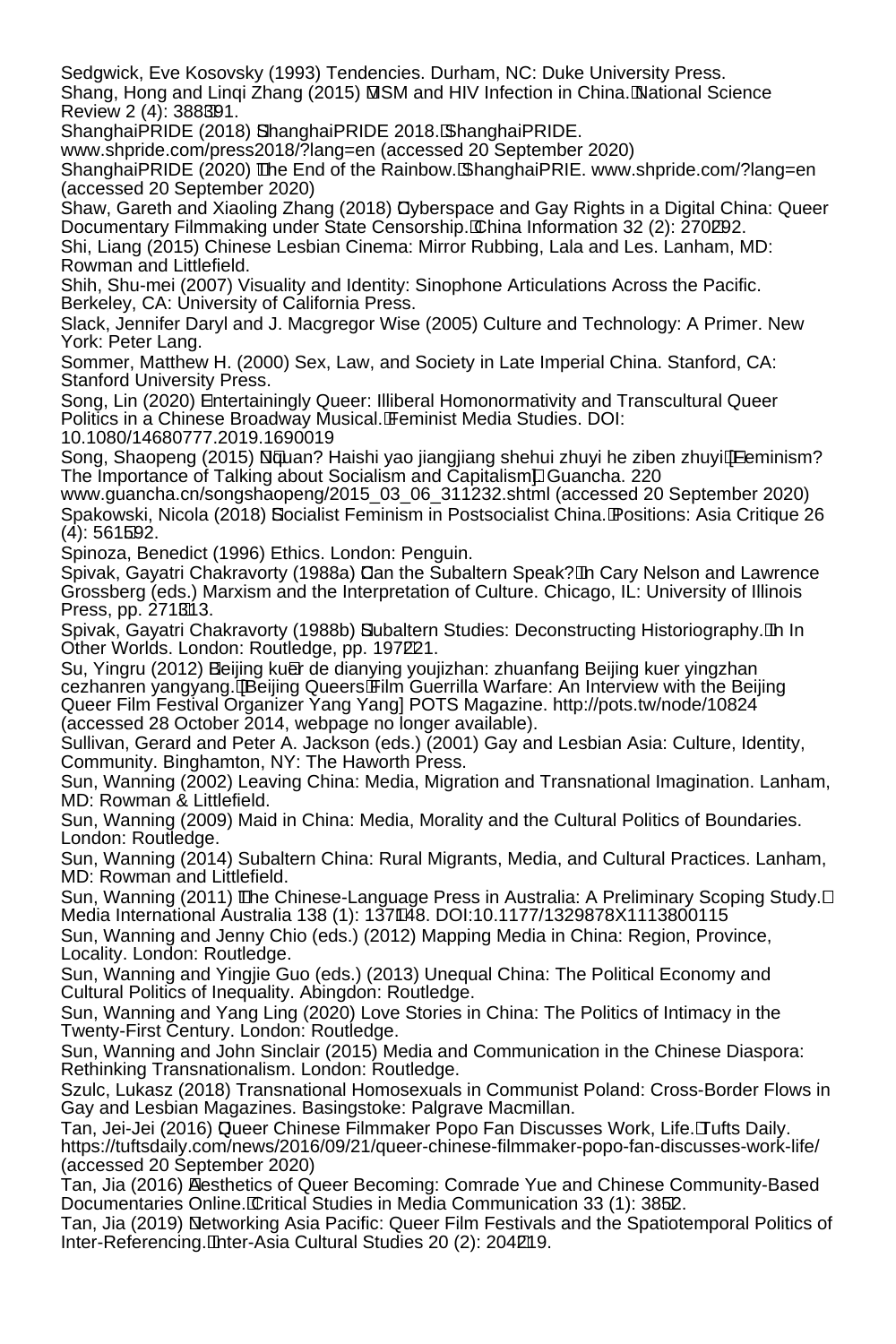Tang, Denise Tse-Shang (2011) Conditional: Spaces: Hong Kong Lesbian Desires and Everyday Life. Hong Kong: Hong Kong University Press.

Tang, Denise Tse-Shang (2012) An Unruly Death: Queer Media in Hong Kong, GLO: A Journal of Lesbian and Gay Studies 18 (4): 597614.

Tang, Denise Tse-Shang (2017) All I Get Is an Emoji: Dating on Lesbian Mobile Phone App Butterfly . Media, Culture and Society 39 (6): 816832.

221 Tang, Hao (2008) Xiamen PX: A Turning Point? China Dialogue.

www.chinadialogue.net/article/1626-Xiamen-PX-a-turning-point (accessed 20 September 2020) Tang, Shawna (2016) Postcolonial Lesbian Identities in Singapore: Rethinking Global Sexualities. London: Routledge.

Tellis, Ashley and Sruti Bala (2015) The Global Trajectories of Queerness: Rethinking Same Sex Politics in the Global South. Leiden: Brill.

Thussu, Daya Kishan (2000) International Communication: Continuity and Change. London: Hodder Education.

Thussu, Daya Kishan , Hugo de Burgh , and Anbin Shi (2017) Chinaâs Media Go Global. London: Routledge.

Tomlinson, John (1999) Globalisation and Culture. Cambridge: Polity Press.

Tong, Ge (2005) Zhongguoren de nannan xing xingwei: xing yu ziwo rentong zhuangtai jiaocha [Men Who Have Sex with Men in China: A Study of Sexuality and Identity]. Beijing: Beijing Gender Health Education Institute.

Tong, Ge (2008) Tongzhi wangzhan: tongzhi shequ de zifa jiangou [Gay Websites: The Self-Construction of Gay Communities]. In Tong Ge, (eds.) Zhongguo tongzhi renqun shengtai baogao [Ecological Report of Chinaâs Homosexual Population]. Beijing: Beijing Gender Health Education Institute, pp. 177215.

Tong, Ge , (eds.) (2008a) Zhongguo tongzhi renqun shengtai baogao [Ecological Report of Chinaâs Homosexual Population]. Beijing: Beijing Gender Health Education Institute.

Tong, Ge (2008b) Tongzhi shegun de zhiyuanzhe he zhiyuanzhe zuzhi [Volunteers and Volunteer Organisations in the Tongzhi Community]. Beijing: Beijing Gender Health Education Centre.

Tongyu (2011) Beijing lala shequ fazhan koushu shi yi: Shequ lishi [Oral History of Beijingâs Lala Communities 1: Community History]. Beijing: Tongyu.

Tufte, Thomas (2017) Communication and Social Change: A Citizen Perspective. Cambridge: Polity.

Tufte, Thomas and Paolo Mefalopulos (2009) Participatory Communication: A Practical Guide. Washington, DC: The World Bank.

Turner, Graeme (1998) Film as Social Practice. London: Routledge.

Umejei, Emeka (2017) Newspaper Coverage of Chinas Engagement with Nigeria: Partner or Predator? In Kathryn Batchelor and Xiaoling Zhang (eds.) China-Africa Relations: Building Images through Cultural Cooperation, Media Representation and Communication. New York: Routledge,  $pp. 167183$ .

UNAIDS (2013) HIV in Asia and the Pacific: UNAIDS Report. Joint United Nations Programme on HIV/AIDS, Geneva.

UNAIDS (2020) COVID-19 Lockdown in Wuhan: Community Group Delivers HIV Medicine. UNAIDS COVID-Blog. www.unaids.org/en/20200608\_Wuhan\_video (accessed 20 September 2020)

UNDP (2016) Being LGBT in China: A National Survey on Social Attitudes towards Sexual Orientation, Gender Identity and Gender Expression. Beijing: United Nations Development Programme.

UNDP and USAID (2014) Beijing LGBT in Asia: China Country Report. Bangkok: United Nations Programme.

UN Women (1995) Report of the Fourth World Conference on Women. UN Women. www.un.org/womenwatch/daw/beijing/pdf/Beijing%20full%20report%20E.pdf (accessed 20 September 2020)

222 UN Women (2015) The Beijing Platform for Action Turns 20. UN Women.

https://beijing20.unwomen.org/en/about (accessed 20 September 2020)

van Staden, Cobus (2017) Watching Hong Kong Martial Arts under Apartheid. Journal of African Cultural Studies  $29(1)$ : 4662.

Vincent, Louise and Simon Howell (2014) Unnatural, Un-African and UnGodly: Homophobic Discourse in Democratic South Africa. Sexualities 17 (4): 472483.

Voci, Paola (2010) China on Video: Small Screen Realities. New York: Routledge.

Voci, Paola and Hui Luo (eds.) (2018) Screening Chinas Soft Power. London: Routledge. Wagner, Keith B. (2018) CCTV Africa in an Expanding Mediasphere: Chinese Soft Power and a South-South Connectivity Out of Kenya. In Paula Voci and Hui Luo (eds.) Screening Chinas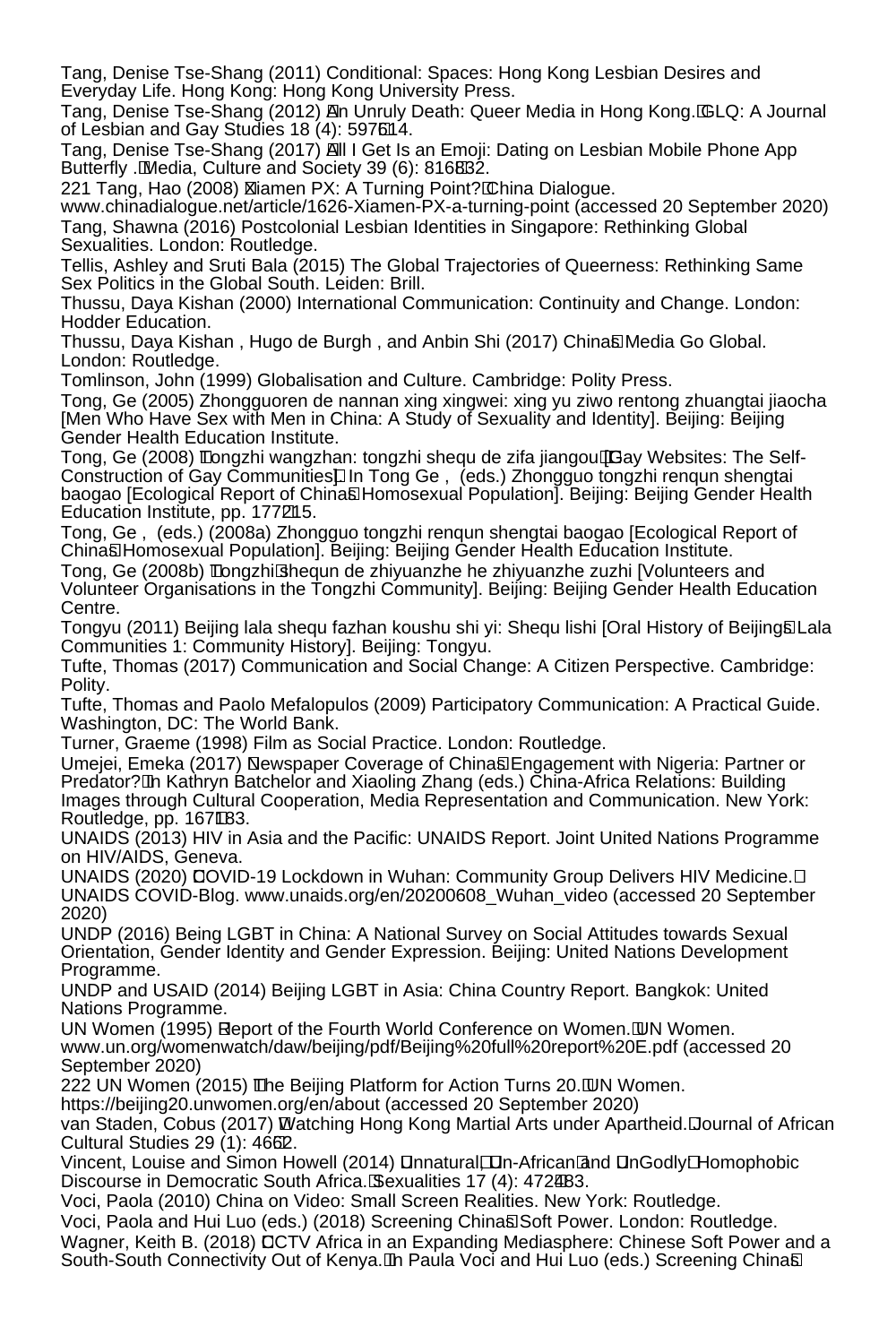Soft Power. London: Routledge, pp. 148162.

Wallis, Cara (2013) Technomobility in China: Young Migrant Women and Mobile Phones. New York: New York University Press.

Wan, Yanhai (2001) Becoming a Gay Activist in Contemporary China. Journal of Homosexuality 40 (3â4): 47â64.

Wang, David Der-wei (2015) Sailing to the Sinophone World: On the Geopolitics of Postcolonialism and Postlocalism. Keynote Delivered at the Workshop Sinophone Hong Kong: Issues and Debates. University of Hong Kong, Hong Kong.

Wang, Jing (2019) The Other Digital China: Nonconfrontational Activism on the Social Web. Cambridge, MA: Harvard University Press.

Wang, Ling and Popo Fan (2010) Jiedu kuer yingzhan: yong yingxiang xingdong, gaizao shijie [Interpreting the Beijing Queer Film Festival: Acting with Digital Videos to Change the World]. In Cheng Qingsong (ed.) Qingnian dianying shouce [Youth Film Handbook] (Vol. 1). Jinan: Shandong renmin chubanshe, pp. 185189.

Wang, Oi (2013) Embodied Visions: Chinese Oueer Experimental Documentaries by Shi Tou and Cui Zien. Positions: East Asia Cultures Critique 21 (3): 659681.

Wang, Qi (2018) Young Feminist Activists in Present-Day China: A New Feminist Generation? China Perspectives 3: 5968.

Wang, Shuaishuai (2018) Calculating Dating Goals: Data Gaming and Algorithmic Sociality on Blued, a Chinese Gay Dating App. Information, Communication & Society 23 (2): 181197. Wang, Shuaishuai (2020a) Live Streaming, Intimate Situations, and the Circulation of Same-Sex Affect: Monetizing Affective Encounters on Blued. Sexualities 23 (56): 934950. https://doi.org/10.1177/1363460719872724

Wang, Shuaishuai (2020b) Chinese Affective Platform Economies: Dating, Live Streaming, and Performative Labour on Blued. Media, Culture and Society 42 (4): 502520.

Wang, Shuaishuai (2020c) Chinese Gay Men Pursuing Online Fame: Erotic Reputation, Stigmas of Promiscuity, and Gay Celebrity Economies. Feminist Media Studies 29 (4): 548564. Wang, Xiaolu (2009) Dianying yushidai bing: duli dianying wenhua pingjia yu jianzheng [Cinema and Symptoms of the Age: Cultural Assessment and Witnessing Independent Films]. Guangzhou: Guangdongsheng chuban jituan and huacheng chubanshe.

Wang, Yue (2015) This Chinese Policeman Built the Worlds Top Gay Dating App, Now He Wants More International Users. Forbes. www.forbes.com/sites/ywang/2015/05/24/this-chinesepoliceman-builds-the-worlds-top-gay-dating-app-now-he-wants-more-international-users/ (accessed 20 September 2020)

Wang, Zheng and Ying Zhang (2010) Global Concepts, Local Practices: Chinese Feminism Since the Fourth UN Conference on Women. Feminist Studies 36 (1): 4070.

Warner, Michael (1999) The Trouble with Normal: Sex, Politics, and the Ethics of Queer Life. New York: The Free Press.

223 Waugh, Thomas (2011) The Right to Be Oneself: Looking Back on Documentary Film. Minneapolis, MN: University of Minnesota Press.

Wei, John (2020) Queer Chinese Cultures and Mobilities: Kinship, Migration, and Middle Classes. Hong Kong: Hong Kong University Press.

Wei, Tingting (2015) A Look at the Beijing Conference Through Lesbian Eyes. Asian Journal of Womens Studies 21 (3): 316325.

Wei, Wei (2010) Cong fuhaoxing miejue dao shenchaxing gongkai: Feicheng Wurao dui tongxinglian de zaixian [From Symbolic Annihilation to Censored Openness: Representation of Homosexuality in If You Are the One ]. Kaifang Shidai [Open Times] 2: 8399.

Wei, Wei (2012) Gongkai: Dangdai Chengdu tongzhi kongjian de xingcheng he bianqian [Coming Out: The Formation and Development of Tongzhi Spaces in Contemporary Chengdu]. Shanghai: Shanghai sanlian shudian.

Wei, Wei (2015) Queer Organising and HIV/AIDS Activism: An Ethnographic Study of a Local Tongzhi Organisation in Chengdu. In Elisabeth L. Engebretsen, William F. Schroeder, and Hongwei Bao (eds.) Queer/Tongzhi China: New Perspectives on Research, Activism and Media Cultures. Copenhagen: NIAS Press, pp. 192216.

Wesoky, Sharon (2002) Chinese Feminism Faces Globalisation. New York: Routledge. West-Pavlov, Russell (2018) Toward the Global South: Concept or Shimea, Paradigm or Panacea? In Russell West-Pavlov (ed.) The Global South and Literature. Cambridge: Cambridge University Press, pp. 122.

Wijaya, Henri Yulius (2020) Intimate Assemblages. Singapore: Palgrave Macmillan. Wilkins, Karin Gwinn (2000) Redeveloping Communication for Social Change: Theory, Practice and Power. Lanham: Rowman and Littlefield.

Williams, Raymond (1961) The Long Revolution. New York: Penguin.

Wilson, Ara (1996) Lesbian Visibility and Sexual Rights at Beijing. Signs (Autumn): 214218.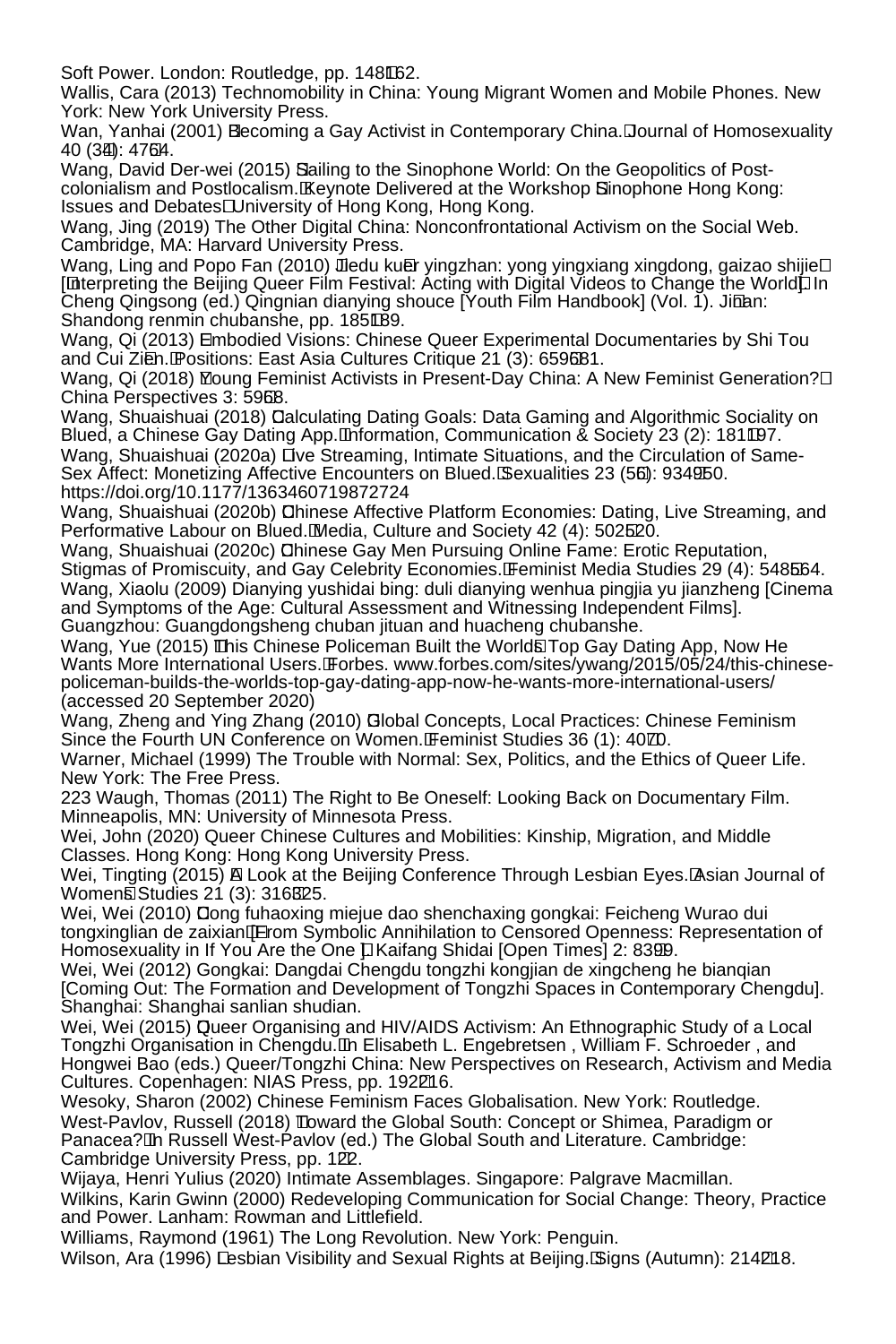Wilson, Ara (2006) Oueering Asia. Intersections: Gender, History and Culture in the Asian Context 14. http://intersections.anu.edu.au/issue14/wilson.html (accessed 20 September 2020) Wittgenstein, Ludwig (2001) [1953] Philosophical Investigations. Hoboken, NJ: Blackwell Publishing.

Wong, Alvin K. (2014) Queer Sinophone Studies as Anti-Capitalist Critique: Mapping Oueer Kinship in the Work of Chen Ran and Wong Bik-wan. In Howard Chiang and Ari Larissa Heinrich (eds.) Queer Sinophone Cultures. London: Routledge, pp. 109129.

Wong, Alvin K. (2018) Including China? Postcolonial Hong Kong, Sinophone Studies, and the Gendered Geopolitics of China-Centrism. Interventions 20 (8): 11011120.

Wong, Alvin K. (2020a) Oueer Vernacularism: Minor Transnationalism across Hong Kong and Singapore. Cultural Dynamics 32 (12): 4967.

Wong, Alvin K. (2020b) Postcoloniality beyond China-Centrism: Queer Sinophone Transnationalism in Hong Kong Cinema. In Howard Chiang and Alvin K. Wong (eds.) Keywords

in Queer Sinophone Studies. London: Routledge, pp. 6379.

Wu, Angela Xiao and Yige Dong (2019) What Is Made-in-China Feminism(s)? Gender Discontent and Class Friction in Post-Socialist China. Critical Asian Studies 51 (4): 471492.

Wu, Chia-chi (2017) Wei dianying and Xiao quexing: Technologies of Small and Trans-Chinese Cinematic Practices. In Joshua Neves and Bhaskar Sarkar (eds.) Asian Video Cultures: In the

Penumbra of the Global. Durham, NC: Duke University Press, pp. 7290. 224 Wu, Cuncun (2004) Homoerotic Sensibilities in Late Imperial China. London and New York: RoutledgeCurzon.

Wu. Jenny Man (2015) Bimu zhici: kuer zhongde kuer [Closing Speech: Queer in Queer] Beijing Queer Film Festival. http://www.bjqff.com/?cat=191 (accessed 15 August 2020).

Wu, Jenny Man and Dan Li (2014) Zhici. [Preface] In Diqijie Beijing kuer yingzhan [The 7th Beijing Queer Film Festival Catalogue]. Beijing: BJQFF, pp. 23.

Wu, Jing (2003) From Longyang and Duishi to Tongzhi: Homosexuality in China. The Journal of Gay and Lesbian Psychotherapy 7 (1): 117143.

Xiang, Zairong (2018) Queer Ancient Ways: A Decolonial Exploration. California, CA: Punctum Books.

Xie, Wenting (2018) Chinas LGBT Activists Break away from Western Agenda, Bring Their Own Experience to the World. Global Times. www.globaltimes.cn/content/1086373.shtml (accessed 20 September 2020)

Xu, Yanrui and Ling Yang (2013) Forbidden Love: Incest, Generational Conflict, and the Erotics of Power in Chinese BL Fiction. Journal of Graphic Novels and Comics 4 (1): 3043.

Yang, Guobin (2009) The Power of the Internet in China: Citizen Activism Online. New York: Columbia University Press.

Yang, Guobin (2015) Chinas Contested Internet. Copenhagen: NIAS Press.

Yang, Guobin (2 March 2020) Digital Radicals of Wuhan. Modern Chinese Literature and Culture. https://u.osu.edu/mclc/2020/02/07/digital-radicals-of-wuhan/ (accessed 20 September 2020)

Yang, Ling (2009) All for Love: The Corn Fandom, Prosumers, and the Chinese Way of Creating a Superstar. International Journal of Cultural Studies 12 (5): 527543.

Yang, Ling (2017) The World of Grand Union: Engendering Trans/nationalism via Boys Love in Chinese Online Hetalia Fandom. In Maud Lavin, Ling Yang, and Jamie Jing Zhao (eds.) Boys Love, Cosplay, and Androgynous Idols: Queer Fan Cultures in Mainland China, Hong Kong, and Taiwan. Hong Kong: Hong Kong University Press, pp. 4562.

Yang, Ling and Hongwei Bao (2012) Queerly Intimate: Friends, Fans and Affective

Communication in a Super Girl Fan Fiction Community. Cultural Studies 26 (6): 842871. Yang, Ling and Yanrui Xu (2015) Oueer Texts, Gendered Imagination, and Popular Feminism in Contemporary Chinese Web Literature. In Elisabeth L. Engebretsen, William F. Schroeder, and Hongwei Bao (eds.) Queer/Tongzhi China: New Perspectives on Research, Activism, and

Media Cultures. Copenhagen: NIAS Press, pp. 131152.

Yang, Ling and Yanrui Xu (2016) Danmei, Xianqing, and the Making of a Queer Online Public Sphere in China. Communication and the Public  $1$  (2): 251256.

Yang, Mayfair Mei-Hui (1994) Gifts, Favors, and Banquets: The Art of Social Relationships in China. Ithaca, NY: Cornell University Press.

Yang, Yang (2011) Zhici [Preface]. In The 5th Beijing Queer Film Festival Catalogue. Beijing: Beijing Queer Film Festival, pp. 67.

Yau, Ching (ed.) (2010) As Normal as Possible: Negating Sexuality and Gender in Mainland China and Hong Kong. Hong Kong: Hong Kong University Press.

Ye, Shana (2018) A Reparative Turn to Queer Socialism: Male Same-Sex Desires in Cultural Revolution. In Howard Chiang (ed.) Sexuality in China: Histories of Power and Pleasure. Seattle, WA: Washington University Press, pp. 142162.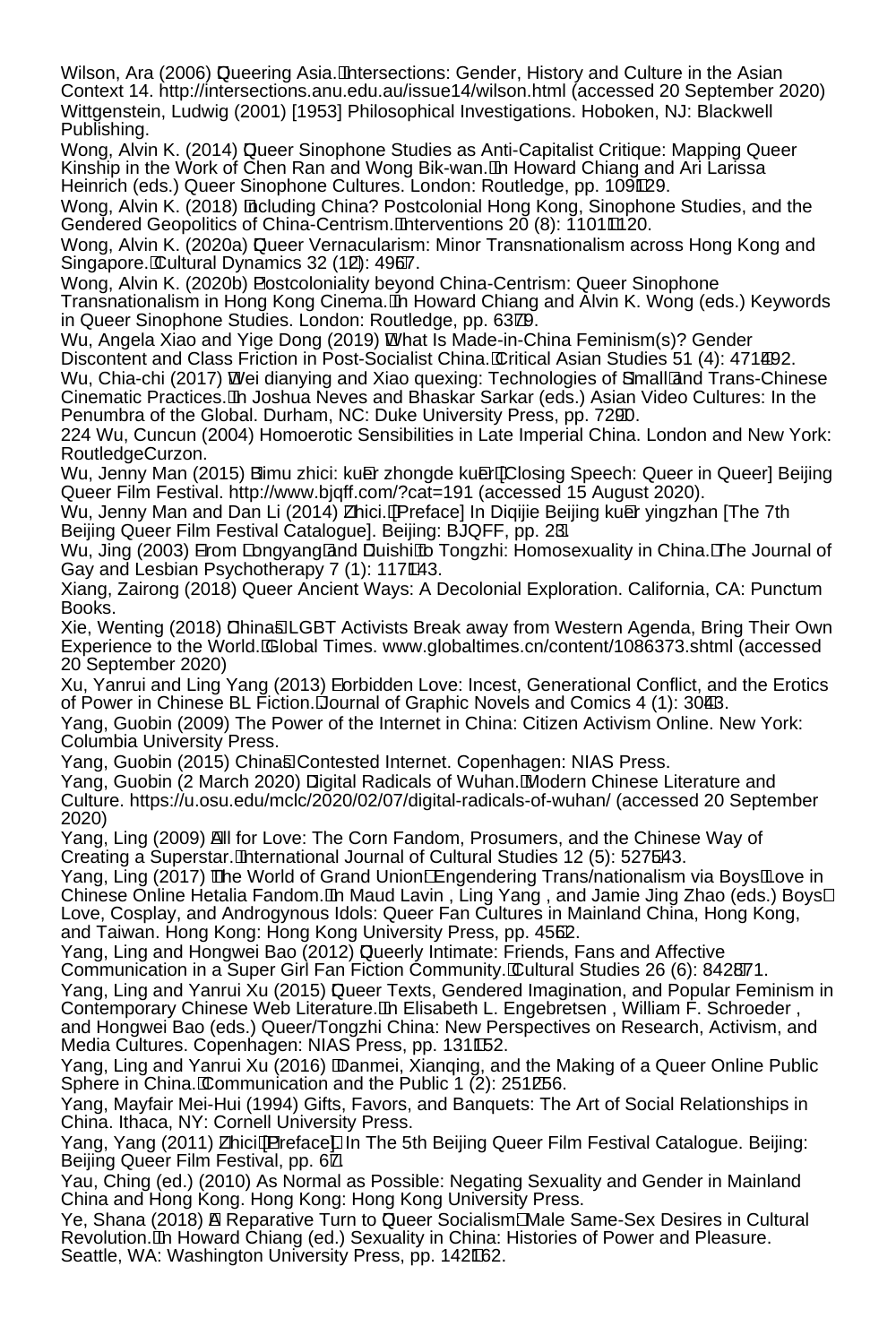225 Yep, Gust (2004) Queer Theory and Communication: From Disciplining Queers to Queering the Discipline. New York: Routledge.

Yin, Dave (2019) Chinas Longest Surviving and Very Illegal: LGBT Magazine, SupChina. https://supchina.com/2019/10/28/chinas-longest-surviving-and-very-illegal-lgbt-magazine/ (accessed 20 September 2020)

Yoon, Duncan M. (2018) Bandung Nostalgia and the Global South. In R. West-Pavlov (ed.) The Global South and Literature. Cambridge: Cambridge University Press, pp. 23â33.

Yu, Haiqing (2009) Media and Cultural Transformation in China. London: Routledge. Yu, Haiging (2011) Doing Chinese Media Studies: A Reflection on the Fields History and Methodology. Media International Australia 138: 6679.

Yu, Haiging (2012) Governing and Representing HIV in China: A Review and an Introduction.  $IJAPS 8(1)$ : 113.

Yu, Hong (2017) Networking China: The Digital Transformation of the Chinese Economy. Urbana, IL: University of Illinois Press.

Yu, Kiki Tianqi (2019) My Self on Camera: First Person Documentary Practice in an Individualising China. Edinburgh: Edinburgh University Press.

Yu, Nilan (ed.) (2018) Consciousness-Raising: Critical Pedagogy and Practice for Social Change. London: Routledge.

Yu, Ting-Fai (2020) Reconfiguring Queer Asia as Disjunctive Modernities: Notes on the Subjective Production of Working-Class Gay Men in Hong Kong. Journal of Homosexuality 67 (6): 863â884.

Yu, Yang (2019) Lush Grass, Regrows in Spring: Queer Lala Times as Feminist and Queer Media in China. China Media Research 15 (2): 1928.

Yue, Audrey (2012) Mobile Intimacies in the Queer Sinophone Films of Cui Zien. Journal of Chinese Cinemas  $6(1)$ : 95108.

Yue, Audrey (2017) Trans-Singapore: Some Notes Towards Queer Asia as Method. Inter-Asia Cultural Studies 18 (1): 1024.

Yue, Audrey and Gary Hawkins (2000) Going South. New Formations: A Journal of Culture/Theory/Politics 40: 49 63.

Yue, Audrey and Helen Hok-Sze Leung (2015) Notes Towards the Queer Asian City: Singapore and Hong Kong. Urban Studies 54 (3): 747764.

Yue, Audrey and Jun Zubillaga-Pow (2012) Queer Singapore: Illiberal Citizenship and Mediated Cultures. Hong Kong: Hong Kong University Press.

Zhang, Jie (2012) Cui Ziens Night Scene and Chinas Visual Queer Discourse. Modern Chinese Literature and Culture  $24$  (1):  $88111$ .

Zhang, Xiaoling (2011) The Transformation of Political Communication in China: From Propaganda to Hegemony. Singapore: WSPC.

Zhang, Xiaoling , Herman Wasserman , and Winston Mano (eds.) (2016) Chinas Soft Power in Africa: Promotion and Perceptions. London: Palgrave Macmillan.

Zhang, Zaizhou (2001) Aimei de licheng: zhongguo gu dai tong xing lian shi [An Intimate Journey: History of Homosexuality in Premodern China]. Zhengzhou: Zhongzhou guji chubanshe.

Zhang, Zhen (2007) The Urban Generation: Chinese Cinema and Society at the Turn of the Twenty-First Century. Durham, NC: Duke University Press.

Zhao, Jamie Jing (2014) Fandom as a Middle Ground: Fictive Oueer Fantasies and Real-World Lesbianism in FSCN. Media Fields Journal 8: 114.

http://mediafieldsjournal.squarespace.com/fandom-as-a-middle-ground

226 Zhao, Jamie Jing (2016) A Splendid Chinese Queer TV? Crafting Non-Normative Masculinities in Formatted Chinese Reality TV Shows. Feminist Media Studies 16 (1): 164168. DOI: 10.1080/14680777.2016.1120486

Zhao, Jamie Jing (2017a) A Queerly Normalized Western Lesbian Imaginary: Online Chinese Fans Gossip about the Danish Fashion Model Freja Beha Erichsen. Feminist Media Studies 17 (1): 42â58. DOI: 10.1080/14680777.2017.1261839

Zhao, Jamie Jing (2017b) Queerly Imagining Super Girl in an Alternate World: The Fannish Worlding in FSCN Femslash Romance. Transformative Works and Cultures 24. http://dx.doi.org/10.3983/twc.2017.870

Zhao, Jamie Jing (2017c) Queering the Post-L Word Shane in the Garden of Eden: Online Chinese Fans Gossip about the American Actress Katherine Moennig. In Maud Lavin, Ling Yang, and Jamie Jing Zhao (eds.) Boys Love, Cosplay and Androgynous Idols: Queer Fan Cultures in Mainland China, Hong Kong and Taiwan. Hong Kong: Hong Kong University Press, pp. 6390.

Zhao, Jamie Jing (2018a) Queer, Yet Never Lesbian: A Ten-Year Look Back at the Reality TV Singing Competition Show Super Voice Girl . Celebrity Studies 9 (4): 470486. DOI: 10.1080/19392397.2018.1508957